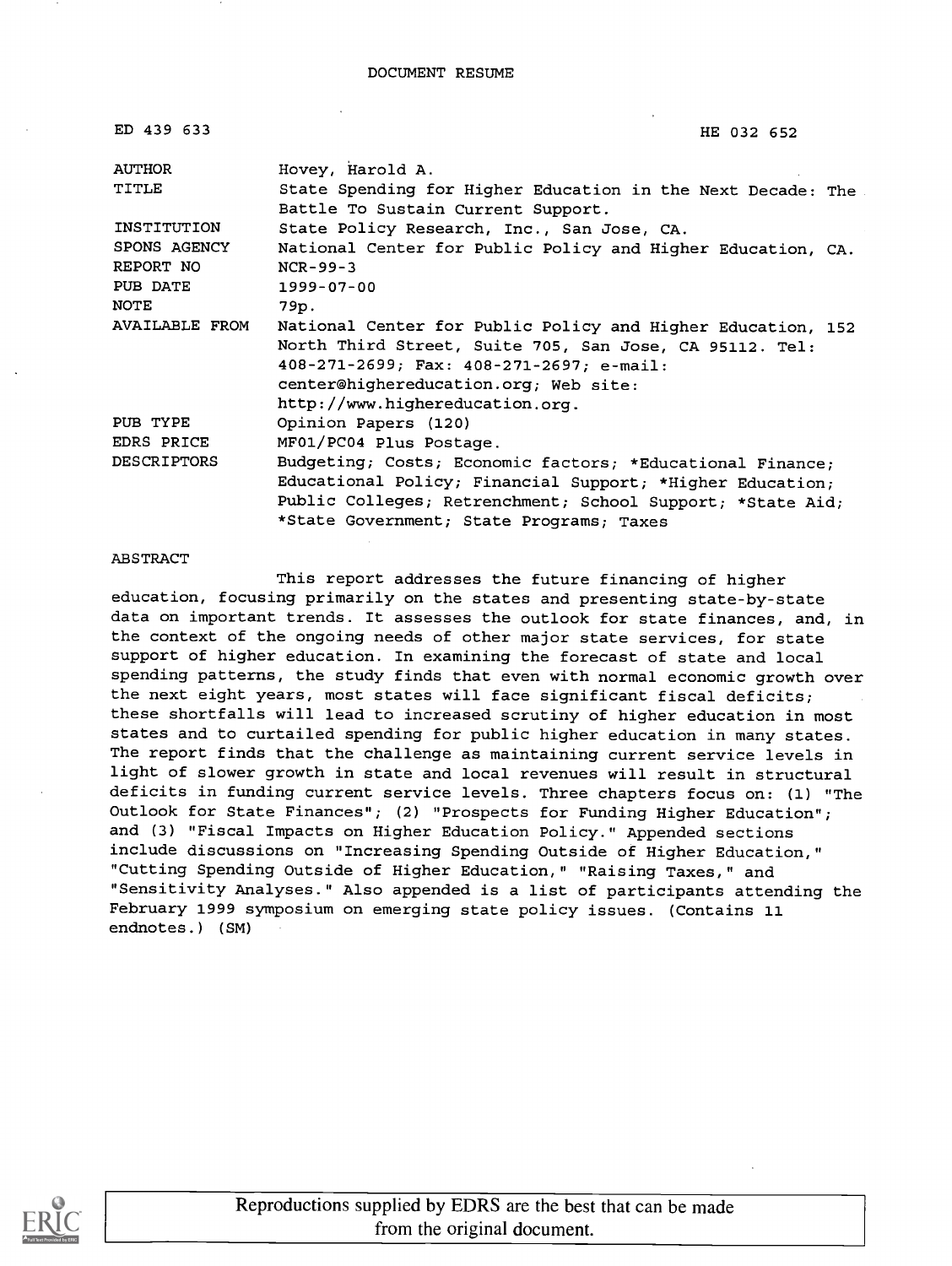# STATE SPENDING FOR HIGHER EDUCATION

# IN THE NEXT DECADE

THE BATTLE TO SUSTAIN CURRENT SUPPORT

July 1999

THE NATIONAL (ENTER FOR PUBLIC POLICY AND HIGHER EDUCATION

U.S. DEPARTMENT OF EDUCATION<br>Office of Educational Research and Improvement<br>EDUCATIONAL RESOURCES INFORMATION

PERMISSION TO REPRODUCE AND DISSEMINATE THIS MATERIAL HAS BEEN GRANTED BY

**INFORMATION CENTER (ERIC)** 

THE EDUCATIONAL RESOURCES

Ia Sa.c.1

ED 439 633

**A** This document has been reproduced as<br>received from the person or organization<br>originating it.

Minor changes have been made to improve reproduction quality.

Points of view or opinions stated in this document do not necessarily represent official OERI position or policy.

# BEST COPY AVAILABLE

Ň.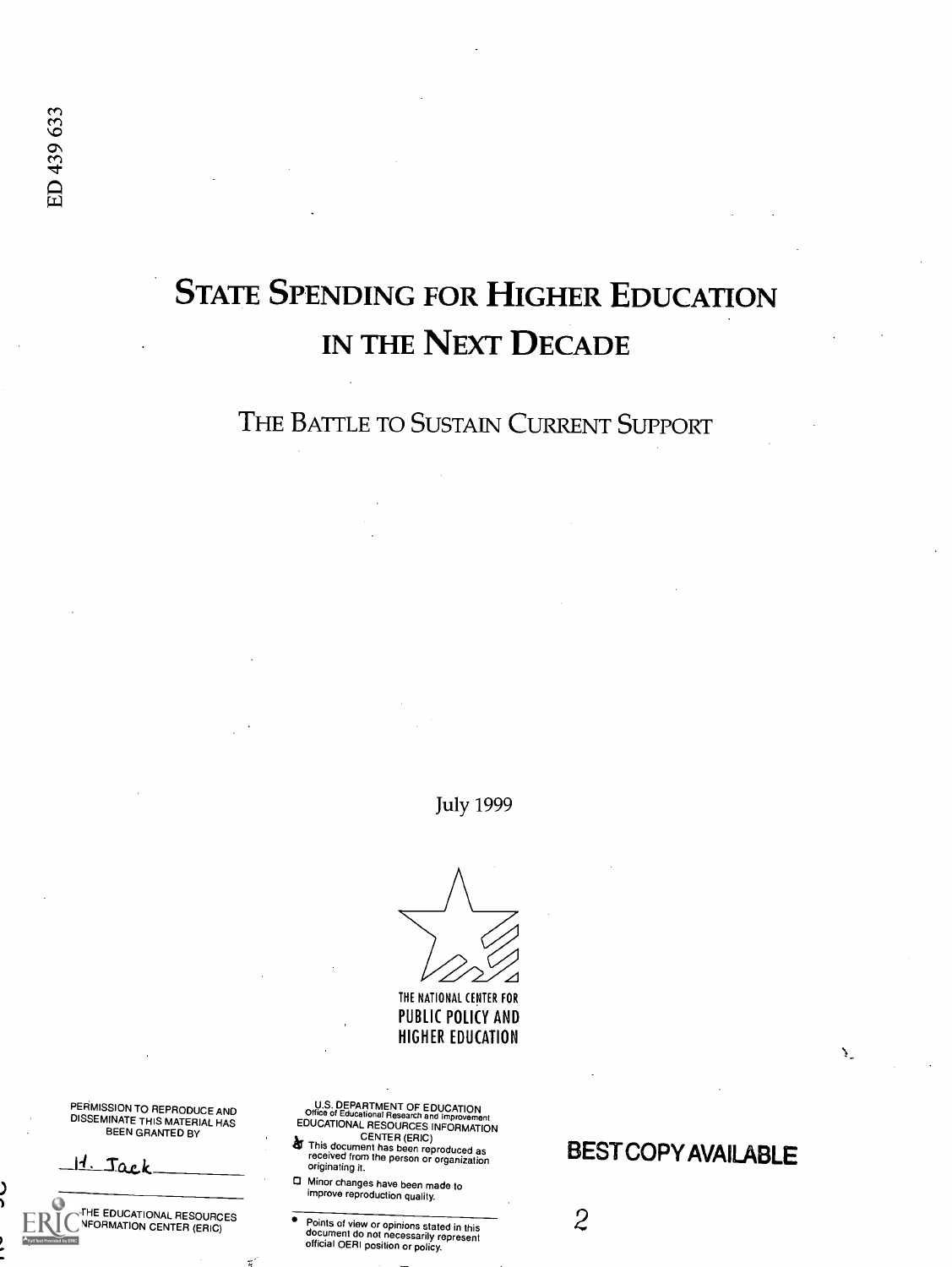# STATE SPENDING FOR HIGHER EDUCATION IN THE NEXT DECADE

The Battle to Sustain Current Support

By Harold A. Hovey

July 1999

Prepared by State Policy Research, Inc. For The National Center for Public Policy and Higher Education

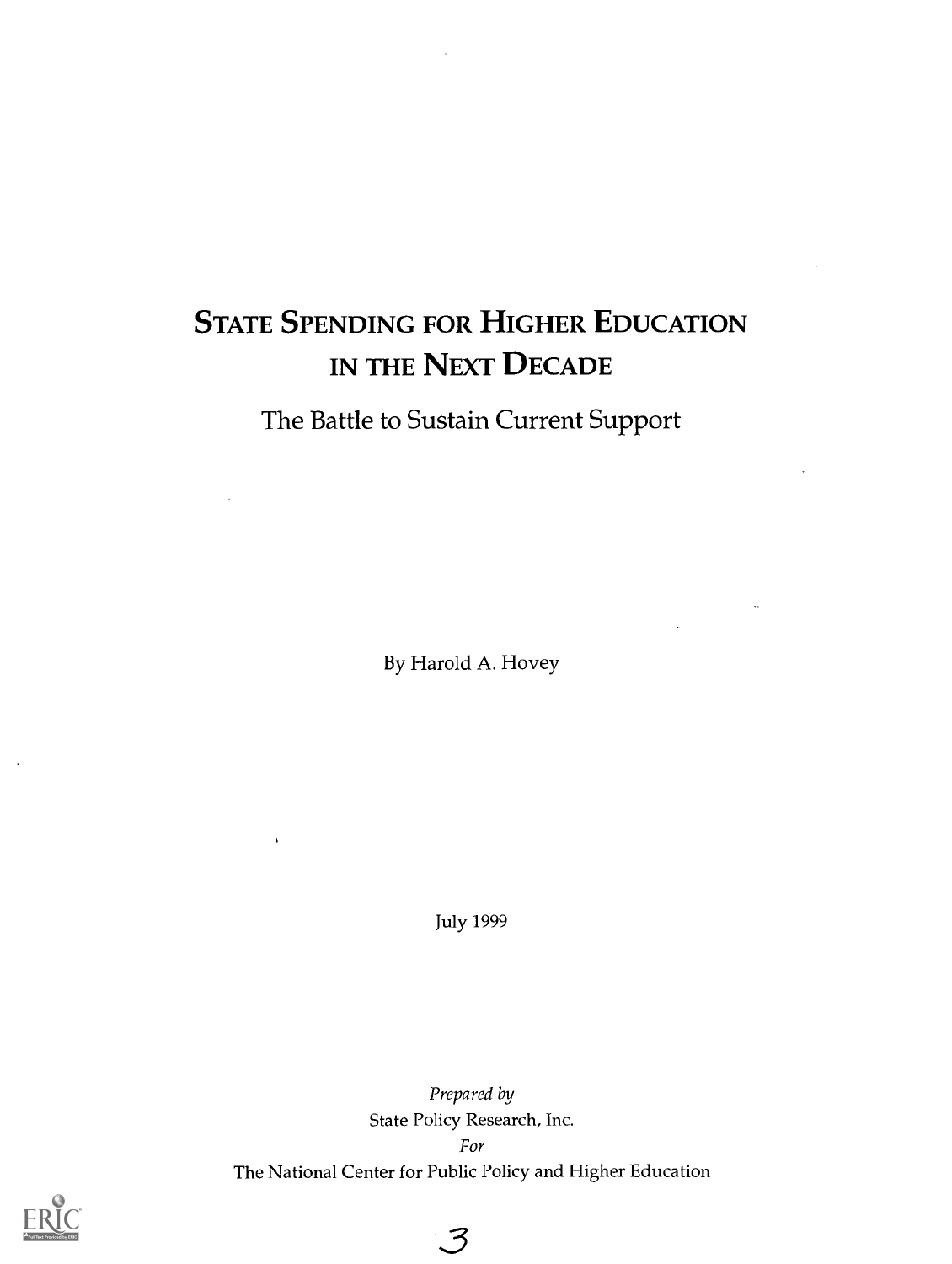National Center Report #99-3

 $\ddot{\phantom{a}}$ 

©1999 by The National Center for Public Policy and Higher Education

Production Management and Editing: Nodine Consulting, nodine@cruzio.com



l,

 $\overline{\phantom{a}}$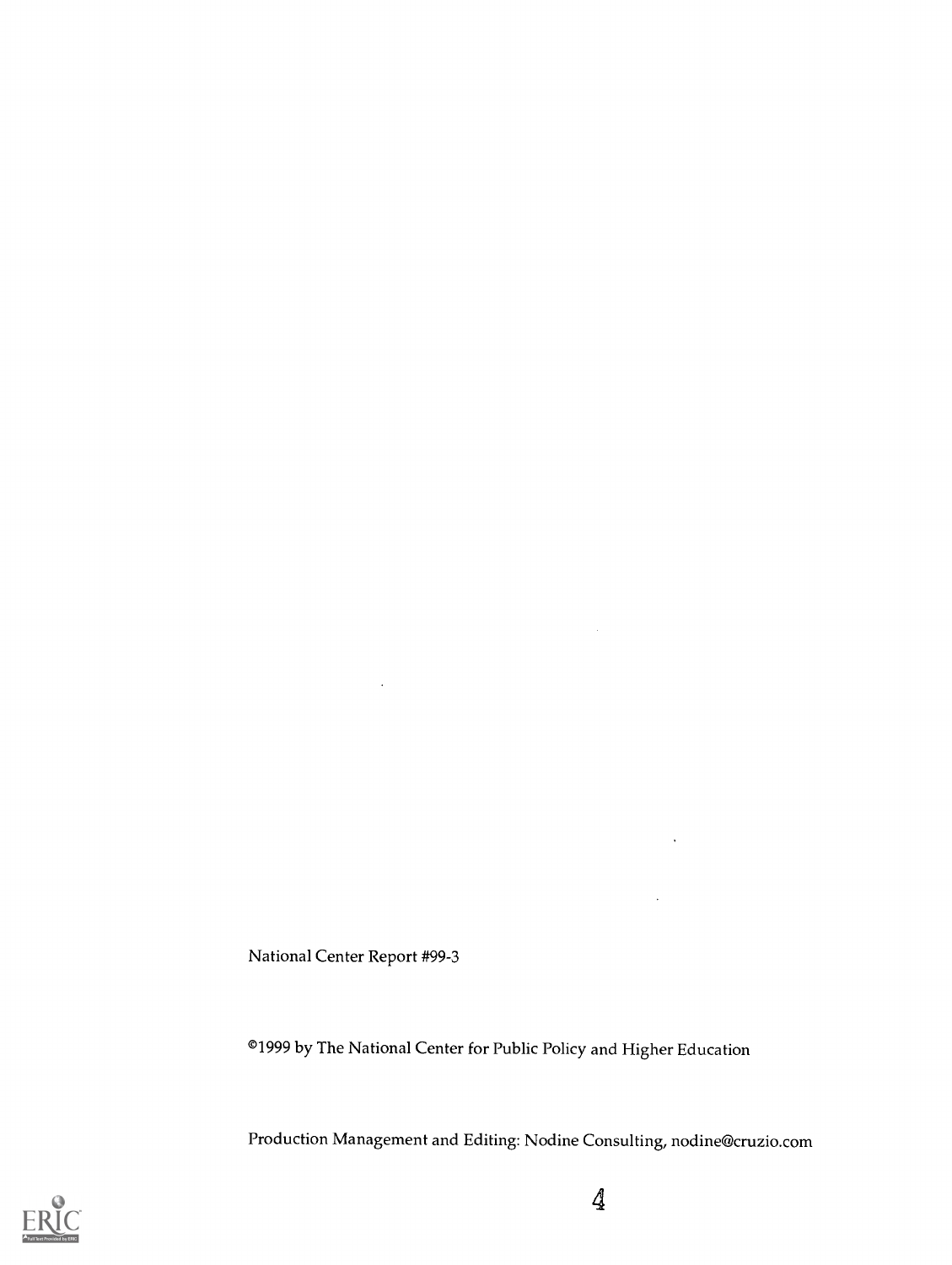# **Contents**

| Chapter 2: Prospects for Funding Higher Education 12                    |  |
|-------------------------------------------------------------------------|--|
| Chapter 3: Fiscal Impacts on Higher Education Policy  22                |  |
| Appendix A: Increasing Spending Outside of Higher Education 32          |  |
| Appendix B: Cutting Spending Outside of Higher Education 40             |  |
|                                                                         |  |
|                                                                         |  |
| Appendix E: Participants, Symposium on Emerging State Policy Issues. 62 |  |
|                                                                         |  |
|                                                                         |  |
| About The National Center for Public Policy and Higher Education 68     |  |

 $\mathcal{L}^{\text{max}}_{\text{max}}$ 



 $\sim 10$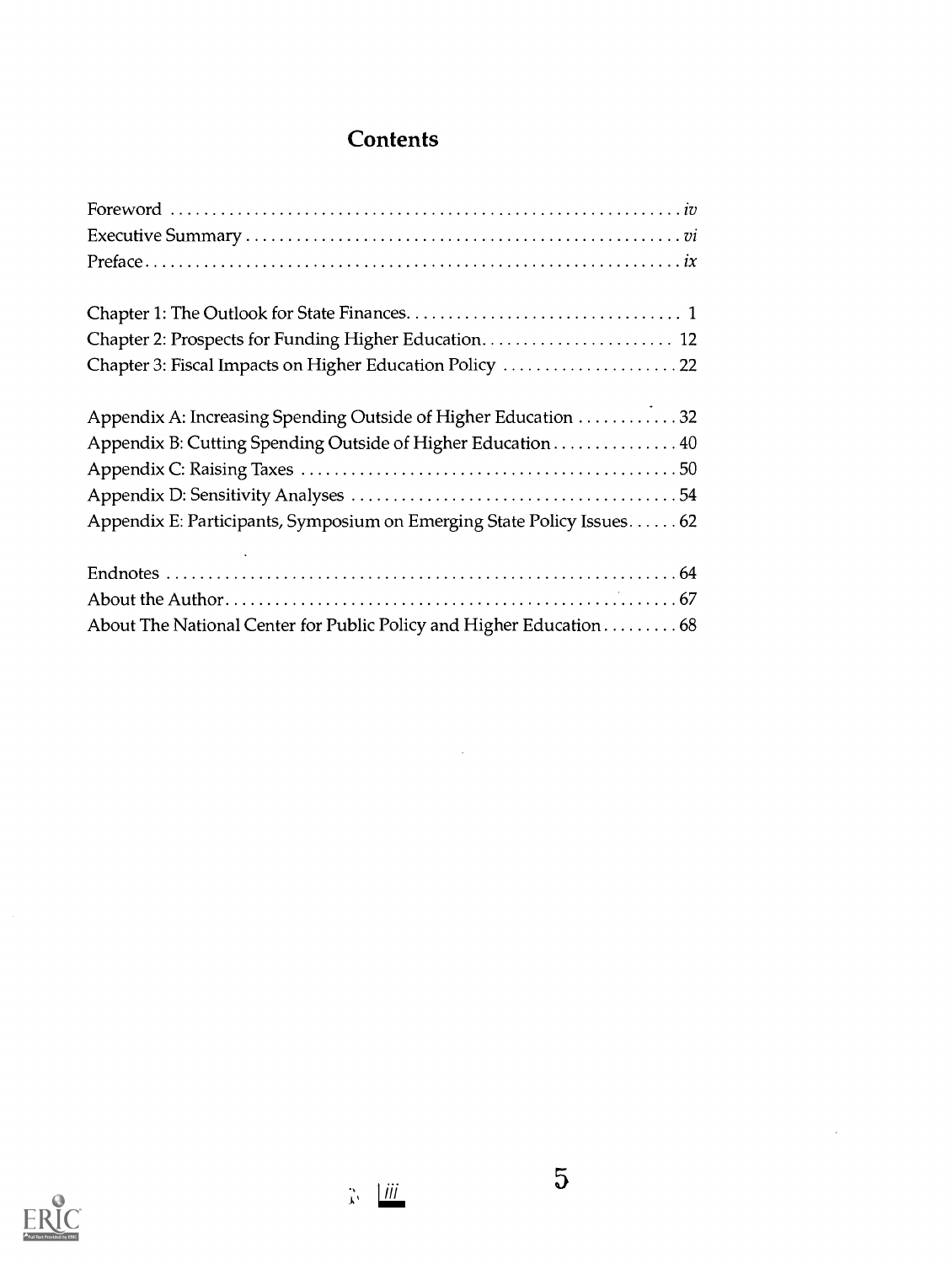# Foreword

State Spending for Higher Education in the Next Decade is the second report published by The National Center for Public Policy and Higher Education that explicitly addresses the future financing of higher education. State Spending, like its predecessor, Federal Tax Credits and State Higher Education Policy, focuses primarily on the states and presents state-by-state data on important trends. The earlier report offered guidance to state leaders on the implications of new federal funding. In contrast, State Spending predicts a quite different policy issue: despite the favorable state fiscal environment of the moment, many states will experience significant difficulties in maintaining their current levels of public services over the next decade. And—all too likely—state fiscal difficulties will pose even greater problems for publicly supported colleges and universities.

The National Center was very fortunate to engage Harold A. Hovey to undertake this analysis of the prospects of state support of higher education. Mr. Hovey, president of State Policy Research, Inc., brings unique experience and authoritative expertise to this analysis. Whether or not readers will accept his findings and conclusions, they will assuredly understand why Mr. Hovey's talents are so frequently in demand by states, the federal government and national organizations that seek analytical insight on issues of public finance and public policy.

Using economic assumptions and empirical methods that are widely accepted in the public and private sectors, Mr. Hovey assesses the outlook for state finances and, in the context of the ongoing needs of other major state services, for state support of higher education. Despite the fact that "the last five years have been about as good as it gets in state funding of higher education," he finds that the fiscal circumstances of many states are likely to erode over the next few years. Many states will find it impossible to maintain current public services within existing tax structures. Continuing support for other services will place enormous pressure on higher education budgets. Recently, colleges and universities have done disproportionately well in times of good state budgets and disproportionately poorly in tight budgetary times. In addition, demographic and economic factors in some states will require that higher education actually do better than other public sector activities just to maintain current service levels in the future. Directing a greater share of state budgets to higher education would mean reversing trends of the past decade.

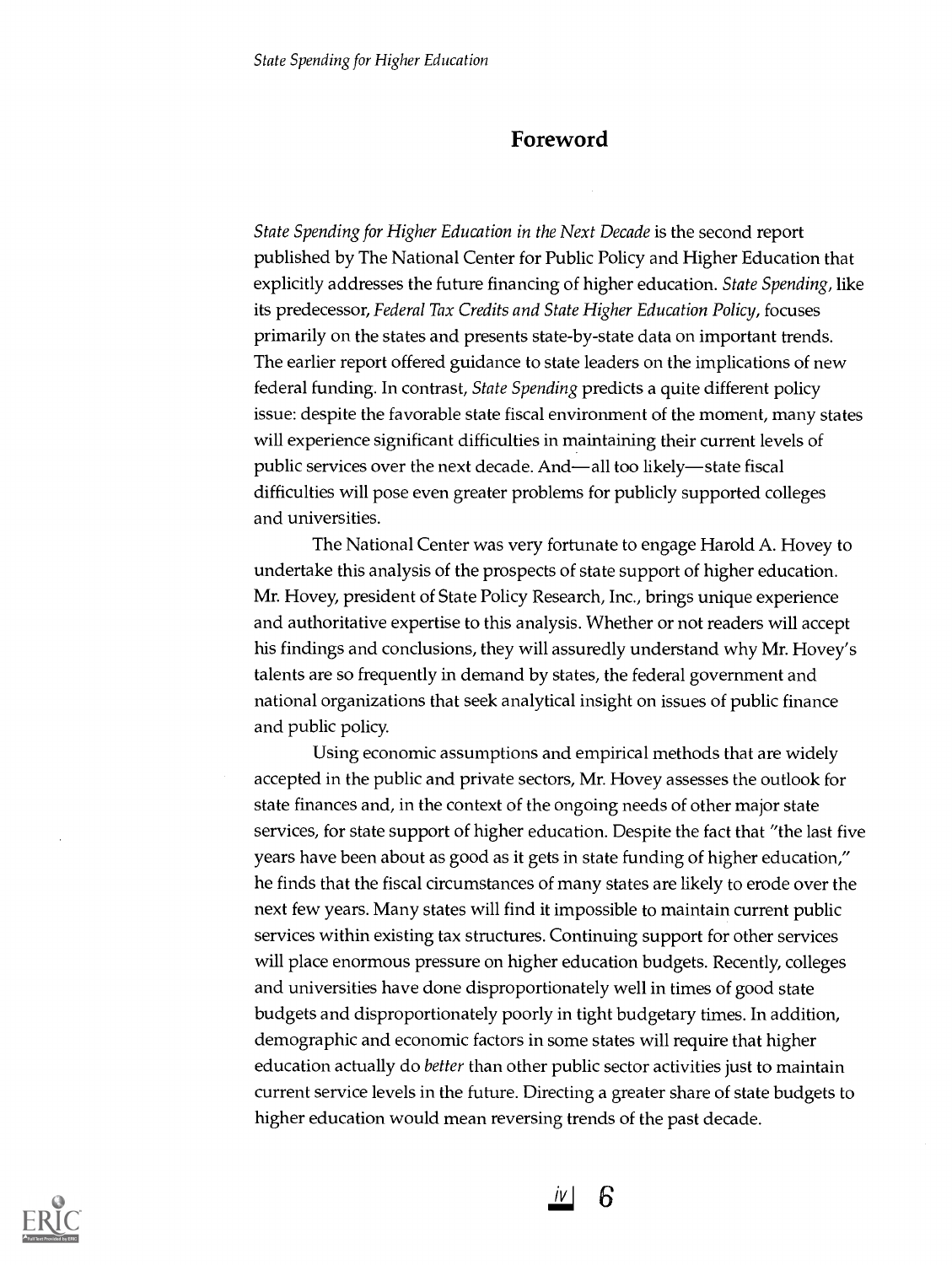If Hovey's analysis is correct, there is much room for discussion and debate about its policy implications. His message is that difficult times are ahead for both states and higher education. In these flush economic times, this is not a message that will be easily accepted by either elected officials or higher education leaders. As Hovey points out, elected officials are likely in good times to assume that the future will be like the immediate past. Higher education leaders are equally vulnerable to overly optimistic assumptions in similar circumstances. History suggests that this short-term tendency for optimism usually prevails over both experience (Remember the recession of the early 1990s?) and even the best long-term analyses. The results: both the states and the colleges and universities are found to be unprepared for cyclical downturns, and unnecessary damage is created by adverse state fiscal circumstances.

This report does not offer recommendations to state or college and university policy leaders, but its implications are clear. Both sets of leaders should realize that permanent tax cuts may have even more severe implications for higher education than for other public services. In addition, higher education budgets that increase the state cost per student in good times usually add to the cost of maintaining services in hard times. And in their current heady financial circumstances, some states may be increasing their higher education expenditures in ways that will increase the difficulty of maintaining essential, core services in the future.

The National Center extends its appreciation to Harold Hovey for this important analysis. The initial draft was reviewed at a symposium on emerging state higher education policy issues convened in early 1999. The symposium was chaired by Robert Atwell, president emeritus of the American Council on Education, and the participants are listed in Appendix E. David Breneman of the University of Virginia and D. Bruce Johnstone of the State University of New York at Buffalo also reviewed early drafts. Our thanks to all of these reviewers.

> Patrick M. Callan President The National Center for Public Policy and Higher Education

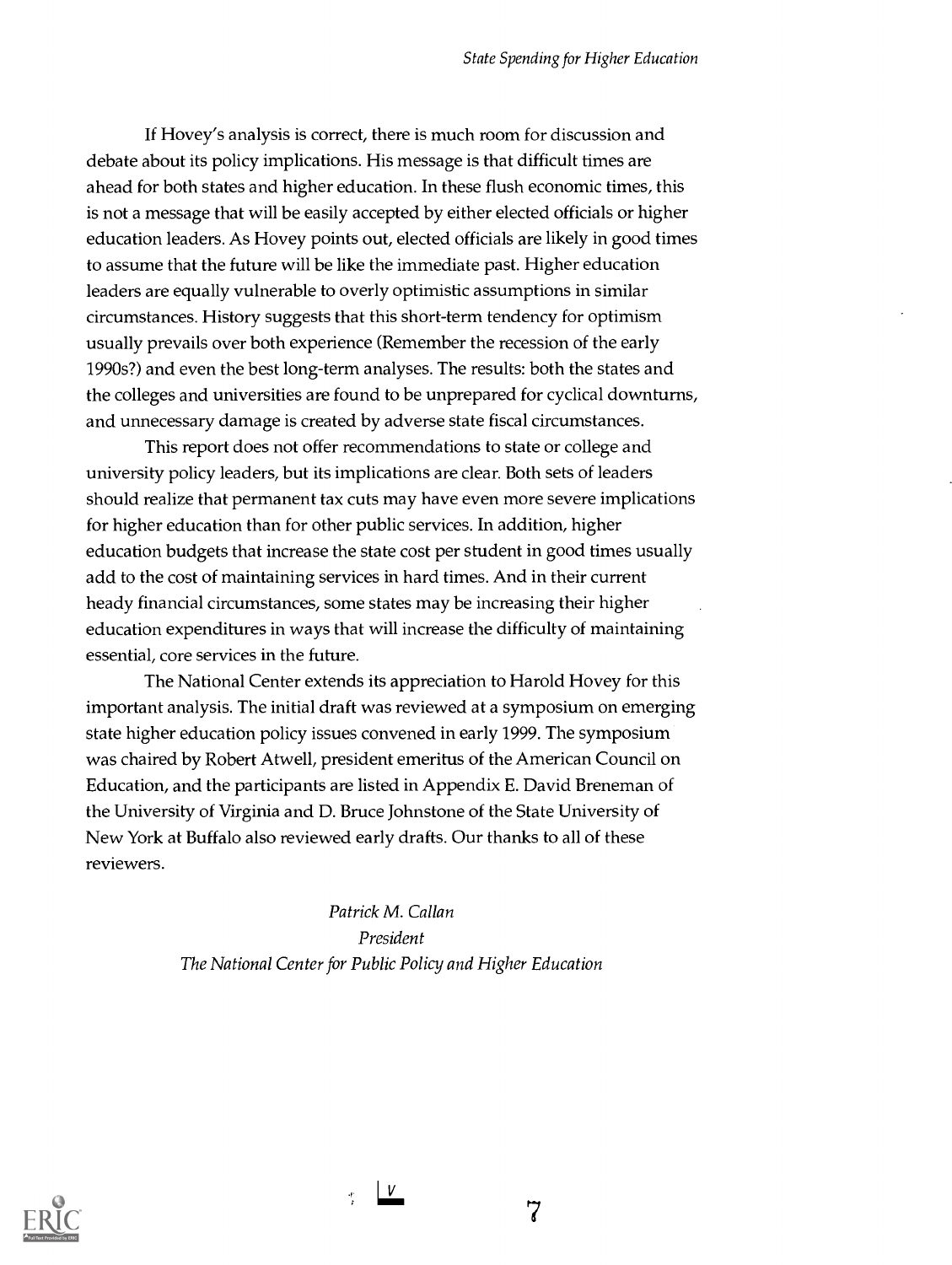# Executive Summary

This fiscal forecast of state and local spending patterns, using the same assumptions that most state legislative bodies employ when developing budgets, finds that even with normal economic growth over the next eight years, the vast majority of states will face significant fiscal deficits. Given past state budget patterns of coping with fiscal deficits and avoiding tax increases, the report concludes that the projected shortfalls will lead to increased scrutiny of higher education in almost all states, and to curtailed spending for public higher education in many states. The bad news is that if economic growth is slower than "normal," if taxes are reduced, or if state spending increases for areas outside of higher education, then the outlook for support of public higher education will be even less favorable.

The overall forecast for state fiscal health is as follows:

- The Challenge: Maintaining Current Service Levels. To maintain current  $\bullet$ service levels, state and local governments will need to increase spending by about the same percentage as the increase in total personal income of all Americans. This increase in spending will allow for inflation and for constant per-unit services, such as teacher/student ratios.
- The Problem: Slower Growth in State and Local Revenues. Unless tax increases are enacted, state and local revenues will not grow as quickly as total personal income. This derives from a well-known problem, largely due to states' reliance on sales taxes and fees: state and local taxes are slow to react to increases in income.
- The Result: Structural Deficits. State and local governments will have a structural deficit in funding current service levels. The mismatch averages about 0.5% per year nationwide, but varies depending upon the state. Due to the robust national economy and other reasons, this problem has not been obvious in recent years, but is likely to become more obvious in the next few years.

Only ten states show structural surpluses. One state has no surplus or deficit, and the remaining 39 are projected to have structural deficits.

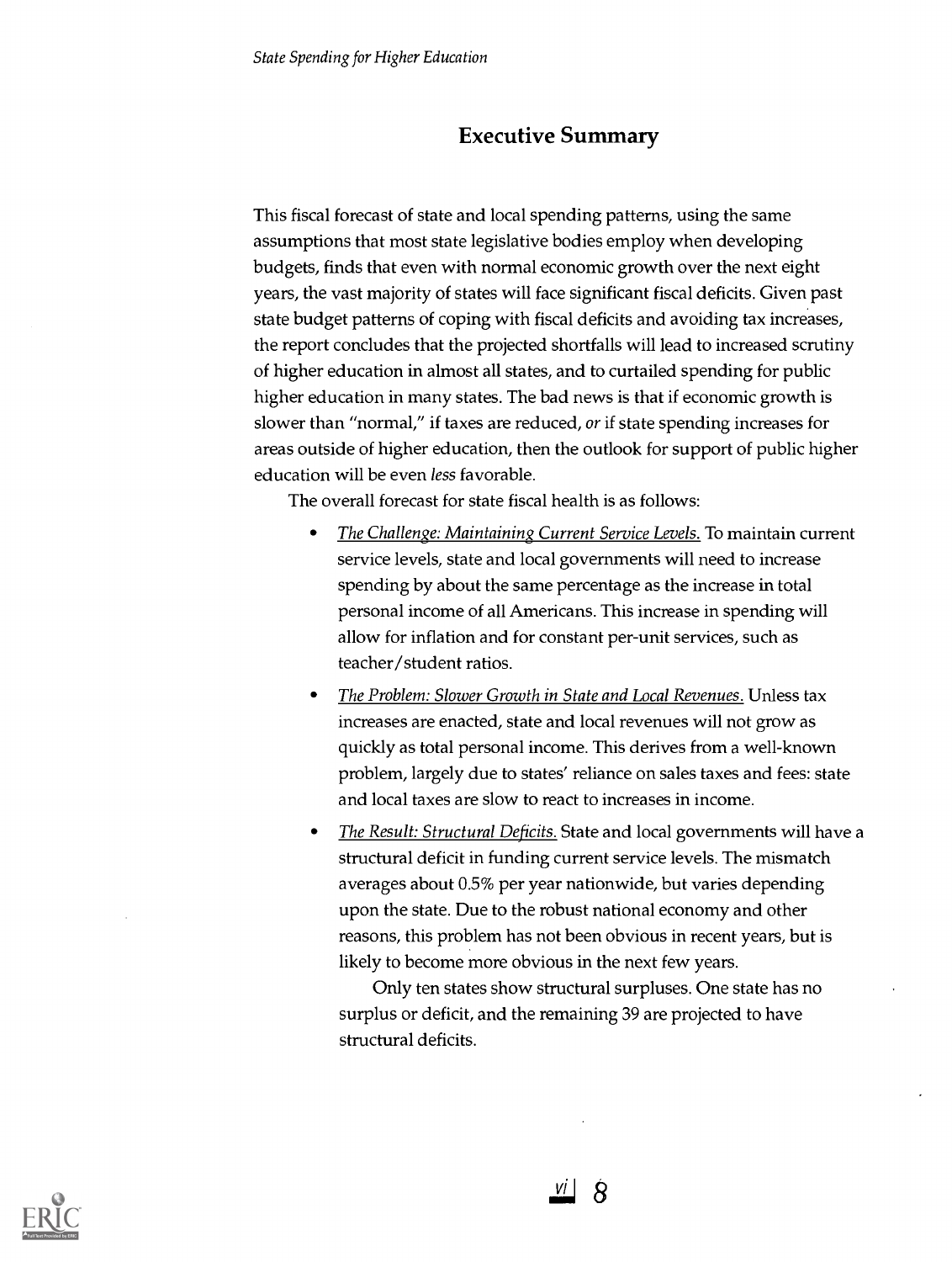#### IMPACT ON HIGHER EDUCATION

Based on national averages, state spending for higher education will have to increase faster than state spending in other areas—just to maintain current services. Whereas total state funding for all services will need to increase by 5% annually to maintain current service levels, state funding for higher education will have to increase by  $6\%$ —largely due to enrollment increases. This means that even if states were not facing structural deficits in reaching the 5% annual growth in revenues, the percentage of state funding devoted to higher education will need to increase *annually* in order for higher education just to maintain current services. Since the percentage of the state budget dedicated to higher education has actually declined over the past decade, continuing to fund current service levels for higher education would represent a significant shift in state budget trends. It would also represent a dramatic departure from nearuniversal statements about priorities for K-12 education in the 1998 campaigns.

Taking the positive view—that is, assuming that higher education were merely to share equally in the fiscal pain of helping states respond to their structural deficits (rather than being singled out for additional cuts, a "balance wheel" function that higher education has served in the past)—then, based on national averages:

- $\bullet$ higher education would not see expansion of spending patterns for any program except as financed by reductions in other programs within total higher education spending, and
- higher education would share proportionately in spending growth  $\bullet$ rates that average annually about 0.5% below the total appropriations levels needed to maintain current services.

At the same time that states will be facing structural deficits, they will be:

- seeking to fund new initiatives in many state program areas outside  $\bullet$ of higher education (see Appendix A),
- confronting the difficulty of cutting current services in these other  $\bullet$ program areas (see Appendix B), and
- confronting the difficulty of raising taxes (see Appendix C).



| Vii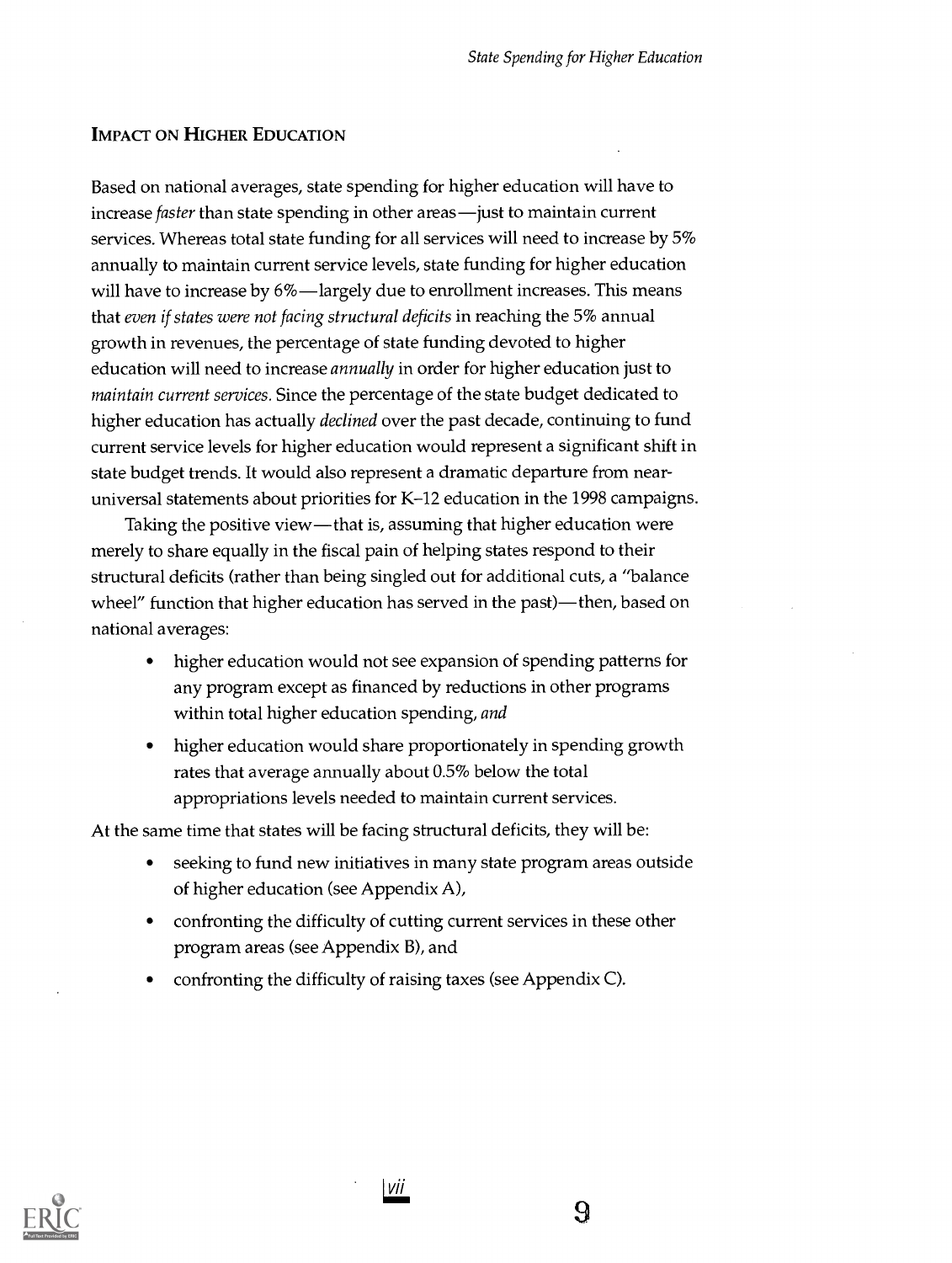# Preface

This report is grounded in what budget people do—including forecasting revenues, calculating budgets needed to continue current levels of government services, and dealing with unexpected fluctuations in economic circumstances. Few people find these topics interesting. Many consider them only in order to examine the basis for trends that affect them adversely. This report reflects this reality. The text, designed to be a "quick read," summarizes its conclusions and the reasons for them. The supporting details appear in appendices.

Readers should recognize that two types of forecasts appear in the text without repetitious reminders of how they differ. The forecasts—of revenues from current taxes, spending for current services, and thus shortfalls and fiscal flexibility over the next decade—are built just as revenue and spending forecasts are built for annual government budgets. They are professional forecasts of circumstances beyond the control of decision-makers. Since the estimates reflect a close consensus among professional estimators and a widely accepted methodology, they closely approximate what other professionals would produce if asked to address the same subjects. Such forecasts are never exactly right. They are usually close to right. And, right or not, they are generally considered authoritative.

Forecasts of the responses of decision-makers to predicted fiscal circumstances are another matter. Their empirical base is inherently weaker. There is no close consensus on how to predict political behavior. Actions of participants in the political process can affect outcomes in ways experts are unable to predict as easily as economic and tax collection growth, public school enrollment, and inflation. Forecasts of how decision-makers will respond to the predicted fiscal circumstances are not authoritative; they inherently reflect predictions of what people with power to decide will decide. Their only empirical base is how similarly situated decision-makers, primarily legislators and governors, have made similar decisions when confronted with similar circumstances in the past. This approach makes sense in specifying a baseline of what policy would likely be, given unchanged behavior by participants. But it is only a starting point in considering the range of policy choices available to the participants.



 $\frac{1}{2}$  10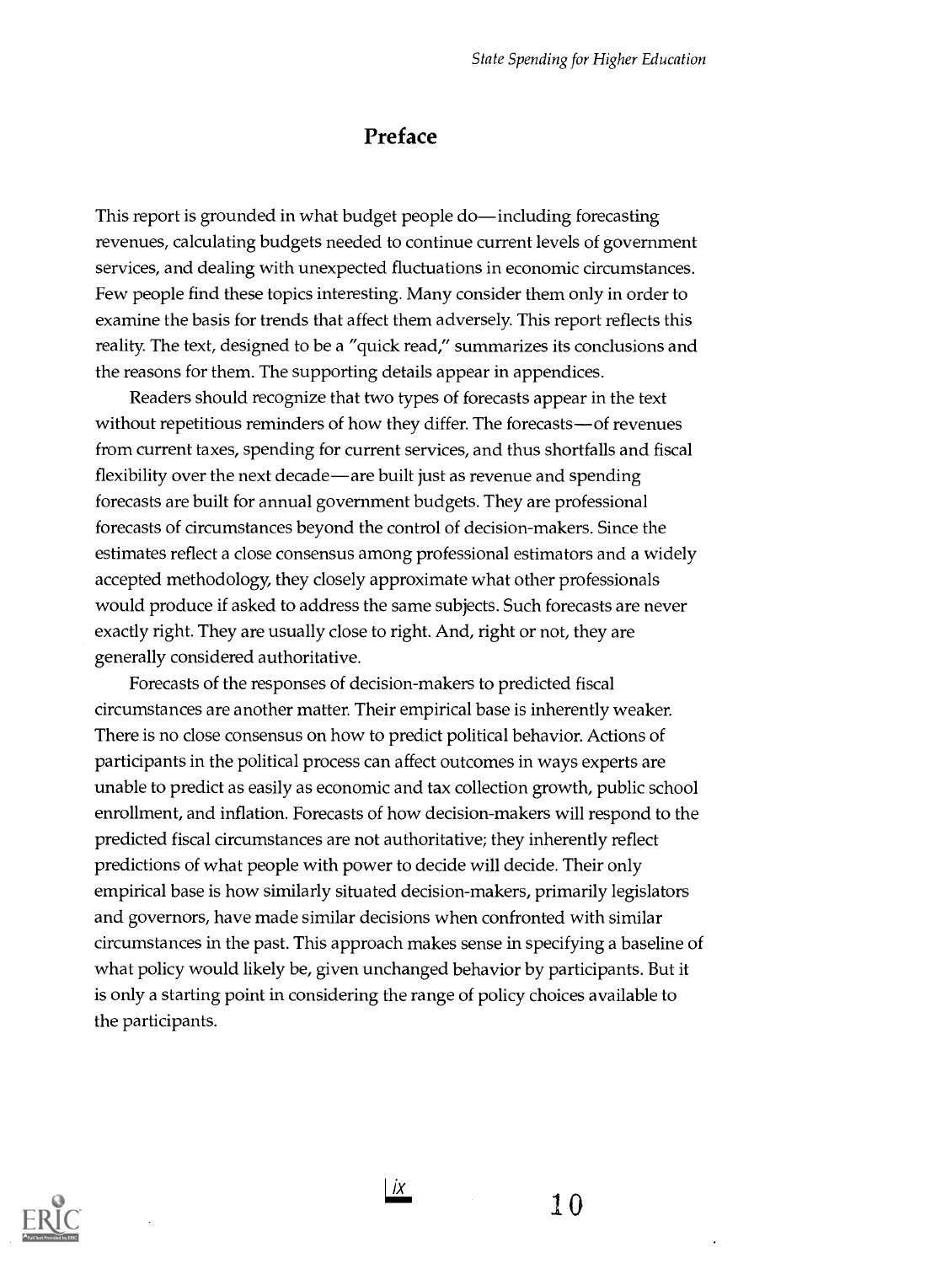# CHAPTER ONE The Outlook for State Finances

#### **INTRODUCTION**

#### Impact of Fiscal Conditions on Higher Education

State funding for higher education has always been heavily influenced by states' fiscal situations. State elected officials have often viewed support of higher education as more discretionary than funding for many other programs. As a result, changes in state fiscal conditions are often multiplied in their impacts on higher education. When finances are tight, higher education budgets are often cut disproportionately. When financial conditions are good, higher education often receives larger increases than most other programs.

These fiscal responses mean that the outlook for state higher education funding depends critically on the outlook for state finances overall. This chapter addresses that outlook.

#### Baseline Budget Projections

The approach used in this paper is similar to that used by most legislative bodies when developing and enacting budgets and making fiscal projections typically called baseline or current service budgeting. The starting point is current spending and revenues. The projections are based on applying current government policies to predicted future changes in the environment in order to measure the fiscal consequences of continuing those policies.

For revenues, that means predicting the revenues from current taxes, given likely changes in the national and state economies. For spending, it means predicting the workloads, such as the number of children in public schools, that drive spending. The underlying assumption is that decision-makers will be tempted to hold constant their spending for units of workload, such as spending per pupil. But to keep activity constant, such as maintaining the same pupil-teacher ratios and quantities of teaching supplies per pupil, spending must reflect inflation as well as growth in workloads.

The result of such an analysis is a current service, or baseline, budget. Such budgets provide the starting point for formulating governors' budgets and considering legislative budget options. The time period covered by the forecasts is a fiscal year or biennium, depending on the fiscal practices of individual states.



 $\mathbf{1}$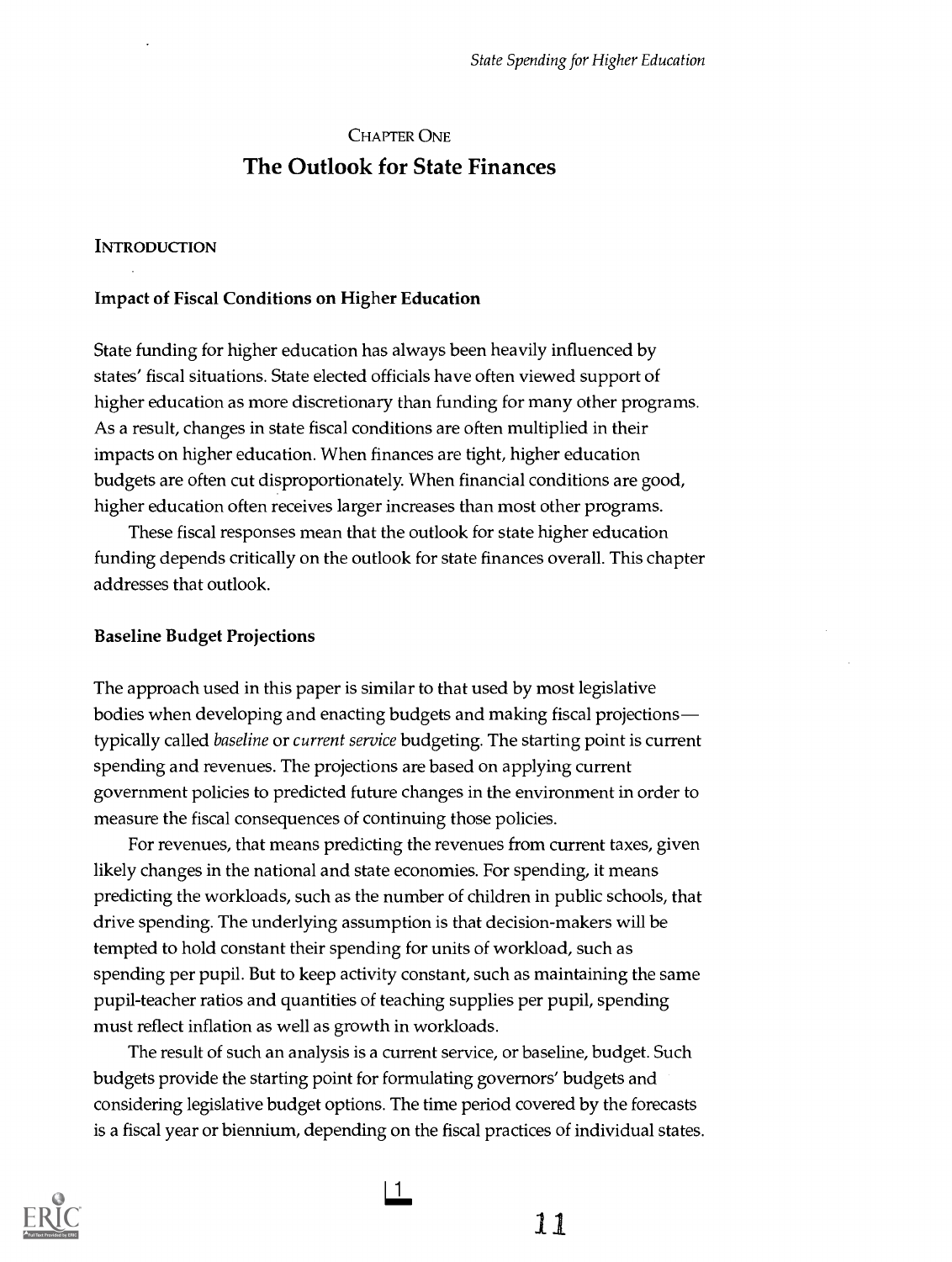If the projections indicate that revenues from current taxes likely will exceed the spending needed to maintain current services, the government has fiscal flexibility to expand spending further or reduce taxes. If there is a projected shortfall, decision-makers must either raise taxes to finance their current programs or curtail their spending patterns.

Some states and the federal government extend their fiscal projections to longer time periods. They use roughly the same approach—basing expected revenues on predicted economic conditions, and basing spending on predicted changes in price levels and workloads for government programs.

#### THE ENVIRONMENT FOR STATE FINANCES

#### Economic Environment

For its projections, this paper relies on the baseline economic assumptions used by the U.S. Congress in its budget deliberations.

The condition of the nation's economy is the single most critical factor influencing the fiscal condition of state governments. Economic growth brings large gains for state revenues because of impacts on tax bases. For example, in a rapidly expanding economy, rapid growth in incomes brings rapid growth in income tax revenues and rapid growth in purchases brings rapid growth in revenues from sales taxes. Economic growth also affects spending. Large portions of state expenditures are for means-tested safety net programs, such as cash welfare and Medicaid (health care for low-income households). In strong economic times, more people hold jobs and eligibility for safety net programs is reduced. Conversely, in economic downturns, the caseloads in these programs increase as more people become eligible because of low incomes.

From year to year, the performance of the nation's economy seems quite unpredictable. At any given time, there is constant speculation over whether the nation is on the verge of recession or economic "overheating," that is, rapid but unsustainable growth. Over the long run, economic growth is more predictable. Changes in the nation's real (inflation-adjusted) output are driven by the combination of: (1) the number of workers, and (2) their productivity or output per unit of time. Many factors affect productivity, such as technological innovation, education and training of workers, and capital investment. But over multi-year time periods changes in both productivity and the number of workers have proven to be relatively predictable.

For its projections, this paper relies on the baseline economic assumptions used by the U.S. Congress in its budget deliberations. These assumptions are quite similar to those used by those states that make long-term budget projections, as well as to the assumptions underlying forecasts used in business planning in the private sector.

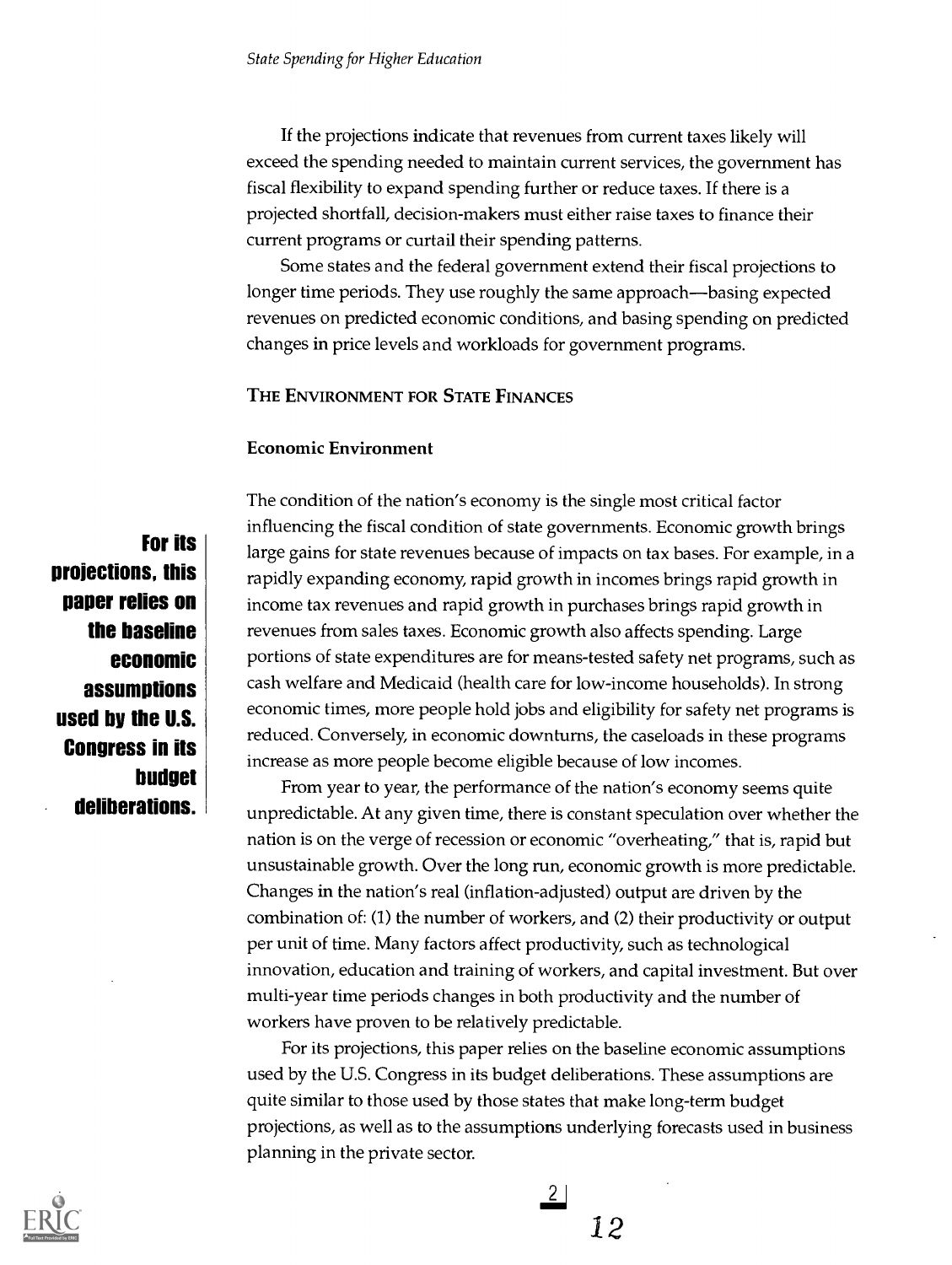The projections assume that each year of the forecast period will be characterized by about the same rate of economic growth. This is not because those making the forecasts believe that the nation will be free of periods of slow growth or recession alternating with faster-than-normal growth. It simply means that, without exception, those who make long-term projections of government budgets are not confident of their ability to forecast exactly when these periods will begin and end. They are confident, however, that the variations will average out over the projection period to about the rate of economic growth being assumed.

# Demographic Environment

Standard demographic projections from the U.S. Census Bureau underlie both the economic and workload projections used in this report.<sup>1</sup>

# Federal Policy

Because federal aid finances about a quarter of all state and local spending, the fiscal outlook of state and local governments is highly sensitive to changes in federal funding. These projections assume that federal aid will continue to finance the same percentage of state and local outlays as in the past. State government costs are also sensitive to federal mandates, which are presumed not to undergo major changes.

# Political Environment

There are no assumptions about the relative electoral success of major political parties underlying the projections. This can be viewed as either: (1) an assumption that that success will not change in major ways, or (2) an assumption that such changes are insignificant.<sup>2</sup>

# Sensitivity to Assumptions

Long-term fiscal projections are sensitive to the assumptions described above. This sensitivity is explored in Appendix D.

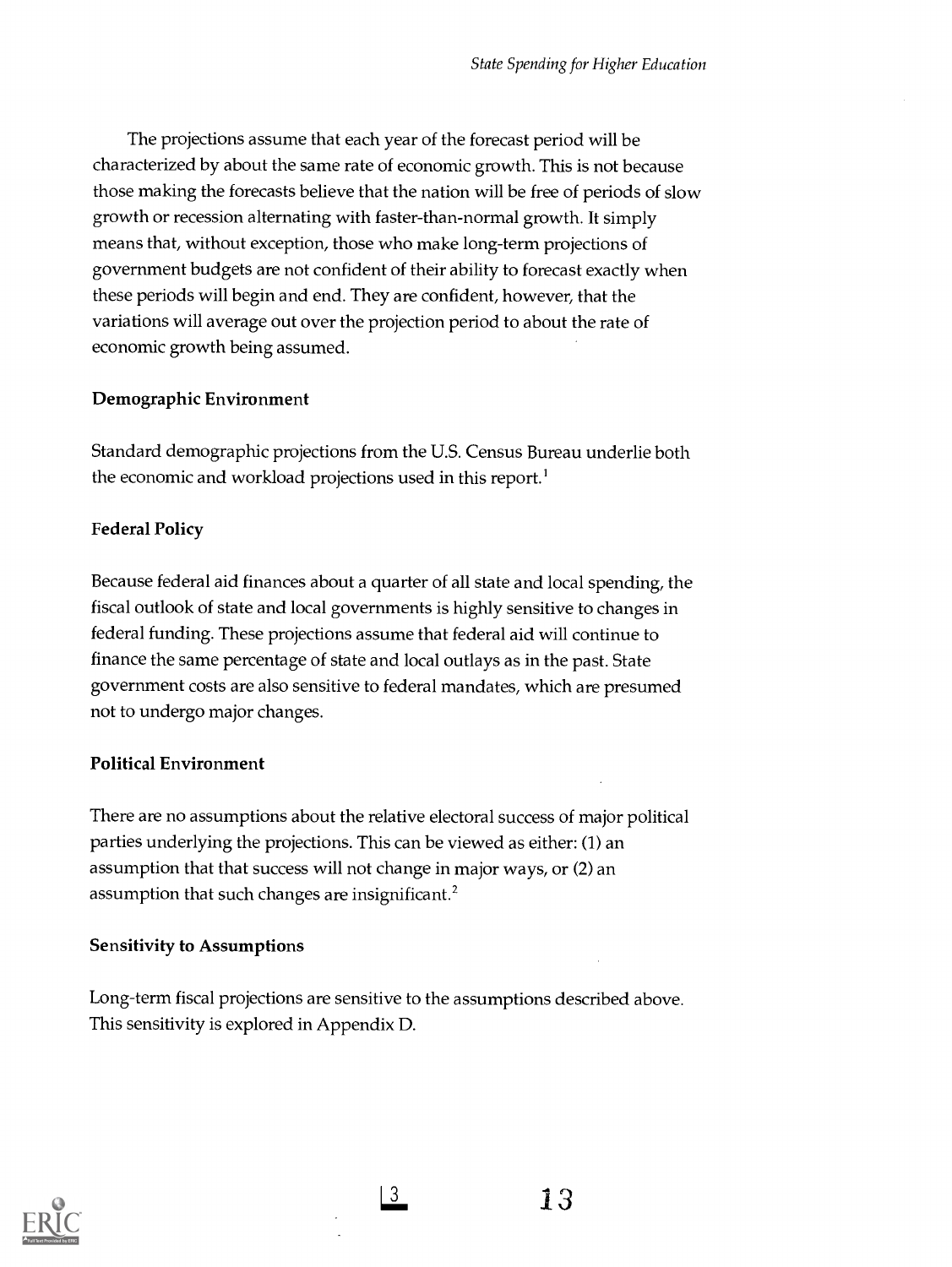# SPENDING GROWTH PROJECTED TO PARALLEL PERSONAL INCOME GROWTH

#### Total Spending Increases

Detailed projections of state and local spending on a state-by-state basis were developed by State Policy Research, Inc., during 1998. The nationwide projections produced an unsurprising result. To maintain their current services, state and local governments will need to increase their spending by about the same percentage as the increase in total personal income of all Americans. Specifically, over the next eight years, an increase of 39.6% in spending will maintain current services while personal income growth is expected to be about 36.5%. Thus, current service spending can be accommodated with a slight rise in the percentage of incomes spent by state and local governments, from about 16.0% to 16.3%.

Having spending for current services so closely tied to personal income makes sense. First, it is reasonable to expect that voters will support adjusting purchases of public services about as fast as incomes grow. The projections imply improvements in purchasing power, as measured by real per capita income gains. To maintain balance between public and private outlays, citizens are likely to want to devote some of this purchasing power to public goods and services. It makes little sense, for example, to spend more on vehicles while not maintaining roads on which to drive them or on security alarm systems without adequate police responses to the resulting alarms.

Second, many of the factors driving personal income increases are also driving increases in the costs of government. Inflation is the best example. Demography offers other examples. A growth in population not only contributes the workers who produce economic growth, but also produces more citizens to be served by governments. Growth in those segments of the population that create high spending needs, such as children in school, is roughly proportional to the growth in the segments creating economic growth, such as those in the 18 to 65 age group.

#### Differences Among Functions

Within the growth in total spending for current services, there are differences among major government functions. The somewhat higher-than-average growth of the college-age population and trends in college attendance will likely make higher education costs rise more rapidly than the costs of most other programs. Growth in the population over age 65, and particularly in the



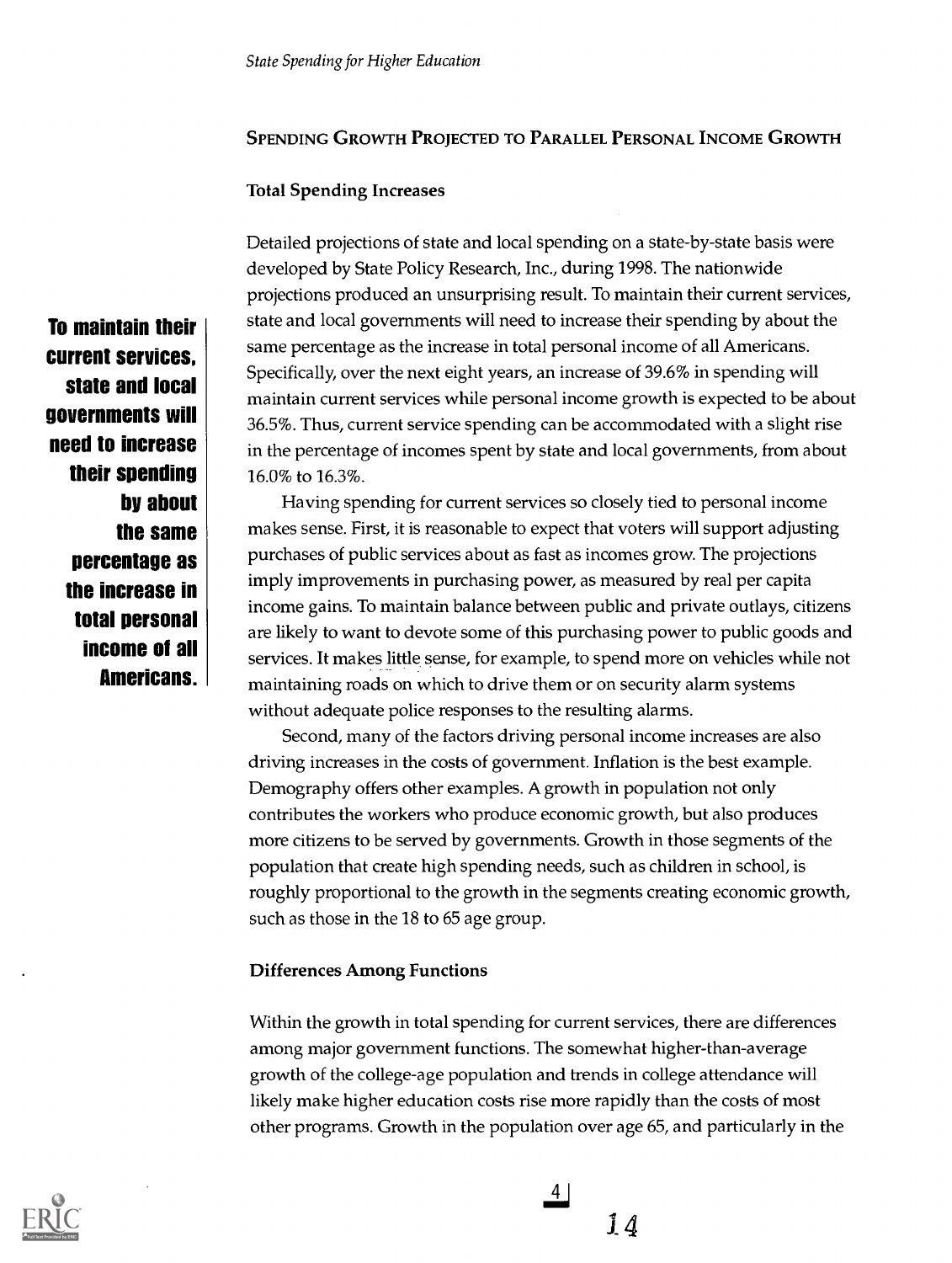population over age 85, will tend to force Medicaid costs—a large portion of which pays for nursing home care—to rise more rapidly than total state and local outlays.

# REVENUES GROW MORE SLOWLY THAN PERSONAL INCOME

# Problem Widely Recognized

While spending for current services will grow at about the same pace as personal income, state and local revenues from existing taxes will not do so. The result is a shortfall in state and local budgets that is almost entirely attributable to the characteristics of state and local tax systems. This problem with current tax systems is well known. It has been the subject of a series of reports from organizations of state and local officials identifying the problem and proposing reforms in state tax systems to reduce if not eliminate it.<sup>3</sup>

# Causes of the Problem

As economists would put it, the problem with state and local tax systems is their low elasticity. To provide revenues adequate to finance current service spending without tax increases, these tax systems would have to have *unit* elasticity—that is, growth in revenues would be proportionate to growth in personal income. For example, a 10% increase in personal incomes would result in a 10% increase in tax revenues. Because of its graduated personal income tax rates, the federal income tax would raise much more than 10% additional revenue for every 10% increase in personal income. To offset this tendency, the federal government adjusts the standard deduction and tax bracket break points for inflation every year. But even with the adjustment, federal income tax revenues grow at a better pace than personal income because: (1) personal income growth enters the income tax base, and (2) additional increments of real income (that is, income adjusted for inflation) are taxed at successively higher marginal income tax rates.

State and local tax systems show the reverse. The main culprit is states' high reliance on sales taxes on goods. As individual incomes rise, people spend a successively smaller portion of incremental income on taxed goods and higher proportions on non-taxed outlays for services. Even without increases in personal income, the share of consumer spending associated with goods tends to decline. Because productivity increases are concentrated in manufacturing, prices of manufactured goods tend to decline while those of services, where

 $5<sup>5</sup>$ 



While spending for current services will grow at about the same pace as personal income, state and local revenues from existing taxes will not do so.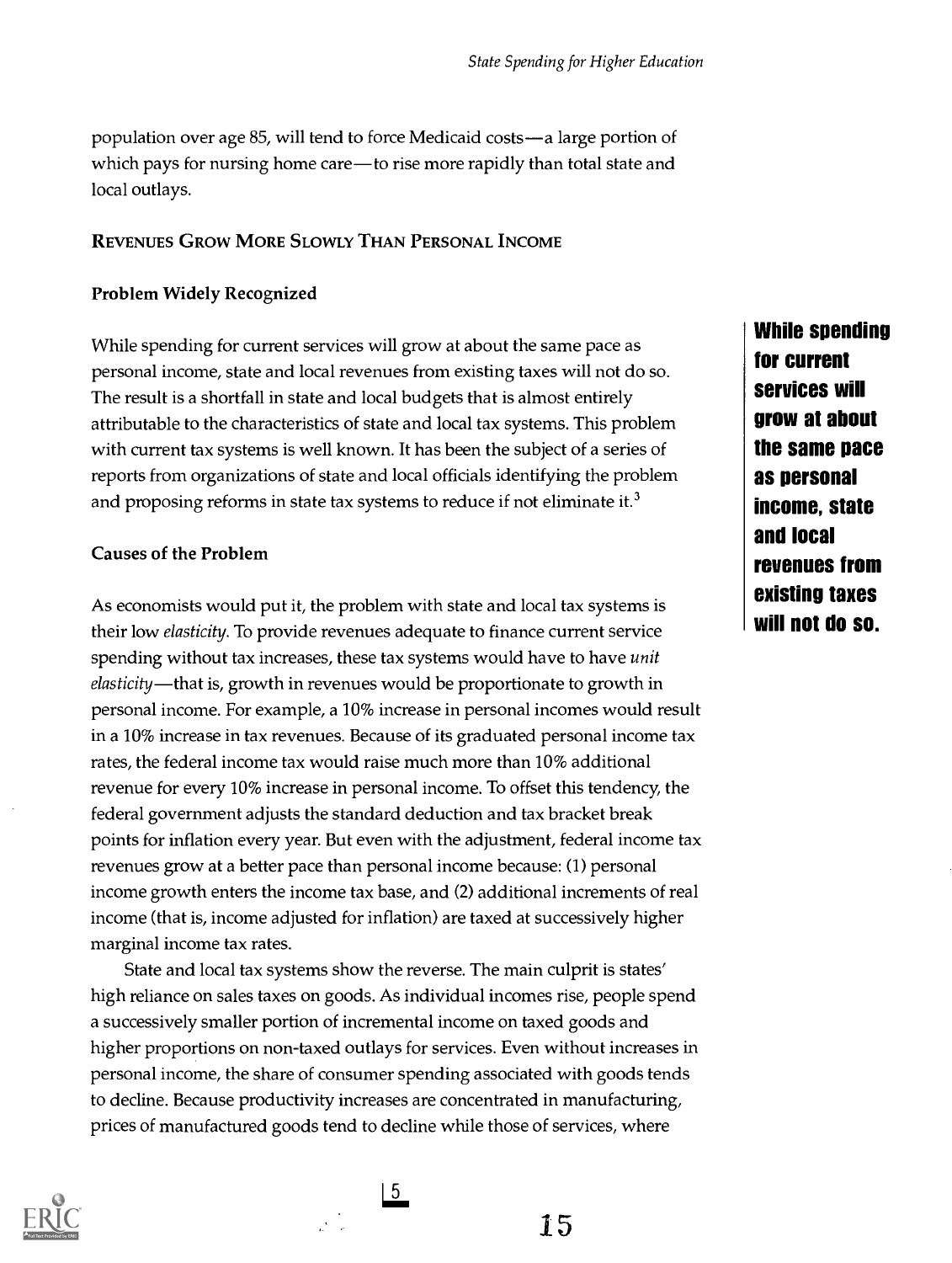productivity has less of an impact, tend to rise. As a result, successively larger portions of incomes go to purchase services.

Low elasticity of state and local tax systems is also associated with high reliance on taxes and fees based on units of purchase (e.g., packages of cigarettes, bottles of alcoholic beverages, gallons of gasoline) rather than on prices. For more complex reasons, business taxes also have less-than-unit elasticity, since smaller portions of economic activity are associated with the types of businesses (corporations engaged in manufacturing) for which state and local tax systems were designed.

These characteristics of state and local tax systems mean that every growth of 10% in personal income is associated with growth of about 9.5% in state and local tax revenues.

# THE OUTLOOK FOR FUNDING CURRENT SERVICES

#### Structural Deficits

With revenues growing more slowly than personal income and outlays growing faster, state and local governments have a structural deficit in funding current services. This mismatch between what would be needed to continue current programs and revenues from current taxes is about 0.5% a year. That is, to maintain current services, state and local governments nationwide would have to increase taxes by about 0.5%. Alternatively, they could maintain current tax systems and keep budgets balanced by holding spending growth to about 4.5% annually rather than the 5% needed to maintain current services.

Problem Not Obvious in Recent Years:

These structural deficits usually appear when states make long-term projections of their fiscal situations. But they are a marked contrast to the widely publicized surpluses that have been appearing in state budgets in recent years. Why the difference?

- 1. The nation's economy has been growing faster than its long-term sustainable growth rate, swelling state as well as federal tax collections.
- 2. Unusual percentages of the economic gains from growth have accrued to economic players with higher-than-average tax rates, namely corporations and high-income households.



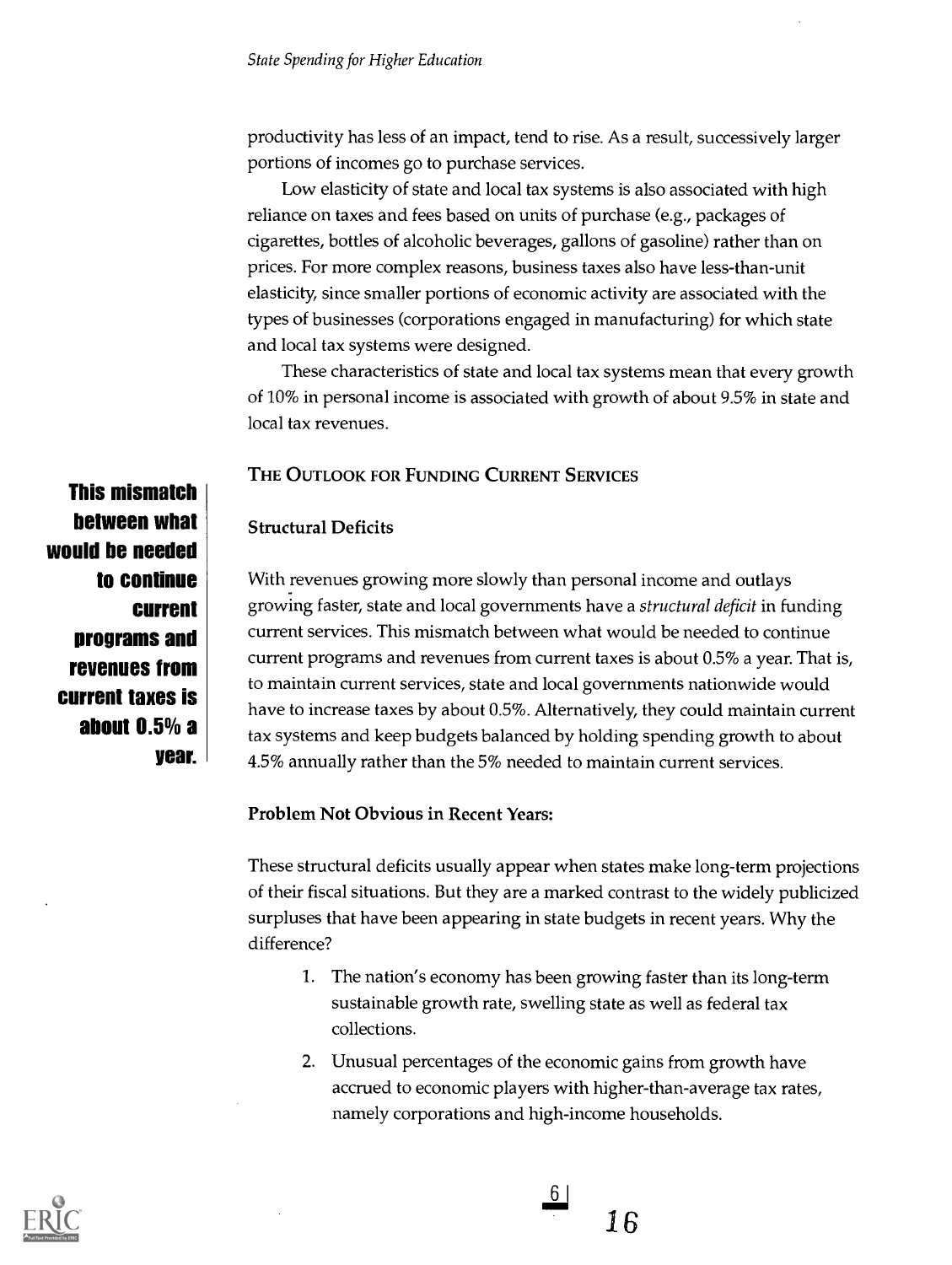- 3. Federal aid, particularly funding associated with welfare reform, has provided windfall revenues for state governments.
- 4. Several fortuitous circumstances have benefited state finances, including extraordinary returns on pension fund investments (which. cut the amounts required for employer contributions), a rapid decline in welfare caseloads, and unusual moderation in cost increases in health care.
- 5. Gains from these factors have been concentrated at the state level, without corresponding gains in local government finance. Therefore, surpluses reported by states are not indicative of the combined circumstances of state and local governments discussed in this report.

#### Interdependence of State and Local Finances

The impact of the combination of stronger state and weaker local finances on support of higher education is not obvious at first blush. Because most higher education money comes from states, strong state finances might suggest a favorable environment for higher education spending, regardless of local situations. In practice, however, local fiscal pressures are rapidly translated into state fiscal pressures. Evidence of this appears in discussions of taxes and tax relief. In many states, there is strong sentiment for reducing reliance on property taxes, such as personal property taxes on motor vehicles and residential property taxes. When states seek to reduce burdens of local property taxes, they do so by replacing all or most of the local revenue losses.

Evidence of the interaction of state and local finances also appears in spending. For example, in the state campaigns of 1998, candidates almost universally stressed increasing state aid for local public schools. Besides whatever impact this might have on how well children are educated, one effect is to reduce reliance on local property taxes for funding of schools. This effect can be viewed as using some state revenue growth to enhance local revenue growth, which is not matching the strong growth seen by states.

#### Problem Likely to be Obvious in Next Few Years

The flip side of the better-than-normal state financial conditions will be, as everyone who looks at the subject concludes, an ensuing period when state finances show worse problems than the normal mild structural deficits. There are two basic reasons for this, one behavioral and one economic.



17

The flip side of the better-thannormal state financial conditions will be, as everyone who looks at the subject concludes, an ensuing period when state finances show worse problems than the normal mild structural deficits.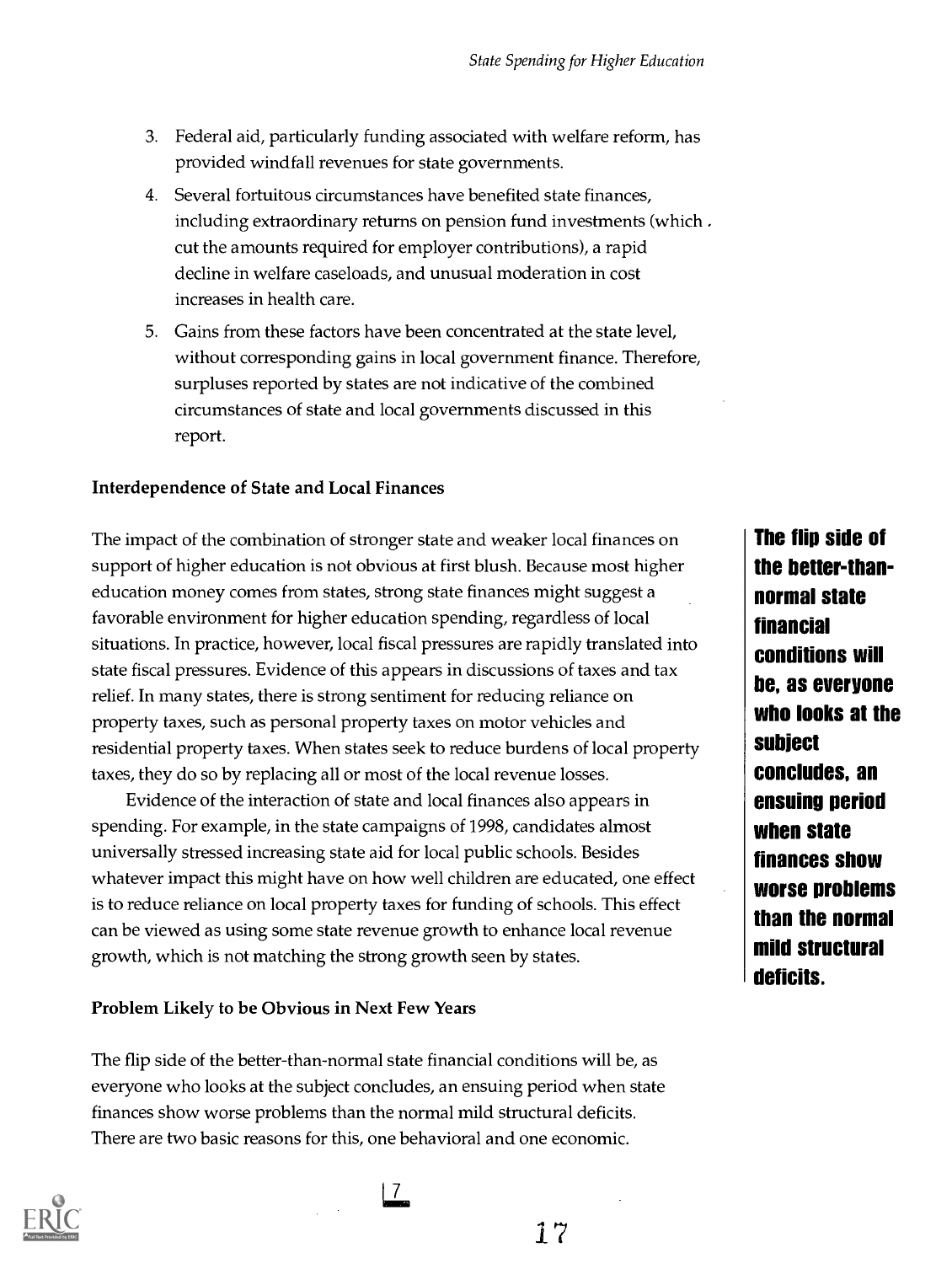The behavioral reason stems from the tendency to assume that the future will be like the immediate past. This is particularly important in state government, which has institutional factors encouraging a short-term outlook. The old adage that elected officials rarely look beyond the next election has an element of truth. Also important is the turnover of legislators—always rapid, but accelerated by the increasing use of term limits. The office of governor also turns over rapidly, with most governors limited to eight years of continuous service.

These factors mean that the average state legislator and governor in 1999 has never held his or her current office except during the period of unbroken prosperity that has lasted since 1992. In this context, there is a tendency to assume that strong tax collection growth will continue unabated and that actual collections will always exceed those predicted by revenue estimators. Revenue estimators themselves are not immune from adjusting their estimating procedures to deal with their recent errors, which have been underestimates.

So on top of whatever institutional inability state elected officials inherently have to look beyond the next election, all the behavioral factors at work encourage more optimism about future state finances than projections suggest is merited. Historically, this factor alone has led state officials to over-commit their resources by adopting aggressive tax cuts and spending increases.

The economic reason to expect a sharp reversal of state fiscal fortunes lies primarily in the likelihood that past economic patterns will be repeated. If they are, the past eight years of rapid growth will be followed by some years of recession or slow growth with resulting negative impacts on state finances.

Problems would arise even if the nation were to revert to its normal longterm growth pattern of increases of about 2.4% in real (inflation-adjusted) Gross Domestic Product rather than the nearly 4% growth in 1998 and 1999. Such a situation would likely reverse some of the five factors listed on pages 6 and 7 that have contributed to the current strong fiscal positions of the states.

#### IMPACTS ON HIGHER EDUCATION

#### The Past

The last five years have been about as good as it gets in state funding of higher education. By all available measures of state government spending, appropriations per full-time equivalent (FTE) student have increased by substantially more than the rate of inflation. Not included in these calculations are the significant developments in state tax policies that have provided special





 $\frac{8}{18}$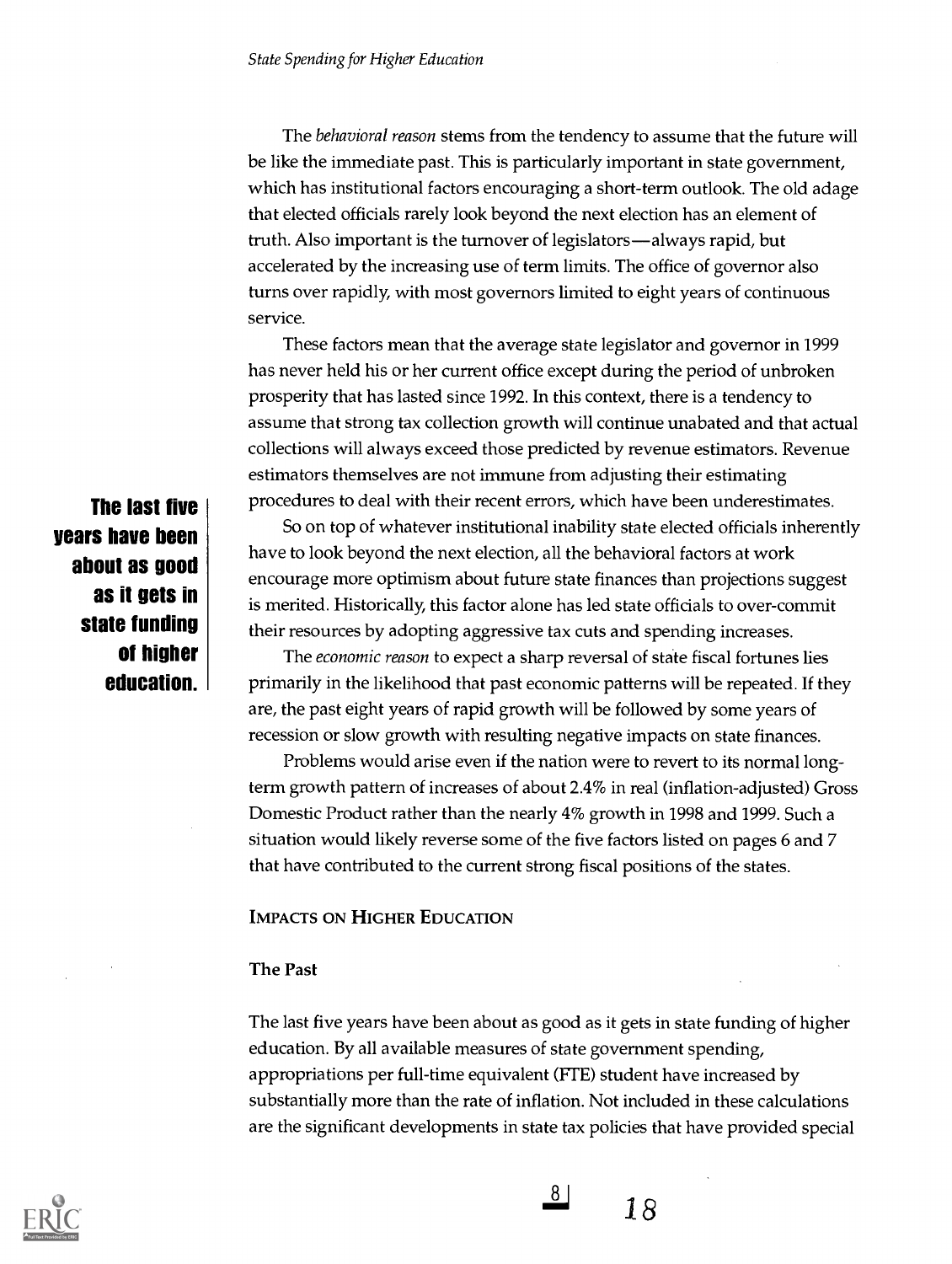tax treatment for college savings and a variety of tax benefits in some states for outlays for college costs.

This favorable fiscal environment has meant that state elected officials have exerted little pressure for major changes in higher education. With minor exceptions, they have not forced consolidation or closures of institutions, elimination of programs, restrictions on tenure, mandates regarding minimum faculty teaching loads, enrollment caps, and other devices to attempt to force cost reductions. Nor have they squeezed appropriations for public institutions to the point that large tuition increases were required in order for the institutions to match the increases in costs occurring (on a national average basis) at private and public institutions.

In fact, many states have budgeted more favorably for higher education than necessary to match enrollment changes and inflation. Some states have been financing the costs of tuition freezes and a few rollbacks. Many have increased scholarships, particularly in grades 13 and 14. The environment for the establishment of new institutions in rapidly growing states has been favorable, as has the environment for the expansion of offerings at existing institutions.

#### The Future

The national budget projections suggest that this environment will not continue.

Even if the national economy and state finances return to normal growth patterns without a downturn, higher education will find itself in an environment where merely maintaining current services (through appropriations reflecting inflation and enrollment increases) will be difficult. Specifically, if higher education shared the fiscal pain equally with all other functions, spending growth would be slightly below the amounts needed to maintain current services. Without tax increases, appropriations to higher education each year would be about 0.5% short of the total funding needed for maintaining those services. New initiatives in higher education would require offsetting reductions in the current spending base.

In a normal growth environment, higher education would constantly be on the defensive against those seeking deeper cuts in order to finance tax cuts or new initiatives in other fields, such as elementary and secondary education.

If the long-term pattern of normal growth is preceded by recession or slowerthan-normal growth, higher education would experience even more fiscal pressures, recreating the fiscal environment of 1990 to 1993 and 1984 to 1986.

l 9

 $\mathbf{r}_{\mathbf{p}}$ 

The national budget projections suggest that this environment will not continue.

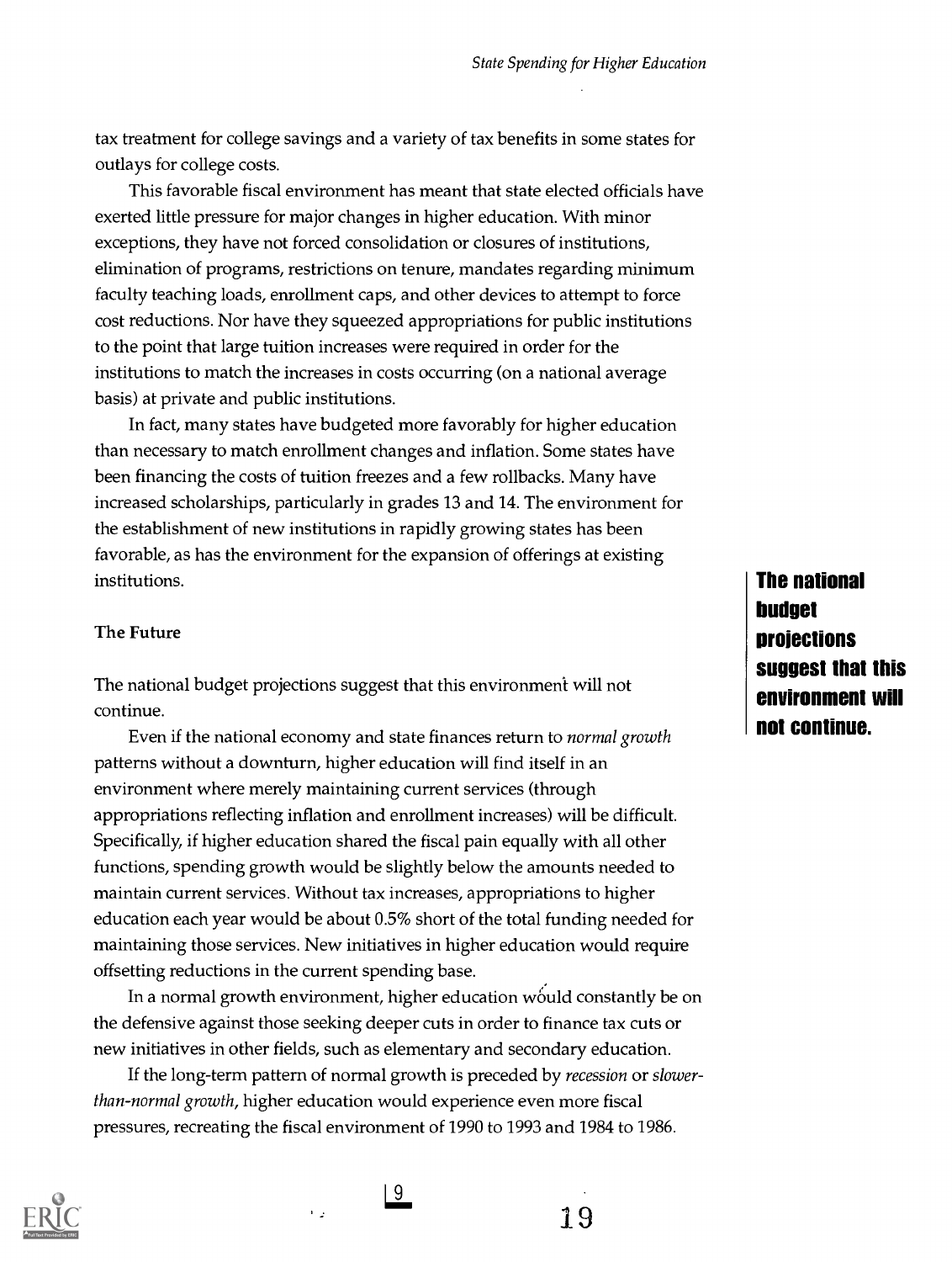# Table 1 State and Local Surplus or Shortfall as

a Percent of Baseline Revenues in Year Eight of Fiscal **Projections** 

| <i>Hank</i>                         | State                | Percent            | Prepour     |
|-------------------------------------|----------------------|--------------------|-------------|
| 1<br>Iowa                           |                      | 2.7%               | Sor         |
| 2<br>Nebraska                       |                      | 1.5                | Others I    |
| 3<br>North Dakota                   |                      | 0.9                |             |
| 4<br>Ohio                           |                      | 0.9                | with qu     |
| 5<br>Kentucky<br>6                  |                      | 0.5<br>0.4         | workloa     |
| Connecticut<br>7<br>Michigan        |                      | 0.4                | will see    |
| 8<br>New York                       |                      | 0.3                |             |
| 9<br>Maine                          |                      | 0.1                | growth      |
| 10<br>Minnesota                     |                      | 0.1                | (in year    |
| 11                                  | Massachusetts        | 0.0                | local go    |
| 12<br>Oregon                        |                      | $-0.1$             |             |
| 13<br>Illinois<br>14                |                      | $-0.4$<br>$-1.3$   |             |
| Pennsylvania<br>15<br>West Virginia |                      | $-1.4$             | Reason      |
| 16<br>Wisconsin                     |                      | $-1.5$             |             |
| 17<br>Missouri                      |                      | $-1.8$             |             |
| 18<br>Kansas                        |                      | $-1.9$             | The reas    |
| 19<br>Mississippi                   |                      | $-2.0$             |             |
| 20<br>Oklahoma                      |                      | $-2.1$             | categori    |
| 21<br>Arkansas                      |                      | $-2.3$             | $(3)$ diffe |
| 22<br>Louisiana                     |                      | -2.5               |             |
| 23<br>California                    |                      | $-2.8$             | Mo          |
| 24<br>Rhode Island                  |                      | $-2.9$             | on grad     |
| 25<br>Delaware<br>26<br>New Jersey  |                      | $-3.0$<br>$-3.3$   |             |
| 27                                  | North Carolina       | $-3.7$             | income      |
|                                     | <b>United States</b> | $-3.8$             | higher t    |
| 28<br>Utah                          |                      | $-4.3$             | states sl   |
| 29                                  | South Carolina       | $-4.6$             |             |
| 30<br>Vermont                       |                      | $-4.6$             | use gra     |
| 31<br>Alabama<br>32                 | South Dakota         | $-4.8$<br>$-5.0$   | graduat     |
| 33<br>Indiana                       |                      | $-5.7$             | sales an    |
| 34<br>Montana                       |                      | $-5.7$             |             |
| 35<br>Georgia                       |                      | $-6.5$             | other re    |
| 36<br>Washington                    |                      | $-6.7$             | Ma          |
| 37<br>Virginia                      |                      | $-6.8$             |             |
| 38<br>Colorado<br>39                |                      | $-7.0$<br>$-7.1$   | spending    |
| Maryland<br>40<br>Texas             |                      | $-7.8$             | enrollm     |
| 41                                  | New Hampshire -8.2   |                    | several     |
| 42<br>Florida                       |                      | $-8.8$             |             |
| 43<br>Tennessee                     |                      | $-9.1$             | largest s   |
| 44<br>Arizona                       |                      | $-10.5$            | enrollm     |
| 45<br>Wyoming                       |                      | $-10.6$            |             |
| 46<br>New Mexico<br>47<br>Idaho     |                      | $-12.0$<br>$-13.2$ | Ste         |
| 48<br>Hawaii                        |                      | $-15.1$            | are colle   |
| 49<br>Alaska                        |                      | $-16.4$            | because     |
| 50<br>Nevada                        |                      | $-18.3$            |             |

Source: State Policy Research, Inc., 1998.

#### DIFFERENCES AMONG STATES

#### State Situations

Few individual states exhibit the structural deficit of 0.5% a year that is represented by the national average. Both tax systems and spending pressures vary among the states.

Some states rely heavily on personal income taxes with their high elasticity. Others have no personal income tax and rely heavily on sales and excise taxes with quite low elasticity. Some states will see little growth in government workloads, such as those associated with enrollment increases, while others will see faster-than-average growth. Inelastic tax systems and rapid workload growth are frequently found together. Table 1 provides the baseline projections (in year eight) of each state's structural surplus  $(+)$  or deficit  $(-)$  for state and local governments combined.

#### Reasons for Differences in Outlook

<sup>18</sup> Kansas <sup>-1.9</sup> The reasons for the major differences among the states can be divided into three categories: (1) differences in tax systems, (2) differences in spending needs, and (3) differences in economic growth rates.

 $^{26}$  New Jersey  $-3.3$  income as inflation and economic growth drive those with more income into United States -3.8 higher tax brackets. These states do not rely heavily on sales taxes. Of the ten <sup>30</sup> Vermont -4.6 use graduated rates. Bottom-ranked states typically do not rely significantly on  $\frac{33}{100}$  Indiana  $\frac{57}{57}$  sales and excise taxes and/or on revenues from royalties, severance taxes, and Most of the states that have surpluses also have tax systems that rely heavily on graduated personal income taxes, which take increasing shares of personal states showing structural surpluses, ten have personal income taxes and nine graduated income taxes. The bottom-ranked states typically rely heavily on other revenues associated with natural resources.

38 Colorado -7.0 spending because of slow population growth and stable or declining school Many of the states with surpluses have few demographic pressures on enrollments. This is a characteristic shared by Iowa, Minnesota, Nebraska and several other top-ranked states. Conversely, many of the states showing the largest structural deficits have been showing substantial increases in enrollments, which are expected to continue.

> Steady economic growth causes both an increase in revenues, because taxes are collected on a stronger economic base, and an increase in spending needs, because of rising population and enrollments. However, these factors do not

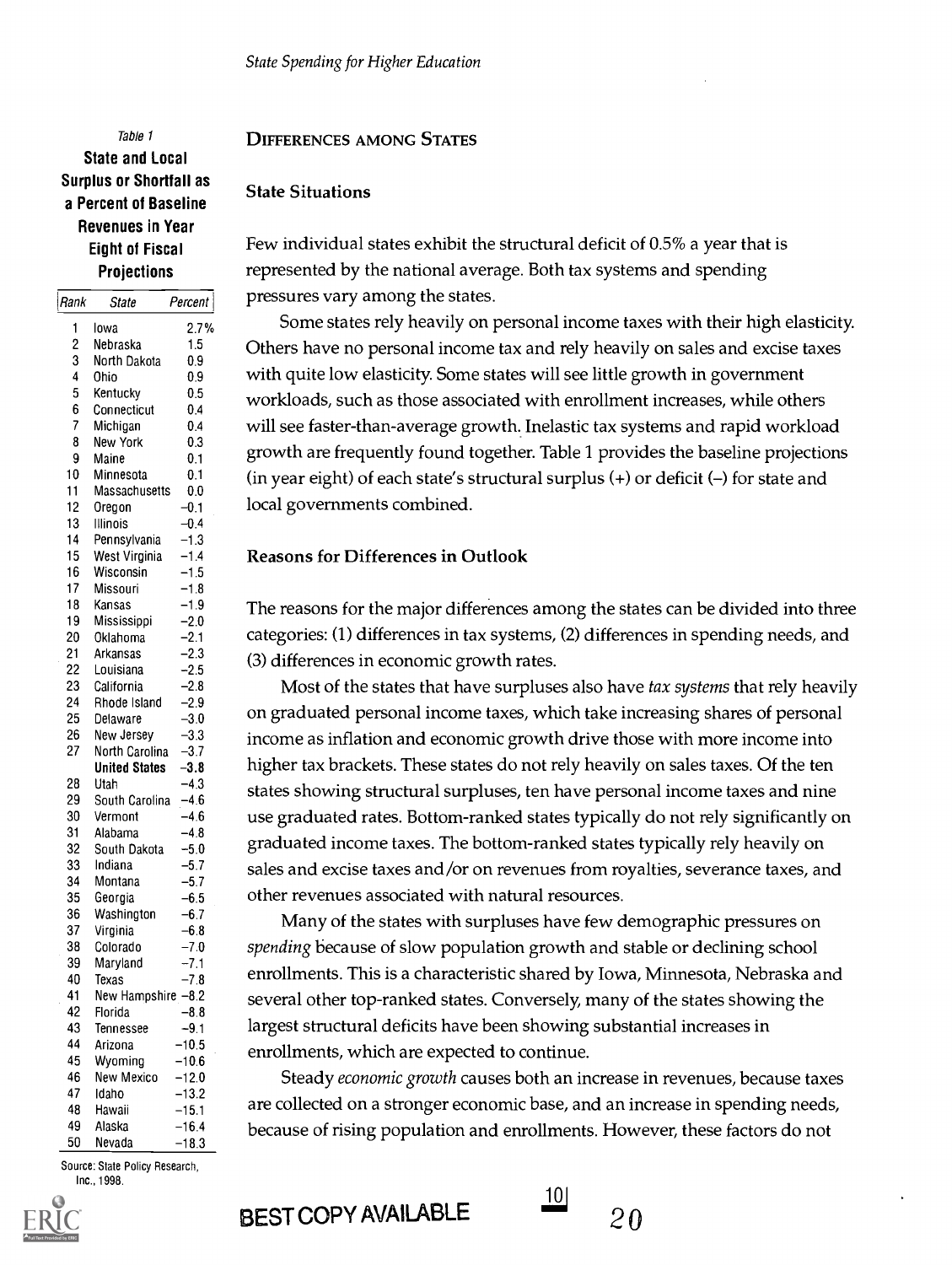necessarily produce balanced growth in spending needs and revenues within individual states. The imbalance becomes particularly notable in states where past economic growth has abruptly slowed. This results in a slowdown in the growth of tax collections without a proportional slowdown in the growth of spending needs (such as when young workers with children are drawn to a state during prosperous times, only to witness an abrupt economic downturn). Hawaii is a good example of this effect.

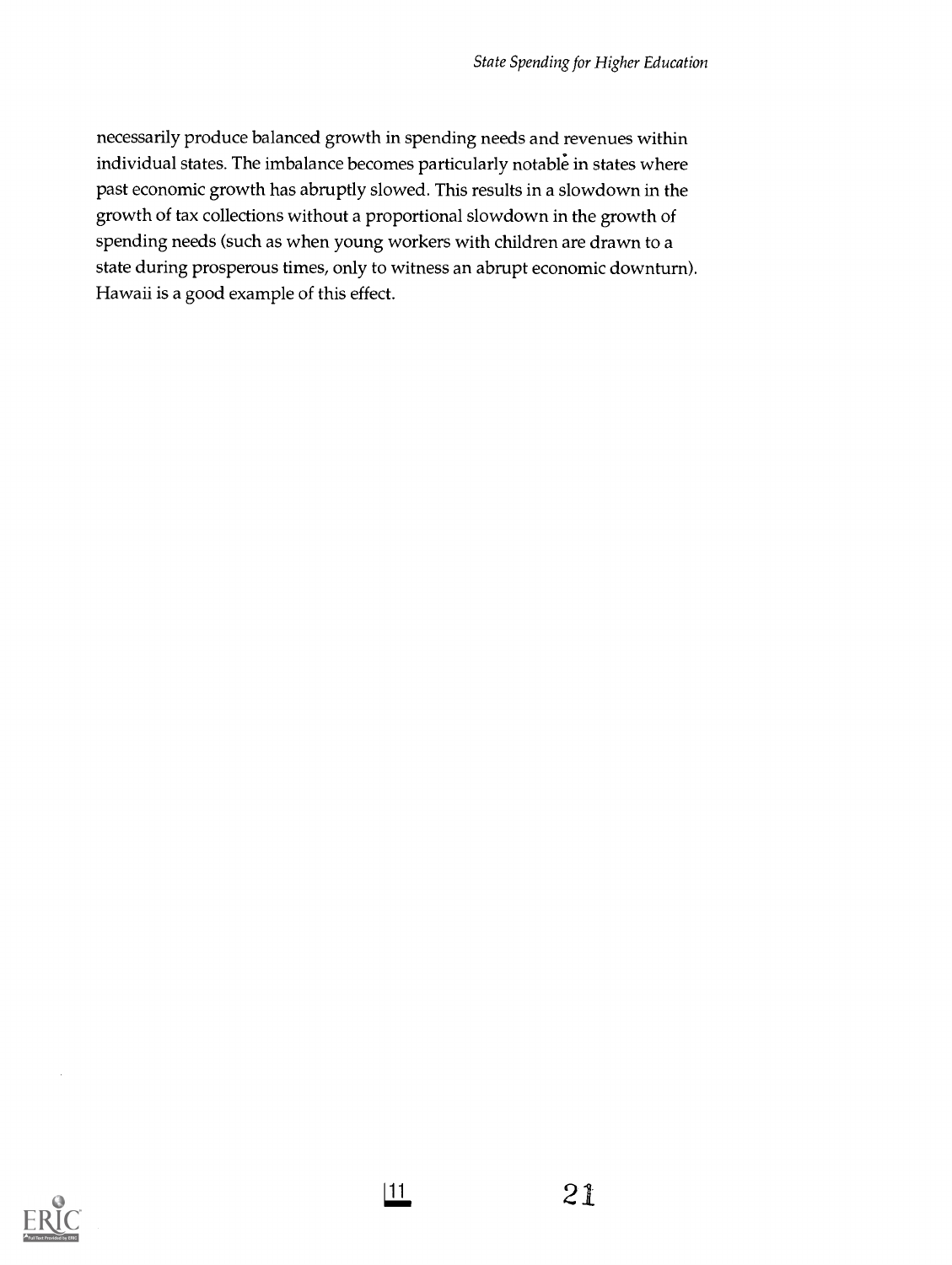# CHAPTER Two Prospects for Funding Higher Education

# INTRODUCTION AND SUMMARY

# Understanding the State Perspective

It is understandably difficult for someone oriented to a particular governmentfinanced activity—such as higher education, law enforcement, health care, or public schools—to see beyond the needs for government support of that function. The usual approach from such a perspective is to ignore choices and problems associated with other functions, implicitly assuming that those with overall responsibility can and should make the adjustments—in tax levels and funding of other programs—that are necessary to provide appropriate funding for the activity in question. In this context, the discussion of baseline structural deficits is easily viewed as a problem that must be tolerated, but somehow should be dealt with by those who are supposed to deal with it, specifically those outside higher education.

Besides, projections like those presented above are dry as dust when compared with the appealing realities of any government function, such as higher education. Compared with such inviting concepts as broadening access and improving quality in higher education, funding current service budgets for health care or law enforcement sounds like a trade-off that somehow should be made in favor of the more attractive alternative.

A Native American saying asserts that you cannot know a person until you have walked in his moccasins. Most readers of this paper have lifelong careers in higher education, without the experience of having served in major elected offices, with no burning desire to do so, and with limited prospects for doing so even if they choose to do so. They haven't and will not walk in the moccasins of elected officials. For a short time, they must settle for a few written words that attempt to convey the perspective of elected officials.

# Higher Education Funding Options

Three appendices to this report attempt to convey the perspective of elected officials by examining substantive and political arguments about tax increases and, program-by-program, arguments against cutting and for expanding major programs other than higher education. (Readers are presumed to be familiar with those arguments in relation to higher education.)



 $\frac{12}{2}$  22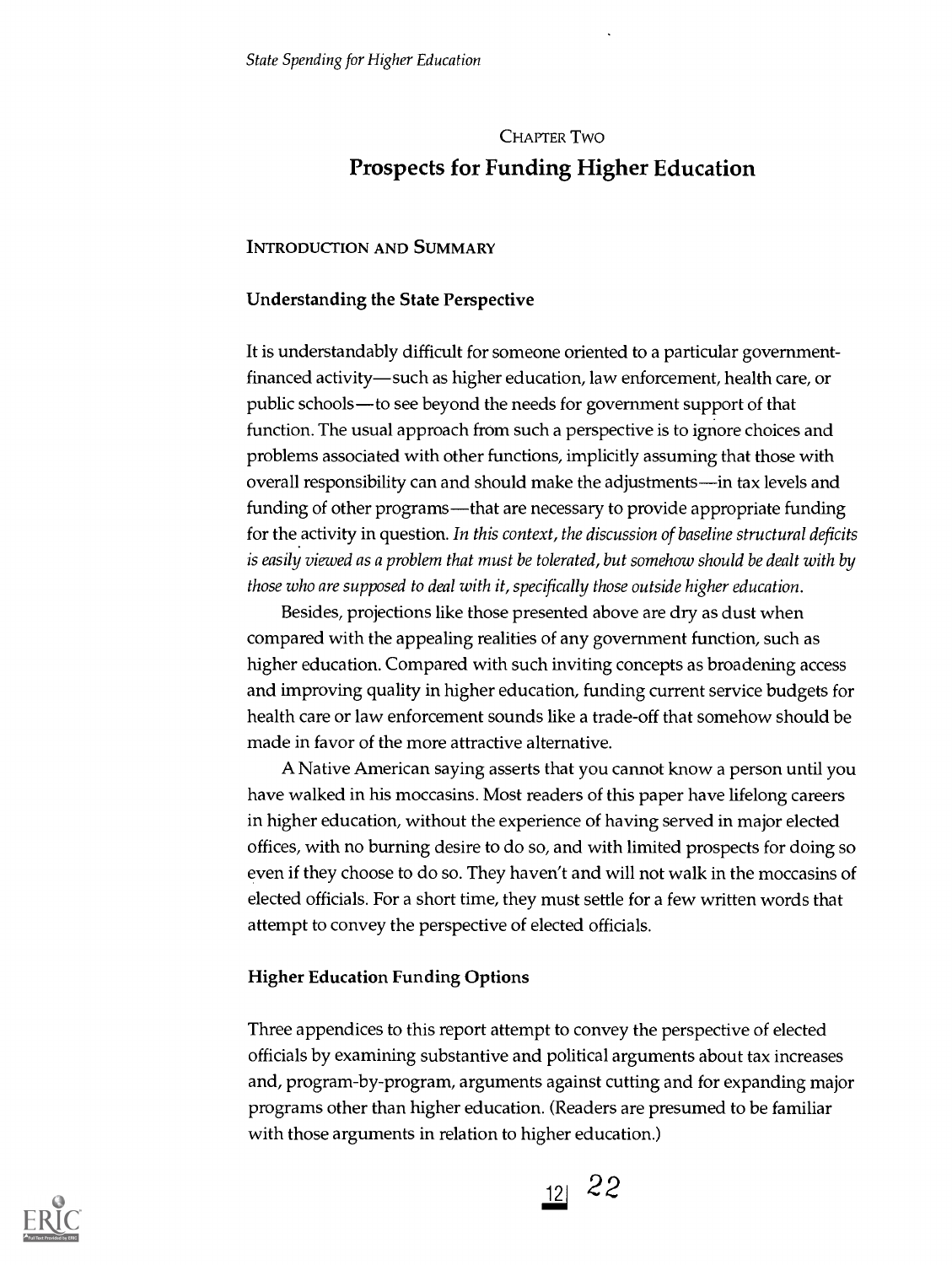The gist of the arguments in each appendix and the basic conclusions flowing from them are summarized below. Chapter One, in projecting mild structural deficits in most states, indicates that there will be a widespread inability to fund current state and local services with current taxes. If higher education were to share proportionally in adjusting to this problem, it would:

- not see expansion of spending patterns for any program except as financed by reductions in another program within total higher education spending by states, and
- share proportionately in spending growth rates that average annually about 0.5% below the levels of total appropriations that are needed to maintain current services.

This conclusion could be avoided by two alternatives, both of which the appendices suggest are unlikely. First, state officials might raise taxes, but Appendix C provides many reasons that make this improbable. Second, state officials might favor higher education spending over other areas of spending by providing disproportionate budget cuts in other programs, but Appendix B indicates that this is unlikely.

State officials might, in fact, make the pain suffered by higher education proportionally greater than that of other programs. This would happen if they opted for the new initiatives in other programs described in Appendix A. Or higher education might suffer more than required to close the structural deficits because state officials insist on additional tax cuts.

The environment described in the appendices will make it difficult, particularly in some states, to achieve funding of current services for higher education. With a struggle just to maintain current service spending, increases above that level appear unlikely over any decade-long horizon. Specifically, it is likely that the fiscal environment for higher education in most states in the early 2000s will be significantly worse than it was in the late 1990s.

# FUNDING CURRENT SERVICES

# Amounts Needed

The baseline projections on which the discussion in Chapter One is based presume that state governments will continue to provide the same level of support for higher education as they have in the past. Specifically, this is defined as increasing funding enough to cover the expected increases in higher education enrollment with constant real (inflation-adjusted) support for full-



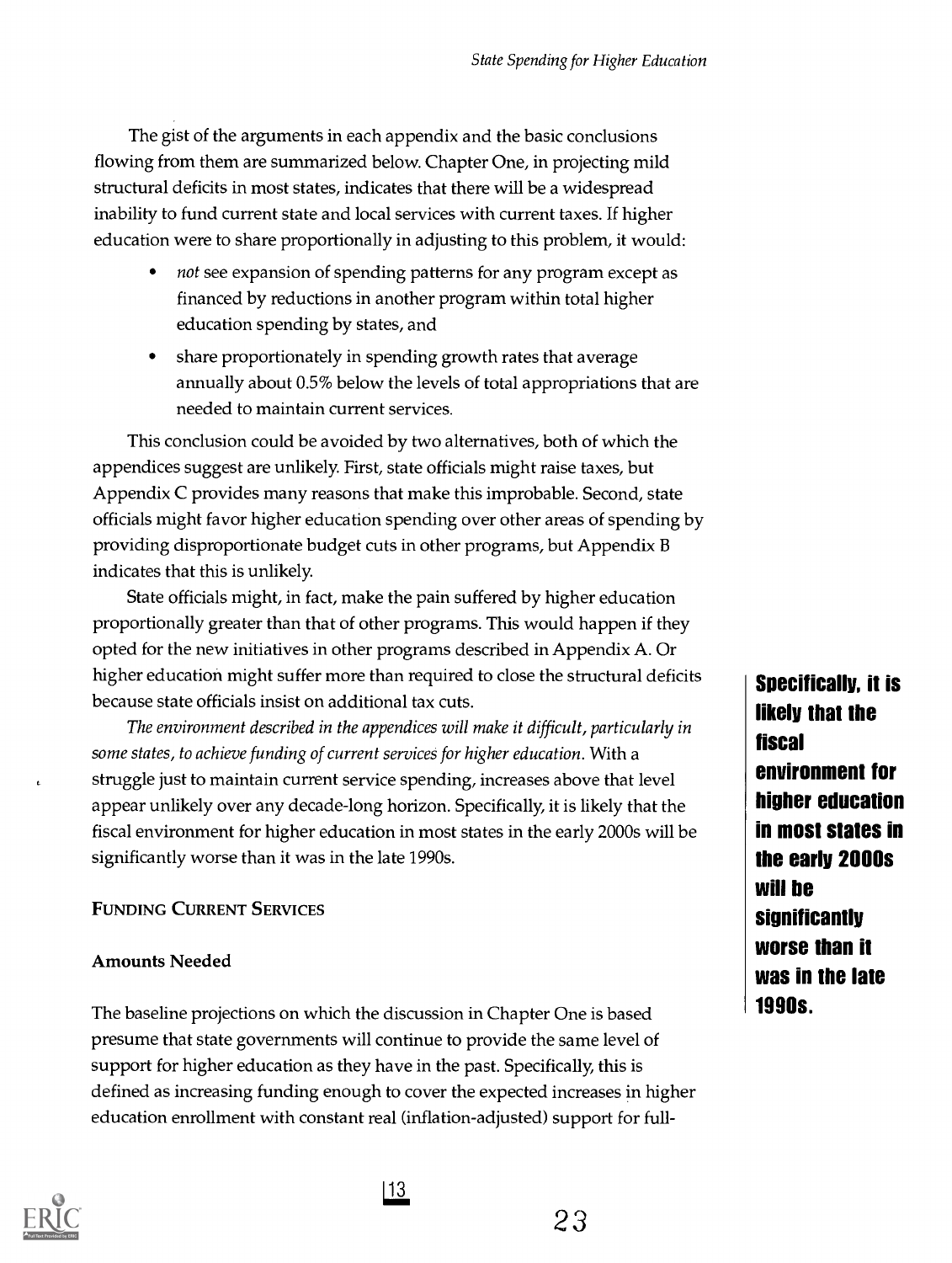time equivalent (FTE) students. To do this, state funding would have to cover per-FTE cost increases associated with general inflation and additional cost increases associated with presumed increases in higher education salaries equivalent to increases being experienced in the private sector.<sup>4</sup> The net effect of these factors is that total state support needs to increase by nearly 6% a year in the baseline projections.

#### Implications of the Baseline for Higher Education Funding

If 6% increases are, in fact, achieved, state support of higher education would closely resemble the patterns now in existence. This, of course, is the intent of current service or baseline budgets.

Specifically, the total costs of higher education would rise about 4% per FTE student. The share of total costs currently paid by the federal government, state and local governments, and tuition would remain as it is today. Higher education tuition would thus be rising slightly faster than inflation, along with the funding from other sources of support for higher education.

# SHIFTING SPENDING PRIORITIES TOWARD HIGHER EDUCATION?

# National Situation

Over the past decade, the percentage increases in state support for higher education have been smaller than the percentage increases in total state budgets. The baseline projections imply that this situation will need to be reversed. Specifically, annual increases in state appropriations of about 6% would contrast with annual total budget increases of about 5%. They would exceed annual increases in elementary and secondary budgets of just under 5%. To fund the baseline, state elected officials would be in the position of having to defend an apparent priority for higher education spending—as well as defending the apparent other priority implied by the baseline, Medicaid.

This development implies a significant shift in emphasis from what state officials have been doing over the past decade and from the near-universal statements about spending priorities in the 1998 campaigns. Many candidates talked about a priority for spending on education. For most of them this boiled down to K-12 education.



 $141 \t 24$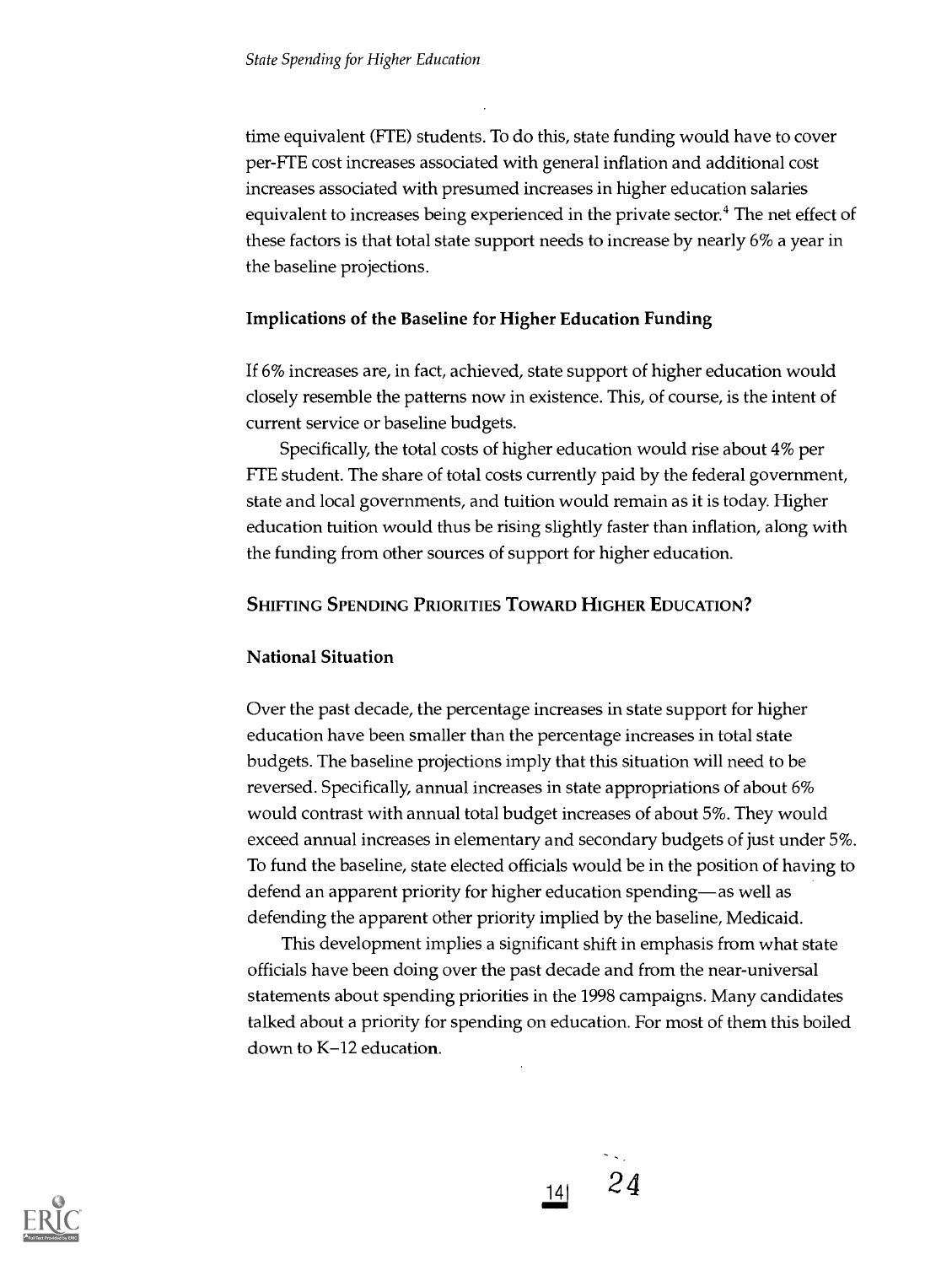#### State Situations

Individual states face dissimilar situations because of expected differences in the budget increases needed to maintain current services. These differences are caused by several factors, including projected increases in higher education enrollments and in the workload factors driving other spending. The differences among states are captured in Table 2. The right two columns of the table show the projected increases in total state and local spending needed to maintain current services over eight years, and the spending increases needed for higher education to maintain its current services over the same time frame. The "Annual Average Advantage for Higher Education" is derived by subtracting the growth in all programs from the growth in higher education, and then dividing by eight to give readers a feel for the annual difference.

Based on the national average, spending for higher education would have to increase 1% faster than total state and local spending (the higher education "advantage") if current services are to be maintained for all programs. As Table 2 shows, eleven states can cover current services by providing smaller increases to higher education than to their total budgets. These are primarily southern states that saw rapid growth in the 1960s and 1970s, resulting in enrollment bulges for higher education in the 1990s. In the next decade, higher education enrollments will be stable or declining while other portions of the population, particularly those over age 45, expand rapidly.

In a third of the states, current service spending implies providing for annual growth in higher education funding that exceeds by 2% or more the growth rates in total annual spending.





# Table 2

#### Percentage Change in Spending to Maintain Current Services

|                         |                      | Annual Average<br>Advantage for | <b>Eight-Year Spending Growth Rate</b><br>All<br>Higher |            |  |
|-------------------------|----------------------|---------------------------------|---------------------------------------------------------|------------|--|
| Rank                    | <b>State</b>         | <b>Higher Education</b>         | Programs                                                | Education  |  |
| 1                       | Vermont              | 5.3%                            | 41.0%                                                   | 83.3%      |  |
| $\overline{\mathbf{c}}$ | Nevada               | 4.9                             | 75.4                                                    | 114.8      |  |
| 3                       | Hawaii               | 4.3                             | 45.3                                                    | 79.5       |  |
| 4                       | New Mexico           | 3.3                             | 52.2                                                    | 78.9       |  |
| 5                       | Arizona              | 3.3                             | 60.6                                                    | 86.9<br>εŵ |  |
| 6                       | South Dakota         | 3.2                             | 40.2                                                    | 65.7       |  |
| 7                       | Wisconsin            | 3.0                             | 36.9                                                    | 60.8       |  |
| 8                       | Florida              | 2.9                             | 46.3                                                    | 69.6       |  |
| 9                       | Minnesota            | 2.8                             | 38.0                                                    | 60.3       |  |
| 10                      | Kansas               | 2.8                             | 37.2                                                    | 59.2       |  |
| 11                      | Washington           | 2.7                             | 44.9                                                    | 66.4       |  |
| 12                      | Connecticut          | 2.4                             | 31.8                                                    | 51.1       |  |
| 13                      | Maryland             | 2.4                             | 40.5                                                    | 59.6       |  |
| 14                      | New Hampshire        | 2.2                             | 44.5                                                    | 62.0       |  |
| 15                      | lowa                 | 2.1                             | 32.0                                                    | 48.7       |  |
| 16                      | Oklahoma             | 2.1                             | 33.7                                                    | 50.4       |  |
| 17                      | Alaska               | 2.1                             | 43.6                                                    | 60.3       |  |
| 18                      | Pennsylvania         | 1.9                             | 32.5                                                    | 47.4       |  |
| 19                      | Montana              | 1.7                             | 43.1                                                    | 56.7       |  |
| 20                      | Colorado             | 1.7                             | 50.8                                                    | 64.2       |  |
| 21                      | California           | 1.7                             | 38.9                                                    | 52.3       |  |
| 22                      | Rhode Island         | 1.6                             | 33.7                                                    | 46.8       |  |
| 23                      | North Dakota         | 1.5                             | 33.2                                                    | 45.0       |  |
| 24                      | Oregon               | 1.4                             | 43.2                                                    | 54.8       |  |
| 25                      | Nebraska             | 1.4                             | 35.9                                                    | 47.4       |  |
| 26                      | Missouri             | 1.3                             | 36.9                                                    | 47.5       |  |
| 27                      | Delaware             | 1.3                             | 43.8                                                    | 54.3       |  |
| 28                      | Louisiana            | 1.3                             | 33.3                                                    | 43.7       |  |
|                         | <b>United States</b> | 1.0                             | 39.5                                                    | 47.7       |  |
| 29                      | New York             | 1.0                             | 32.5                                                    | 40.5       |  |
|                         |                      |                                 |                                                         |            |  |
| 30                      | Georgia              | 0.8                             | 50.0                                                    | 56.4       |  |
| 31                      | Massachusetts        | 0.8                             | 36.1                                                    | 42.3       |  |
| 32                      | Texas                | 0.7                             | 45.5                                                    | 51.5       |  |
| 33                      | Idaho                | 0.6                             | 57.8                                                    | 62.3       |  |
| 34                      | Virginia             | 0.5                             | 41.6                                                    | 45.7       |  |
| 35                      | Wyoming              | 0.3                             | 42.4                                                    | 44.5       |  |
| 36                      | Utah                 | 0.1                             | 51.0                                                    | 52.1       |  |
| 37                      | Michigan             | 0.1                             | 31.7                                                    | 32.6       |  |
| 38                      | Illinois             | 0.0                             | $33.4 -$                                                | 33.8       |  |
| 39                      | <b>Tennessee</b>     | 0.0                             | 45.4                                                    | 45.4       |  |
| 40                      | Maine                | $-0.1$                          | 31.3                                                    | 30.4       |  |
| 41                      | Ohio                 | $-0.2$                          | 32.1                                                    | 30.5       |  |
| 42                      | Indiana              | $-0.2$                          | 38.7                                                    | 36.7       |  |
| 43                      | New Jersey           | $-0.5$                          | 37.1                                                    | 33.3       |  |
| 44                      | Arkansas             | $-0.5$                          | 40.2                                                    | 36.2       |  |
| 45                      | South Carolina       | $-0.5$                          | 40.0                                                    | 36.0       |  |
| 46                      | Alabama              | $-0.6$                          | 38.9                                                    | 34.3       |  |
| 47                      | Kentucky             | $-0.8$                          | 35.4                                                    | 28.6       |  |
| 48                      | Mississippi          | $-0.9$                          | 37.4                                                    | 30.5       |  |
| 49                      | West Virginia        | $-0.9$                          | 29.4                                                    | 22.0       |  |
| 50                      | North Carolina       | $-1.3$                          | 45.9                                                    | 35.3       |  |

Source: Calculated from The Outlook for State and Local Finances (Washington, D.C.: National Education Association. 1998). Technical Appendix.

 $25$  and  $\mathbb{Z}_2$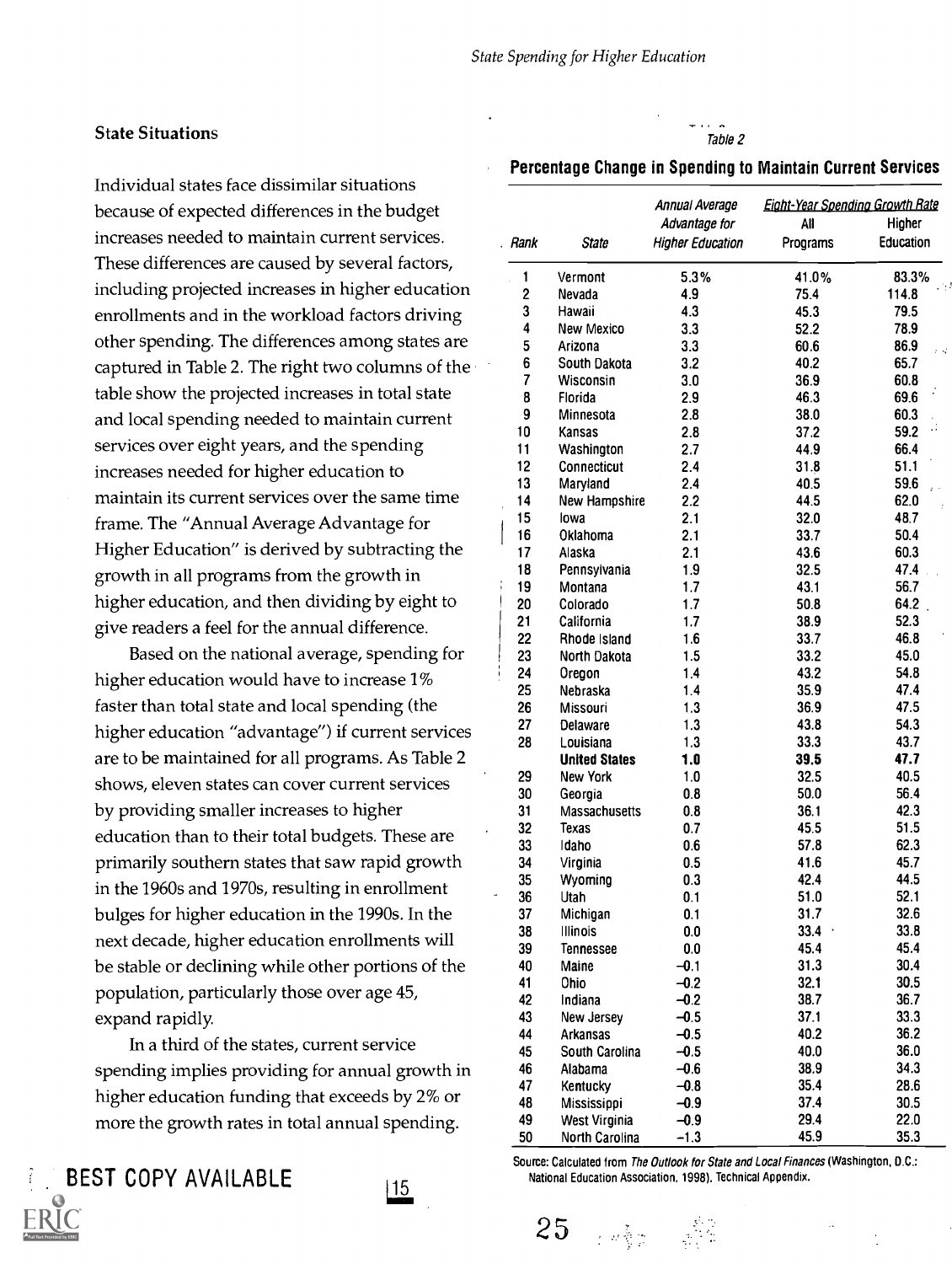This occurs primarily because those states, particularly those in the Southwest, are now feeling the impacts of higher education enrollment of their rapid growth in the late 1970s and 1980s.<sup>5</sup>

#### BASELINE IMPLIES TAX INCREASES IN MOST STATES

#### The Magnitude of the Fiscal Problem

To provide the level of funding for higher education described above, state officials will need to put themselves, in conjunction with local governments, in a position to fully fund their current service budgets. Nationwide this implies tax increases of about 0.5% a year. A few states would not require tax increases at all, while some others would require tax increases approximating 1% a year.

The baseline projections do not include the impacts of decreases in revenues because of recently legislated tax cuts. Many states have already enacted tax cuts that are being phased in over a period of years. These future cuts will cause budget shortfalls in these states to be larger than the shortfalls presented in the baseline projections. Nor do the baseline projections include the impacts of the many commitments made by individual state elected officials in support of tax cuts that have not yet been enacted.

In combination, these factors suggest that funding the baseline budgets of higher education and other programs implies substantial tax increases. The amounts vary by state. Each state will have somewhat different: (1) baseline budget shortfalls or surpluses, (2) already enacted tax cuts taking effect in future years, and (3) likelihood of enacting additional tax cuts in 1999. Summing these would imply tax increases by state and/or local governments during the early 1990s of as much as 1% a year in many states.

Obviously, state officials are unlikely suddenly to announce that they see a need to start raising taxes just because projections indicate future fiscal problems. Instead, the cyclical patterns that historically have brought about state tax changes reveal that tax increases must appear to be absolutely essential at the time. This dynamic is particularly germane because extraordinary economic circumstances can make state fiscal positions look artificially strong in good times, such as those of the late 1990s. In such an environment, state legislatures tend to expand state spending and cut taxes, while still producing balanced budgets—but only so long as the unusually strong economic circumstances continue.



 $|16|$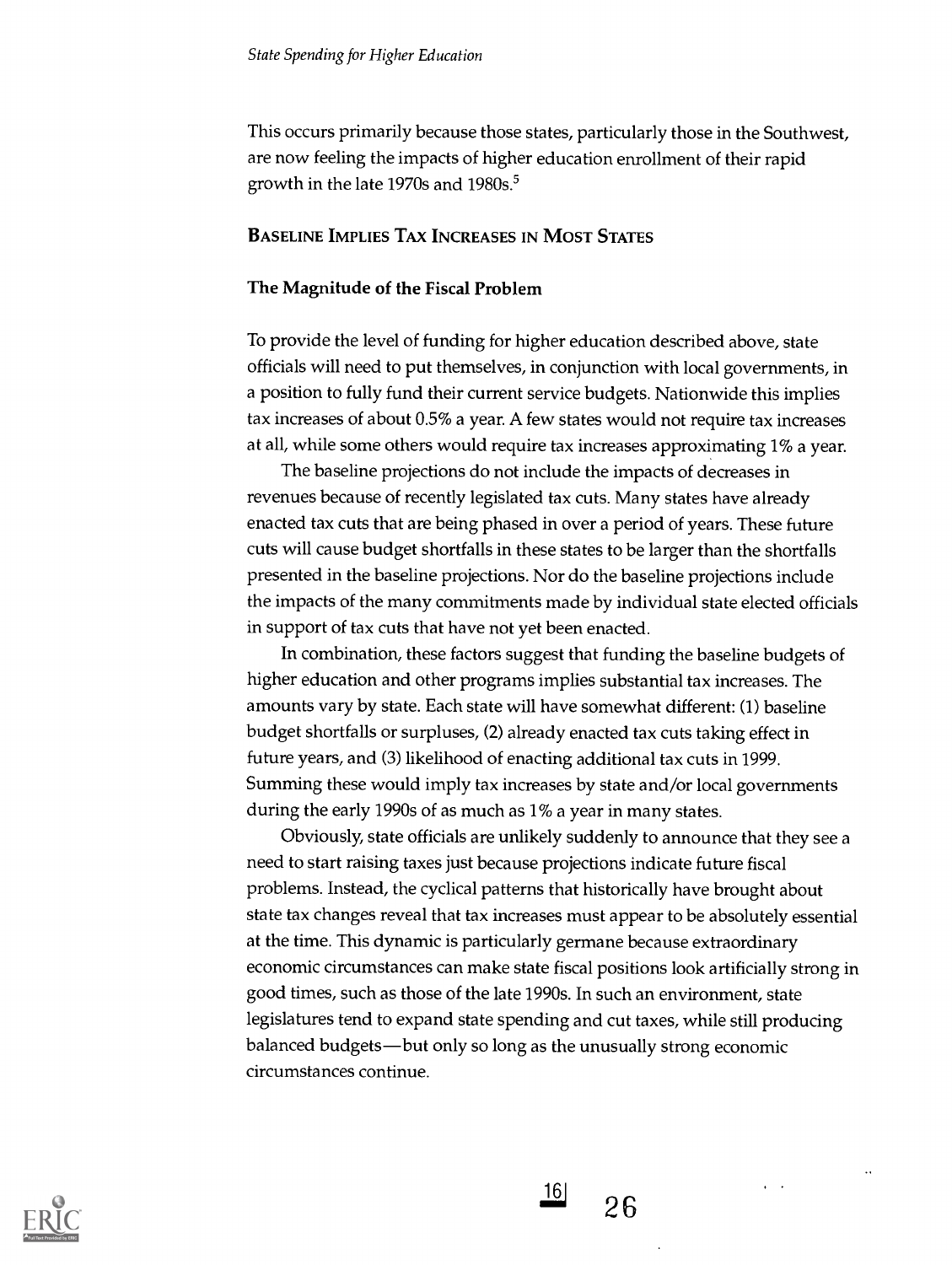#### Fiscal Crises

If extraordinarily good times were followed by normal times, it might be possible for states to make fiscal adjustments in less than a crisis environment. However, extraordinarily good times are usually followed by corrections in the private economy called recessions. When these occur, states are usually caught in a situation where their budgets are grossly out of balance. Often state officials are slow to recognize the onset of recession. Because of the timing of legislative sessions and controversy over appropriate solutions, state legislatures are often slow to enact corrective measures once the problem has been recognized. As a result, the magnitude of corrections to maintain balanced budgets is often 5% or more. That is, the corrections imply a combination of spending cuts and tax increases amounting to 5% or more of total spending, often to be continued in effect for several years.

The crisis environment created by unexpected large budget gaps provides the political environment most conducive to state tax increases. Increases are presented as an alternative to such measures as laying off large numbers of state employees, mid-year cuts in school funding that would cause actions like ending extracurricular activities in public schools, mid-year increases in university and community college tuition, and the like.

Even in such a crisis environment, it isn't obvious that state elected officials will act to avoid these results. Their primary objections are likely to be: (1) concern over rising taxes, and (2) concern over the apparent priority being given to higher education over other competitors for funds.

# LOOKING HARD AT HIGHER EDUCATION SPENDING

In the early 2000s, state elected officials will be facing structural deficits yet seeking to fund new initiatives in many programs (Appendix A). They will be confronted with difficulties in raising taxes (Appendix C) and cutting current services in other programs (Appendix B). In this context, at an absolute minimum, they and their budget staffs will be subjecting higher education to more scrutiny than in the recent past.

The underlying question about spending will be whether, at the margin, higher education spending is contributing more than spending at the margin in other programs. This question will be raised in a political dimension with the adverse electoral consequences of cuts in higher education compared with cuts affecting public schools, health care providers, and others active in state politics. The question will be raised in a substantive dimension with the values of

 $\sim$ 

The underlying question about spending will be whether, at the margin, higher education spending is contributing more than spending at the margin in other programs.

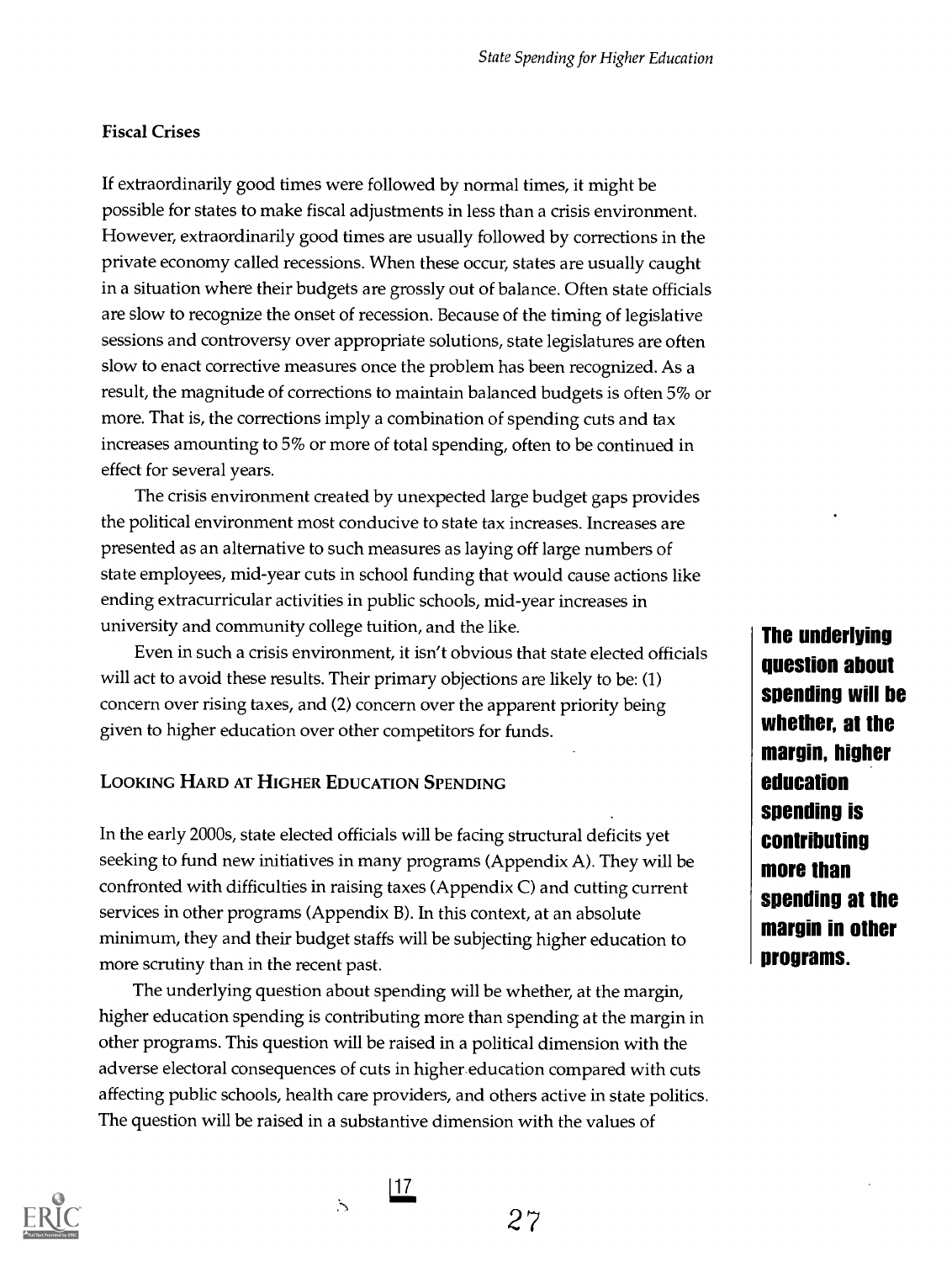improvements in higher education compared with the values of improvements in job training, preschool education, preventive health, and other programs.

One underlying question about financing will be whether raising revenues in the form of budgets that encourage university officials to raise tuition (or cut spending) are less painful than raising revenues in the form of tax increases.

# CROSS-CUTTING APPROACHES

Historically, elected officials have often found comfort in applying a logic equally to all program budgets. Critics can argue that such approaches ignore the relative merits of spending increases and the costs of spending cuts in each program and thus beg the issues elected officials are supposed to decide. A more positive view of the result is to say that elected officials often simply assume that the relative merits of increases and adverse consequences of cuts are about equal across programs, so adjustments associated with changes in state fiscal circumstances should be in roughly equal proportions.

The across-the-board approaches are particularly likely to be employed in situations where the complete state budget process cannot be used to set new priorities based on changed fiscal circumstances. Those situations arise when governors and/or legislative budget committees are charged with adjusting already enacted budgets to deal with unexpected fiscal difficulties.

Historically, the first signs that state budgets are unbalanced usually come during a period for which the current budget has been set, and thus needs to be trimmed in mid-year or in the midst of a biennium. Some of the across-theboard measures adopted in such circumstances have included:

- Uniform holdbacks of appropriations, called pro-ration in some states, by which spending for each function is constrained to 1% to 5% below amounts appropriated;
- Freezes on new hires and promotions;
- Freezes on purchases of new equipment and renovation projects;  $\bullet$
- Elimination or curtailment of hiring of seasonal or temporary  $\bullet$ workers; and
- Restrictions on travel.

As fiscal difficulties persist, the need to formulate new budgets with less total spending than required to maintain current services appears. Across-theboard approaches are often applied in this situation also. Some examples are:



<u> 18 </u> 28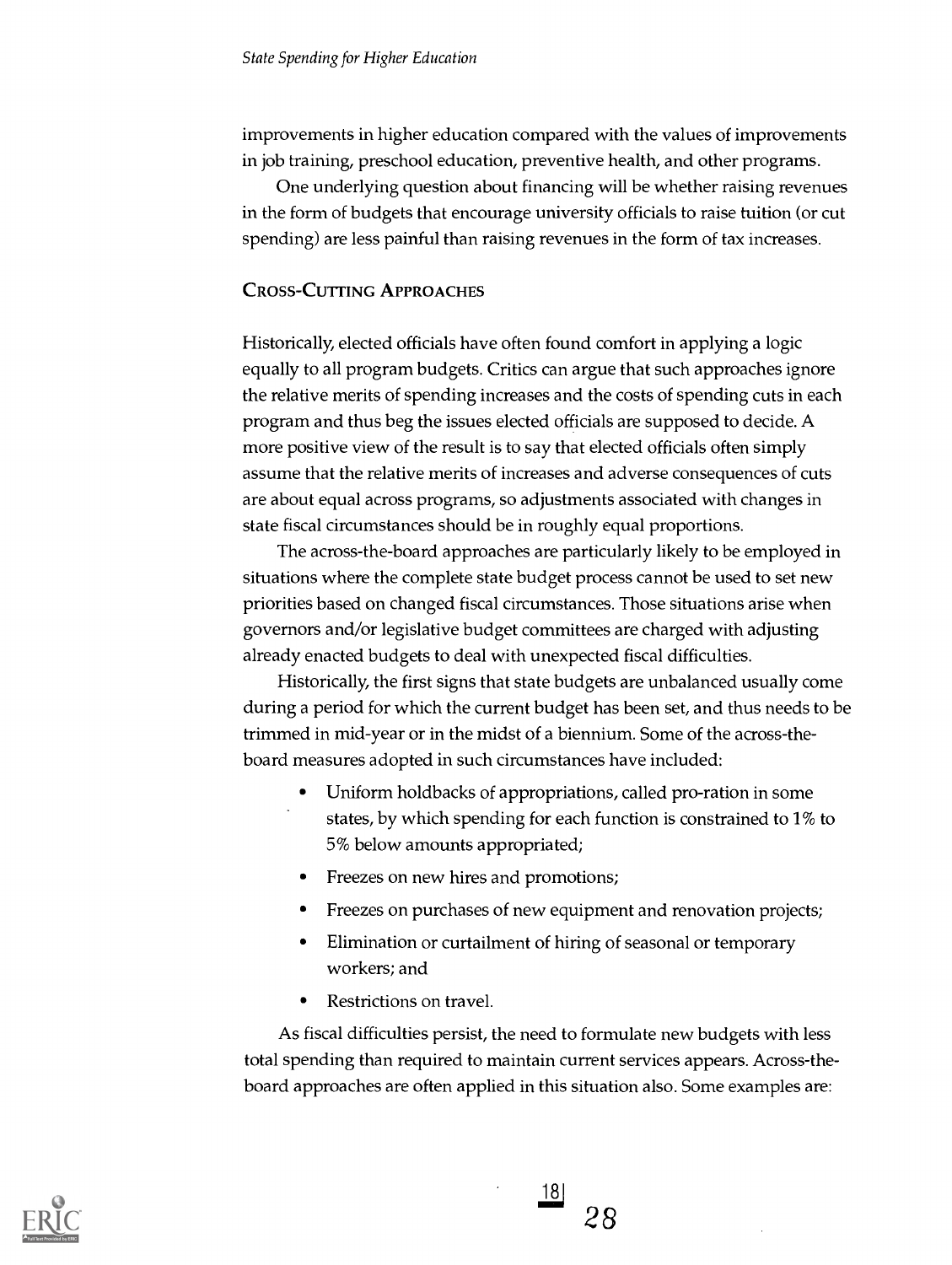- Freezing spending by holding appropriations in the new budget to the dollar totals provided in the old;
- Adjusting budgets only for changes in workloads (e.g., FTE student counts), thereby requiring state agencies and grantees to absorb costs of employee pay raises and inflation in costs of utilities and purchases; and
- Across-the-board percentage reductions in total spending from a base of either the costs of maintaining current services or the previous year's budget.

While subject to the criticism that these across-the-board efforts are arbitrary, many elected officials are more comfortable with them than with more policy-oriented and less uniform sharing of fiscal pain among program clients and interest groups advocating various forms of spending. Public higher education in most states has seen these across-the-board policies at work in past periods of fiscal adversity and is likely to see them again in the early 2000s.

# SINGLING OUT HIGHER EDUCATION FOR DISPARATE SPENDING CUTS

Over the past several decades, state budgets for higher education have reflected two major characteristics. First, the percentage of state spending devoted to higher education has been declining. Second, there have been fluctuations in higher education spending, changes that are linked to state fiscal circumstances.

# The Balance Wheel Concept

The fluctuations in higher education spending stem from use of higher education as a "balance wheel in state finance." Typically, when state finances are strong, appropriations for higher education have risen disproportionately to appropriations for other functions. But current service budgets in higher education have been cut disproportionately when state fiscal circumstances are weak.

Selection as a balance wheel results from some perceived characteristics of higher education relative to other objects of state spending. First, higher education institutions have separate budgets with reserves of their own and perceived fiscal flexibility to absorb temporary fiscal adversity, unlike state agencies which do not have these features. Second, higher education is perceived as having more flexibility to translate budget changes into employee pay than state agencies, which are bound by statewide pay scales, and local education agencies, which are subject to collective bargaining and multi-year



119.



While subject to the criticism that these across-theboard efforts are arbitrary, many elected officials are more comfortable with them than with more policyoriented and less uniform sharing of fiscal pain.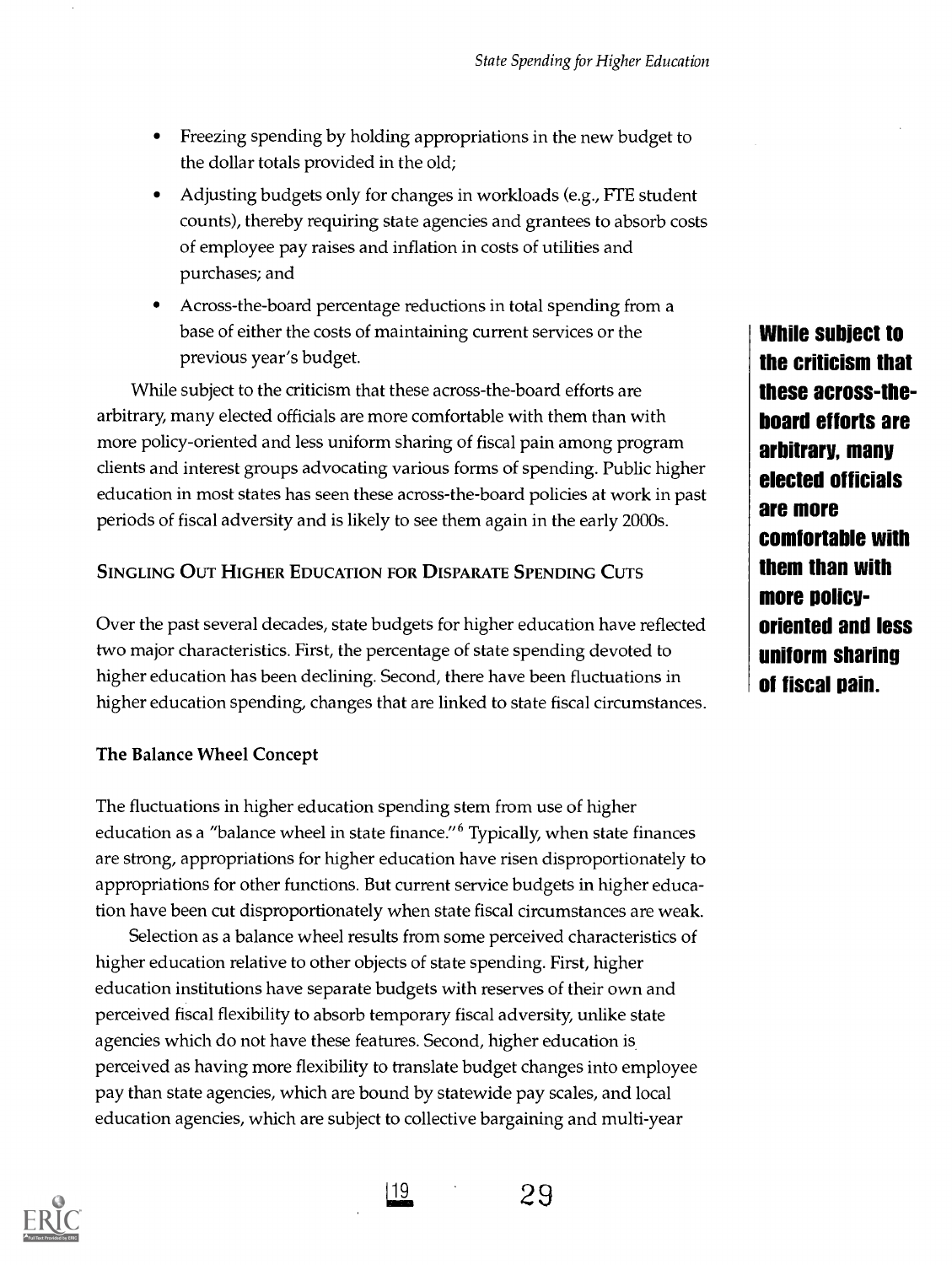employee contracts. Third, higher education is seen as having more flexibility to vary spending levels (e.g., through changes in courses offered and class sizes) than most programs, which have spending levels that are more fixed. Fourth, in most states, higher education has the ability to maintain and increase spending levels by shifting larger proportions of costs to users by tuition and fee increases.

#### Temporary Cuts and Permanent Loss of Budget Share

Use of higher education as a balance wheel has probably been an independent factor leading to the reduction in higher education spending as a share of state budgets. Because the starting point for budgeting is the prior year, disproportionate spending constraints on higher education tend to be perpetuated as state financial circumstances improve.

However, there are other reasons why the higher education share of state spending has been declining. One major reason is totally independent of higher education or of current perceptions of higher education. Through the late 1980s and early 1990s factors unique to Medicaid and corrections were causing rapid annual increases in spending for those programs. Because "shares of the budget" is a zero-sum game, their gains had to come at the expense of shares of other programs. Viewing the same phenomenon another way, the baseline costs of those programs rose rapidly because of changes in federal mandates, workload (e.g., prisoners to be confined, parolees to be supervised, and Medicaid clients, particularly those in nursing homes), and cost factors (e.g., increasing complexity and cost of medical procedures). There were no comparable changes in higher education in most states.

Even with these explanations, it appears that higher education is doing worse in capturing growth in state spending that would be expected based on changes in objective circumstances alone.' In other words, higher education isn't competing successfully with the attractions of other forms of state spending.

The critical question for many readers is undoubtedly whether these factors will continue to impact state support of higher education in the next decade.

The answer to this question cannot be known with certainty. The author's answer is YES. Absent any evidence of change, the author assumes that elected officials' attitudes toward the substantive and political merits of spending on various programs remains as in the past. With attitudes and decision-making procedures unchanged, and with the impacts of strong and weak state fiscal circumstances on higher education spending well known, forecasting state approaches to higher education spending becomes simply a matter of



 $\frac{20}{30}$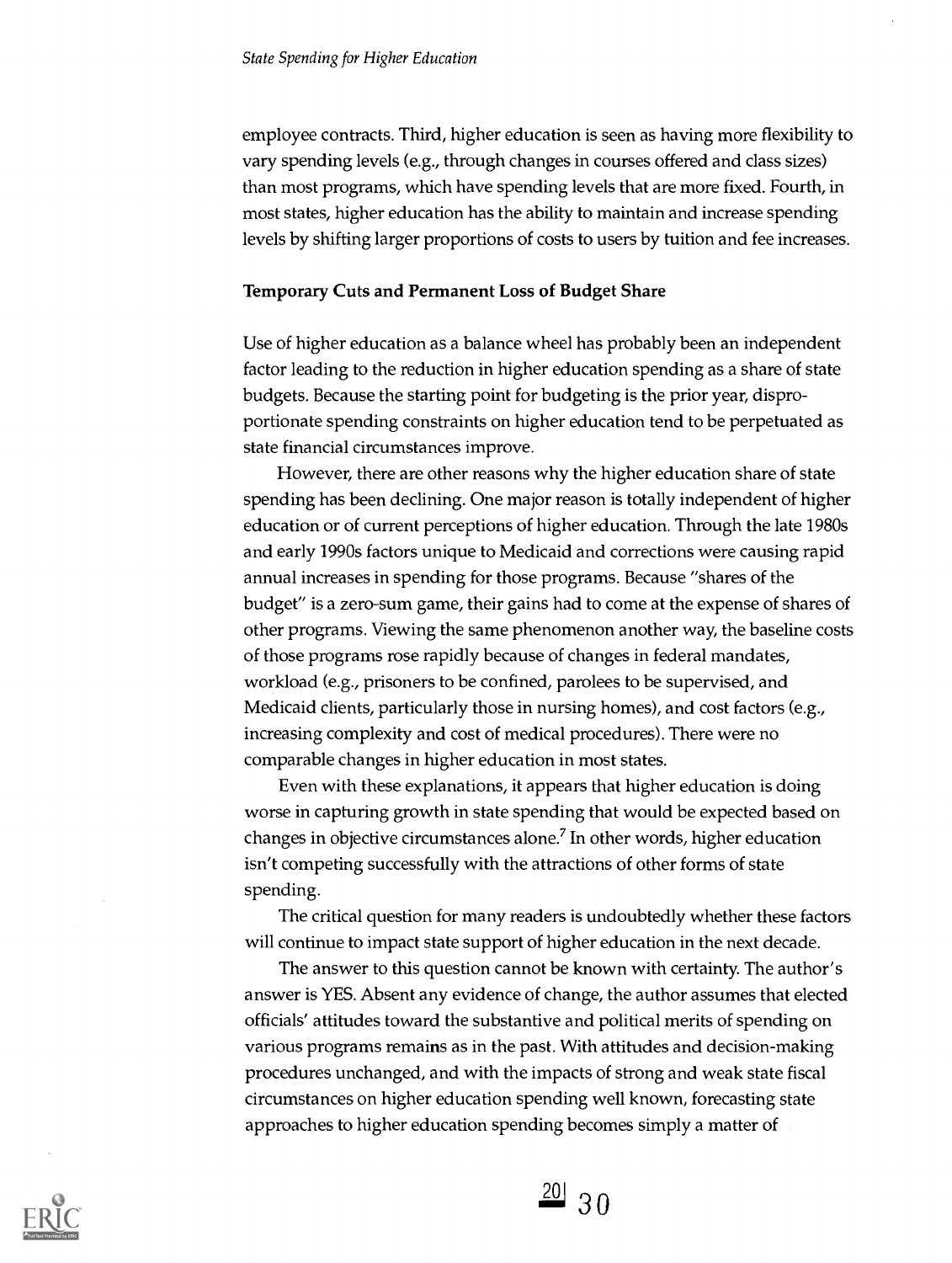forecasting the state fiscal circumstances likely to prevail in the next decade.

Given the fiscal environment predicted in this paper for the next decade, the fiscal outlook for state support of higher education is not good from the perspective of advocates of increased state spending for higher education. Use of higher education as a balance wheel will continue. Higher education will likely share disproportionately in the adverse consequences of the structural deficits likely to 'become increasingly apparent in most states.

Put another way, the current relatively generous increases in state support of higher education do not reflect changes in patterns and practices in state budgeting. They only reflect the standard response to extraordinarily strong fiscal conditions. They will disappear when those fiscal conditions disappear.<sup>8</sup> Both will disappear soon.

# COULD THESE CONCLUSIONS BE WRONG?

The predictions of widespread structural deficits in state and local government throughout the next decade are the cornerstone of the conclusions in this chapter. Those conclusions are based on many factors, some more predictable than others. Appendix D discusses the sensitivity of the conclusions to various predictions and assumptions.

Given the fiscal environment predicted in this paper for the next decade, the fiscal outlook for state support of higher education is not good.



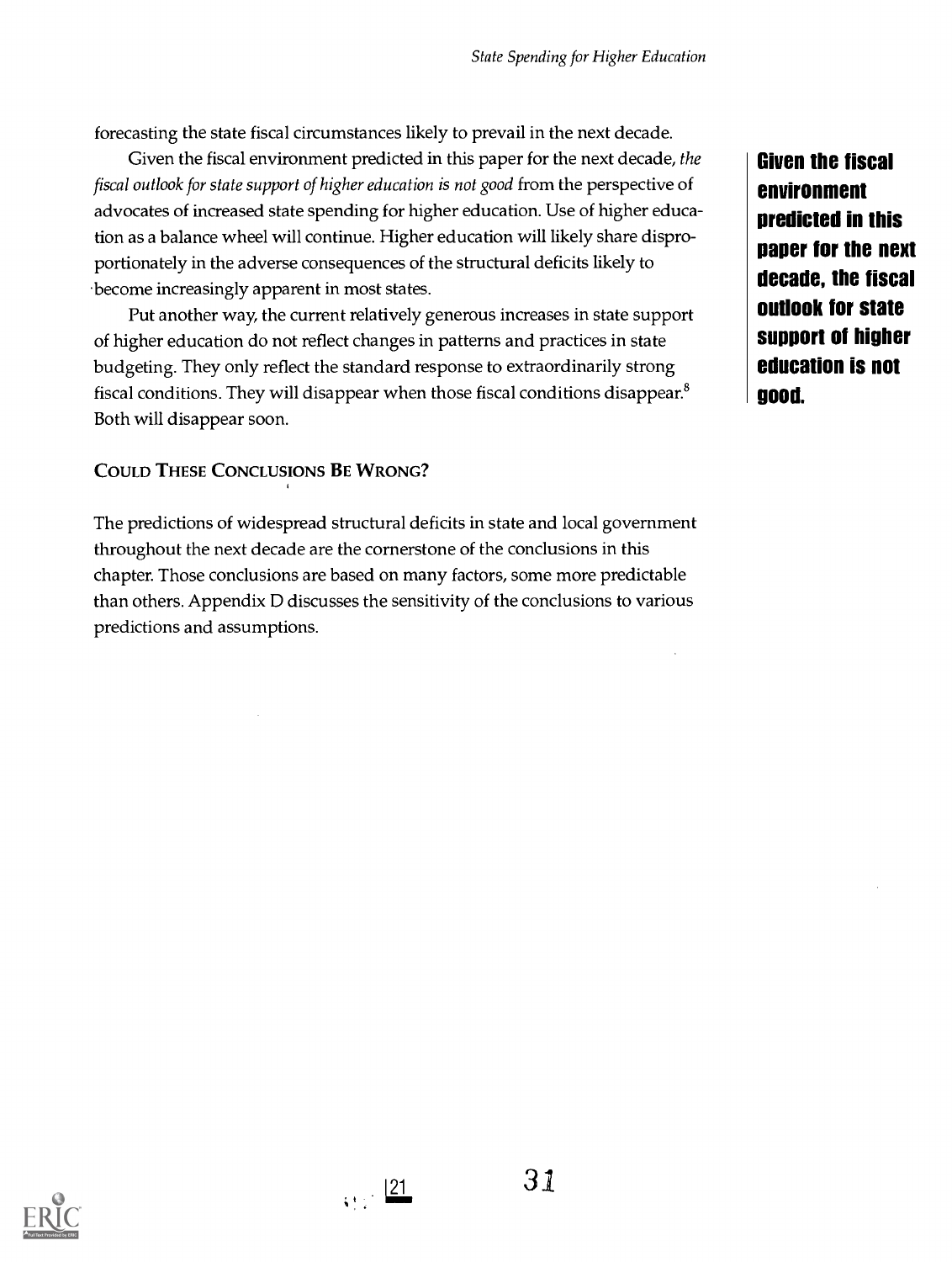# CHAPTER THREE Fiscal Impacts on Higher Education Policy

# CENTRAL FISCAL DECISIONS, IN THEORY

The preceding two chapters deal entirely with purely fiscal decisions of state elected officials. These are decisions from the world of state budget offices and governors, legislative fiscal staffs and legislators, and voters occasionally acting directly on tax and spending measures by initiative and referendum. These decision-makers are treated as though they dealt only with relatively pure fiscal decisions, including:

- The level of taxes and thus spending,  $\bullet$
- The allocation of spending among higher education and other major functions, and
- The mechanisms for adjusting spending to unexpected changes in  $\bullet$ fiscal circumstances.

The major players in these decisions are chairs of appropriating committees, House speakers and Senate presidents, governors, budget directors, legislative fiscal officers, and those interest groups with major effects on overall spending and tax policies. They do not normally have any closer association with higher education than with health care, elementary and secondary education, or other functions.

Of course, fiscal decisions themselves are policy decisions. Furthermore, decisions about budget levels often push detailed policy decisions in particular directions. For example, new programs are more likely to be established in higher education institutions when appropriations exceed costs of maintaining current services. But in the purest view of budgeting, the central fiscal authorities do not:

- $\bullet$ Determine how the spending totals they set will be allocated within a function, such as by determining divisions between community and institutional mental health, formulas for allocating school aid among school districts, and allocations of higher education funds among levels of instruction, individual institutions, or between scholarships and institutional support.
- Establish policies affecting individual functions except as governmentwide policies applicable to all functions, such as civil service pay



 $^{22}$  32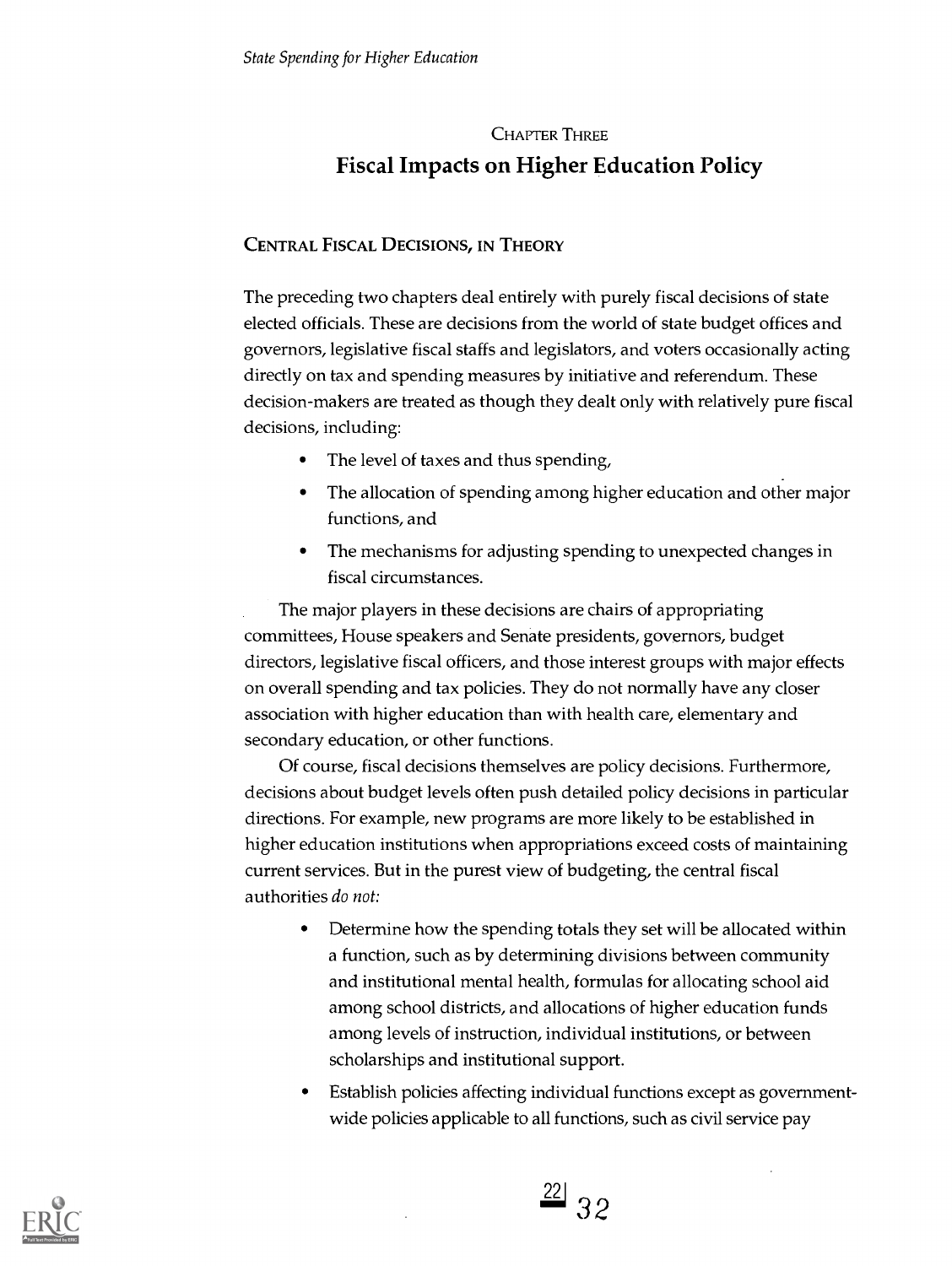schedules, contributions to employee retirement plans, and charges levied by central service units such as state computer utilities.

These limited roles of central fiscal authorities are reflected in the normal assignments of responsibilities in executive branches and legislatures. Within the executive branch, state budget offices play the fiscal role, while departments and independent agencies administer functions and are expected to have dominant influence over questions of policy-so long as they operate within fiscal constraints. In the legislatures, appropriating committees have jurisdiction over budgets. But substantive legislation dealing with policies is assigned to other committees such as those dealing with education and health care.

#### CENTRAL FISCAL DECISIONS, IN REALITY

As a practical matter, the divisions between central fiscal authorities and those setting policy for individual state functions is never clear and always controversial.

Ambiguity in roles is inherent in the work of elected officials because their responsibilities include both policies within individual governmental functions and central fiscal decisions. They are under no major pressure to separate their roles and often do not do so; therefore, governors frequently use the process for the development of budgets as their primary mechanism for reviewing and making decisions on major policy initiatives. Many legislatures include substantive legislation in their budget bills. It is quite common for legislators and governors to hold many major decisions of a legislative session for final determination as part of grand compromises that include tax policy, the budget, issues with fiscal impacts such as employee pay raises, money issues within functions such as allocation of school aid among school districts, and issues unrelated to money such as those associated with regulatory policy.

Many state budget staffs, both legislative and executive, and legislators serving on appropriating committees see themselves as having more responsibility for policy than the theory summarized above suggests they should have. They feel responsibility for decisions embodied in "their" products, such as their executive budget and their appropriations bills. Some believe that they cannot separate decisions on how much to spend on particular functions from decisions on how it will be spent. For example, they may support additional spending if used for Activity A but not for Activity B. In that situation, to achieve their objectives, they must control sub-allocations of appropriations when Activities A and B are within the same function—as when, for example, both involve higher education spending. Moreover, those in



 $\frac{23}{2}$ 

33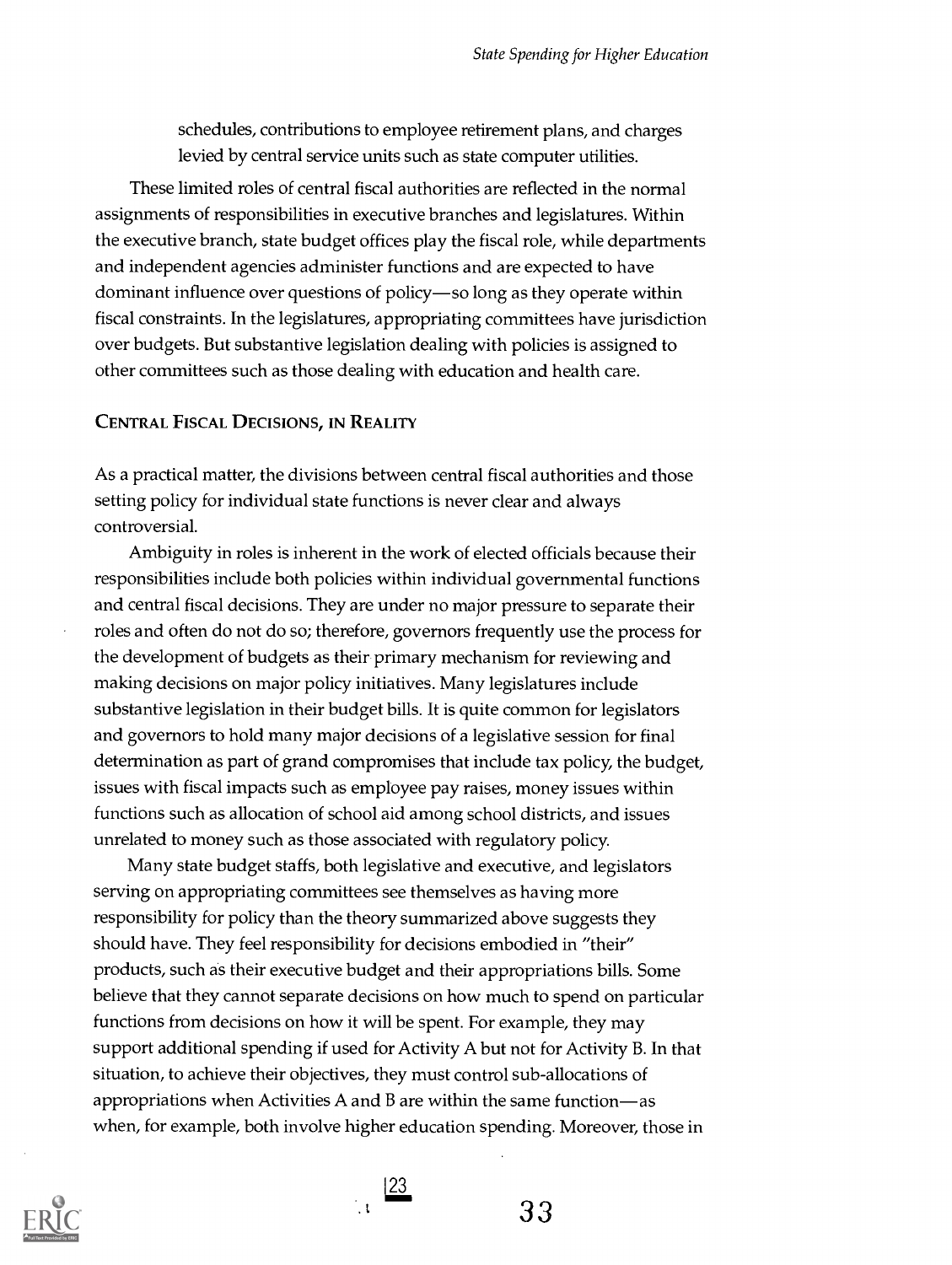Rightly or wrongly, central fiscal decisionmakers have more impact on policy than theory might suggest they should have. central positions may choose to exercise power simply because they believe they know the right policies and are in a position to use their fiscal power to ensure implementation of the policies they like.

Rightly or wrongly, central fiscal decision-makers have more impact on policy than theory might suggest they should have. That impact varies from state to state and from year to year based on many different factors, including institutional traditions, statutory frameworks, the impact of dominating personalities, and the preferences of current governors and legislative leaders.

# FISCAL DECISION-MAKERS AFFECTING HIGHER EDUCATION POLICY

# Random Impacts

Some impacts of fiscal decision-makers on higher education policy are nearly random. For example, a powerful appropriations committee chairperson may use his or her position of power to favor appropriations for a particular higher education institution in his or her district. Or the position of power may lead to larger appropriations for some activity, such as medical education, and lesser ones for others. A powerful budget analyst in an executive or legislative position may influence a variety of policies of interest to him or her, but random events may lead to someone else holding such a position with less or more power to implement policy preferences. This paper has nothing to contribute to the understanding of such situations.

# Systematic Perspectives

On some subjects, the impacts of those who draw power from state fiscal processes is not random. It stems from one of two factors, or both:

- 1. There is a substantial rationale for involvement of central fiscal perspectives in the decision.
- 2. Central fiscal decision-makers bring a unique perspective to the policy under consideration.

There are many examples where there is a substantial rationale for involvement of central fiscal decision-makers in higher education policy. Each one is controversial, but these are some common ones:

Policies involving collecting money from the public (e.g., tuition), particularly if state rules allow the collecting agency to supplement spending through using the resulting revenues.

34

 $\frac{24}{24}$ 

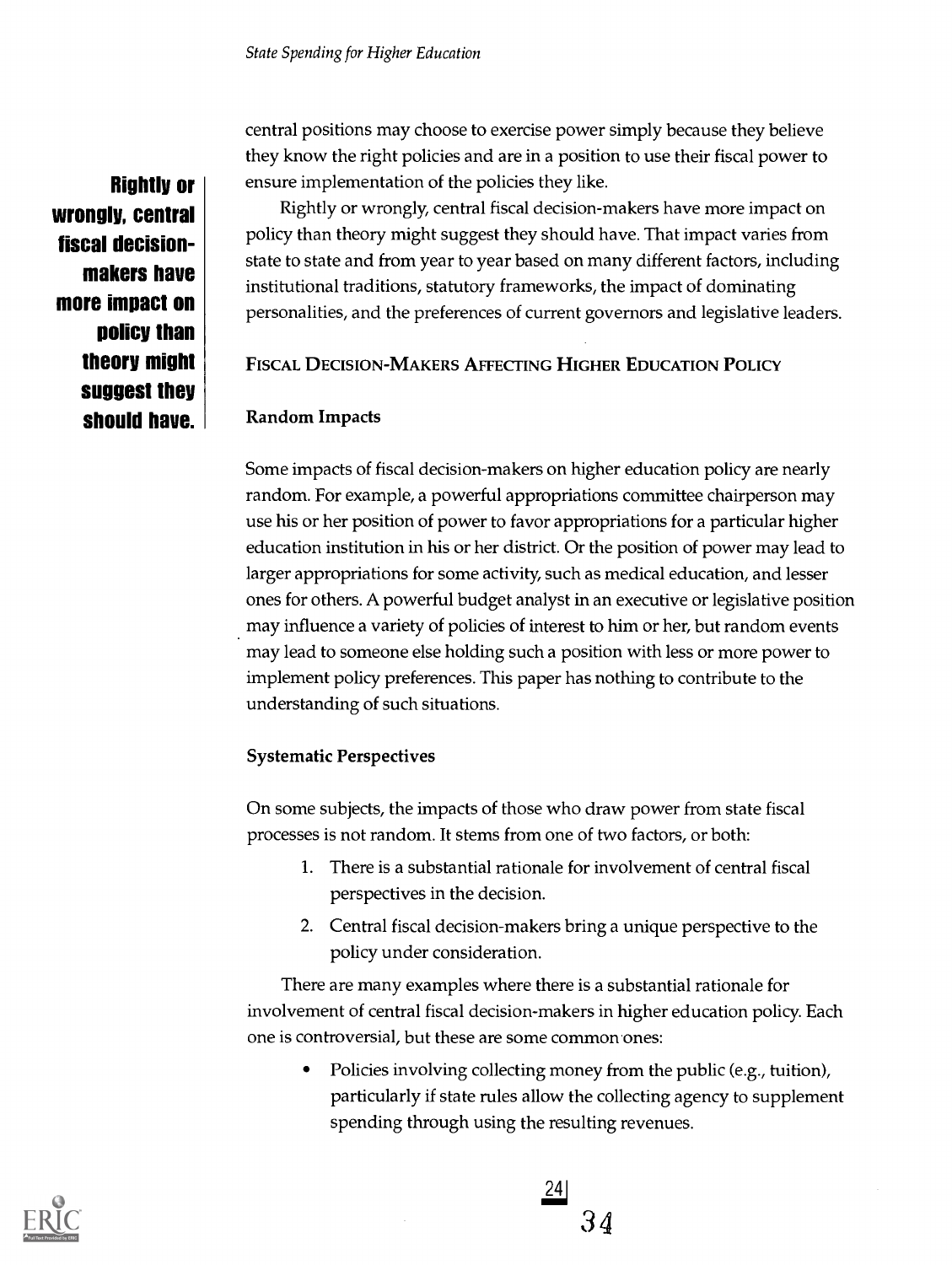- Policies involving duplication of functions or potential duplication of missions of other agencies, such as providing remedial instruction in higher education.
- Policies with rationales outside of the budgeted function, such as justification of higher education spending based on perceived economic development benefits.

The unique perspectives of those in central fiscal decision-making involve such topics as government-wide approaches to performance measurement and attitudes toward contracting out government functions.

The discussion of individual policies in higher education that constitutes the remainder of this chapter examines the unique policy perspectives commonly found among those dealing primarily with fiscal matters affecting multiple state agencies. The aim is to explain the various perspectives and their impacts on higher education, not to predict the extent to which the perspectives are likely to be implemented.

#### TAX EXPENDITURES VERSUS SPENDING

In economic terms, there is little difference between supporting an activity through direct grants, which count as state spending, and tax concessions, which count as reductions in revenues. This point is so widely understood that the federal government and some states prepare annual reports on tax expenditures. Like outlays, tax expenditures involve allocation of scarce state resources. The amounts and purposes can be calculated by treating the revenue reductions as though they were outlays.

Paying some of the costs of attending higher educational institutions provides an example. Suppose, for example, the intent is to employ additional state resources of \$600 per full-time pupil in higher education. One approach would be to give the \$600 to the institution providing the education. This would count as an outlay, taking the form of an appropriation to the institution. Another approach would be to allow the subsidy to follow the student by awarding \$600 to each eligible student in the form of a voucher or its equivalent, a scholarship which could only be used as partial payment of tuition. This would also count as an outlay, but the appropriation would be to a state scholarship commission. Another approach would be to award the student or person paying the tuition a tax credit of \$600. This would not be an outlay, but instead would be a reduction in revenue.

Choices between expenditures and tax expenditures are only theoretically unrelated to other policy choices. As a practical matter, whether the decision is

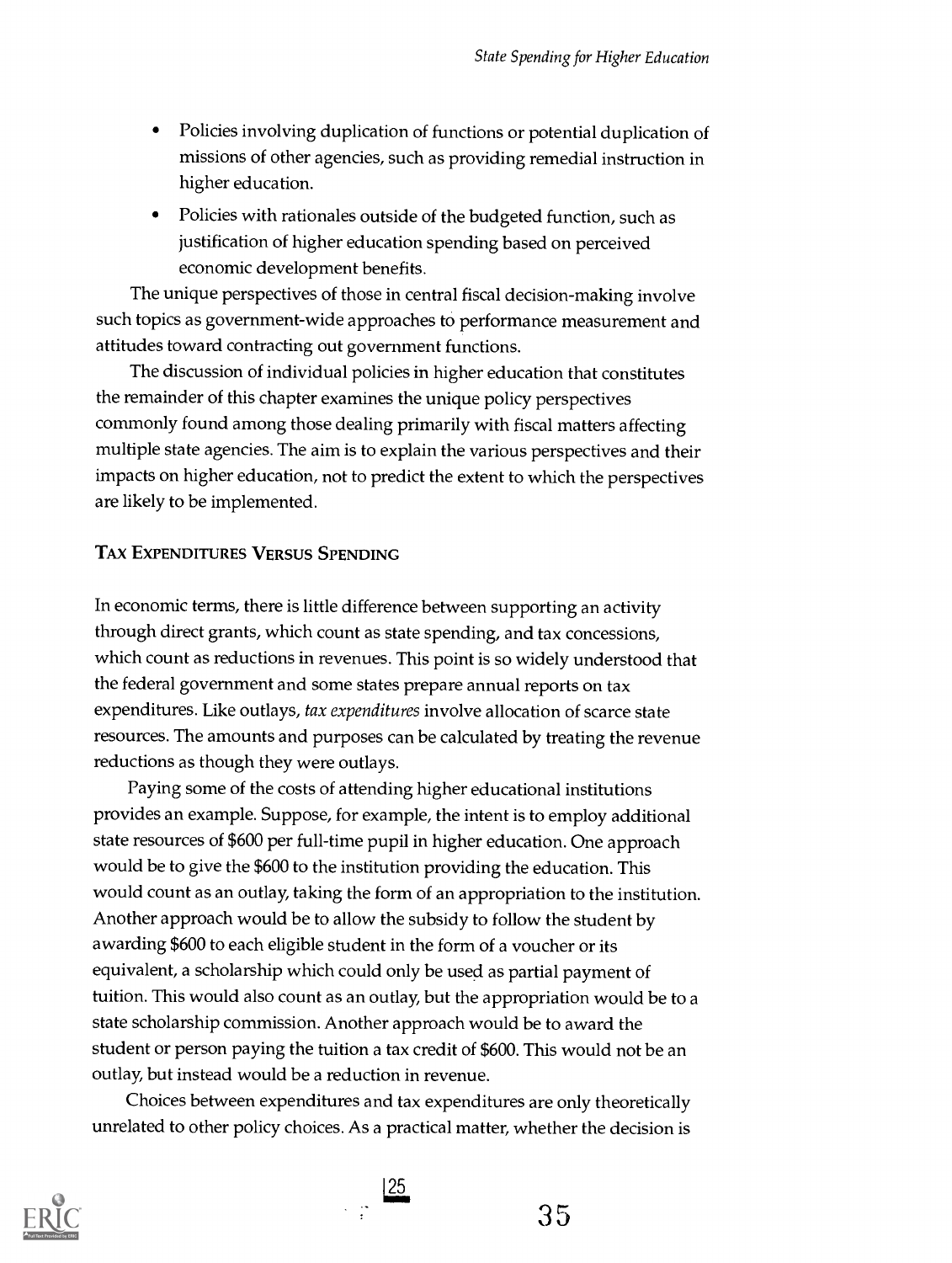#### State Spending for Higher Education

made in a tax context or a spending context also influences other important policies. For example, it is relatively easy to defend distributing institutional subsidies only to public institutions. It is much harder to defend confining tuition tax credits only to those attending public institutions.

Central state decision-makers have recently shown a strong bias toward using tax expenditures rather than spending. For reasons described in Appendix C, many decision-makers wish to make records of reducing taxes. This alone could account for the recent popularity of using tax expenditures in higher education, both at the federal level and in some states.

The impact of both federal and state fiscal conditions on this bias is probably not well understood. When a government is collecting more money than is required to maintain current services, the excess is available for either tax reduction or increased spending. In this situation, but only in this situation, tax expenditures appear to perform double service in public perceptions. On the one hand, they are a reduction in taxes. On the other, they represent added support for the function for which they are provided.

However, when a government is unable or barely able to cover current service spending with current revenues, there are no extra resources available either for added spending or for tax reductions. In such a context, the use of resources for either a tax expenditure or a regular expenditure will require difficult decisions to increase taxes or cut spending in existing programs. No double duty can be performed by a tax expenditure because any tax cut will have to be accompanied by an equal and offsetting tax increase.

In such a context, a different principle of central fiscal authorities applies. Public opinion surveys and the experience of state elected officials suggests that revenue-neutral tax changes are perceived as tax increases. The public clearly sees, and journalists widely publicize, the portion of the revenue-neutral changes that increases revenue. The corresponding reductions are often less clearly perceived and, when perceived, tend to be viewed as promises of politicians to cut taxes that may not be fulfilled.

It follows that the recent emphasis on tax expenditures for higher education may be temporary.

#### SUBSIDIZING CONSUMERS, NOT PROVIDERS

Over the past several decades fiscal decision-makers have become increasingly convinced that it is better to provide government support of consumption of any good or service by allocating subsidies to consumers rather than to providers. This approach substitutes decisions by consumers for decisions by government



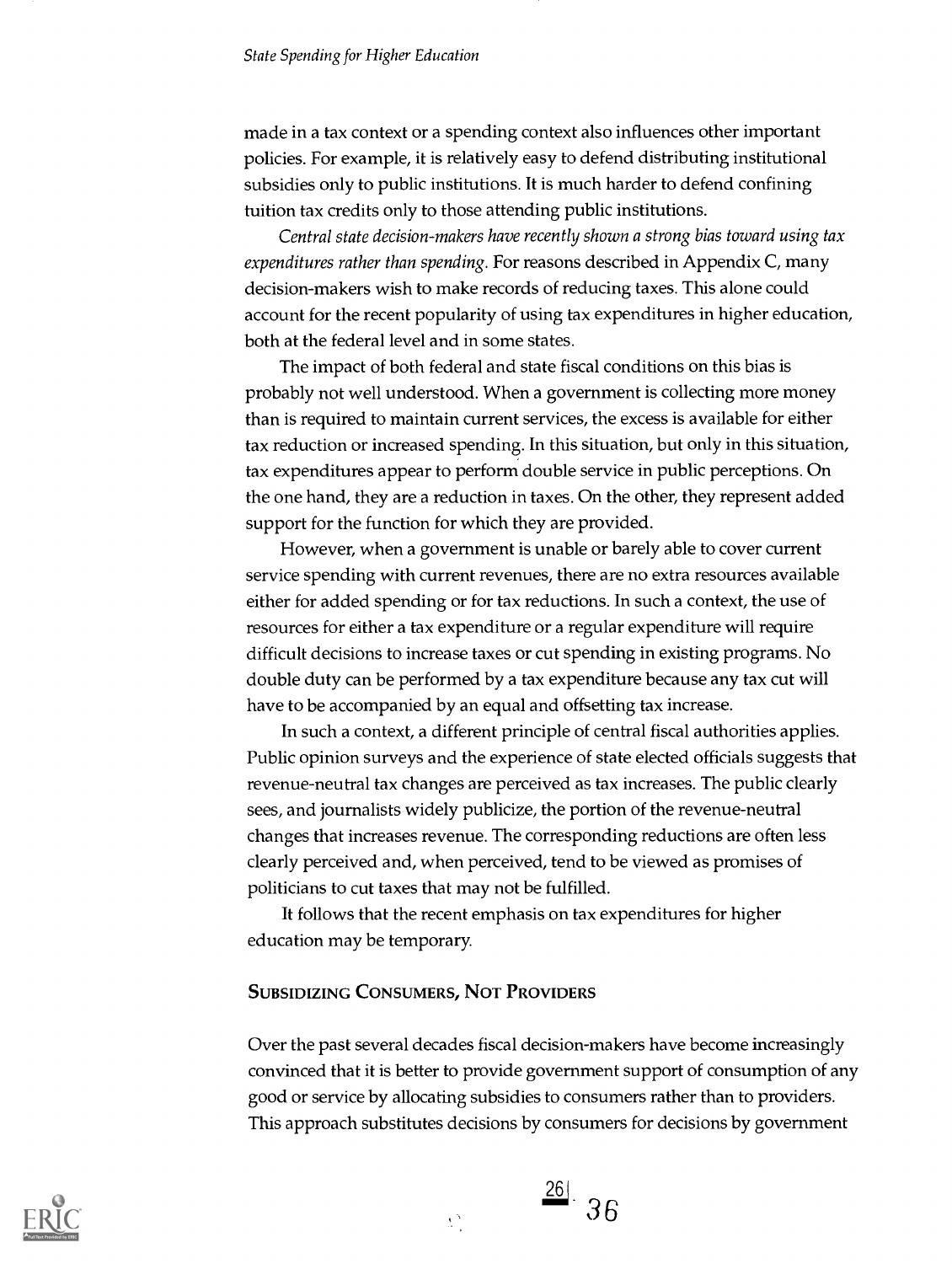on such topics as which providers prosper and grow, which suffer, and which are eliminated. Adoption of the approach causes massive changes in any field affected by it. Fields most recently affected include the provision of acute medical care (a function most hospitals perform), mental health, and housing.

The impact can most recently be seen in the dramatic changes that have taken place in the operations and ownership of what formerly were public hospitals. There is a potential direct parallel to public higher educational institutions. The response of governments in the United States to people who needed hospital care but could not pay for it was the creation of public hospitals. These hospitals, which included some of the best-known and respected medical facilities in the nation, were typically funded and maintained by local governments, primarily counties.

The major changes in health care are primarily associated with the institution of the Medicaid program, which, in effect, provides open-ended vouchers to those eligible in the form of a Medicaid card which works roughly like a health insurance card. Parallel changes occurred in other government programs such as the provision of health care for veterans and for some members of the armed forces and their dependents. Private (mostly not-forprofit) hospitals were often preferred by these subsidized patients by reason of location, perceived better services, and other reasons. In the many cases where government payments equaled or exceeded costs of treatment, private hospitals aggressively marketed themselves to charity patients. As a result, capacity utilization in public hospitals dropped, costs per patient increased, and for a variety of reasons, the public hospitals were slow to adopt cost-saving measures being adopted in the private sector. Faced with the resulting financial pressures, state and local governments have largely eliminated their public hospitals closing some, merging others with private institutions, and disposing of others to profit-seeking or not-for-profit corporations.

These results have their critics, but have generally pleased elected officials and their fiscal staffs. Competition is believed to hold costs to below what they would otherwise be. The changes have reduced public employment. Almost by definition, consumers are satisfied as they are experiencing the consequences of their own choices.

Advocates of subsidizing consumers rather than producers are now most publicly apparent in the voucher movement (and pressures for tax credit equivalents of vouchers) in elementary and secondary education. The voucher proposals draw huge controversies, primarily because public education employees perceive the changes as threatening their jobs, a threat those employees have recognized better than their counterparts in public hospitals.



 $\frac{27}{25}$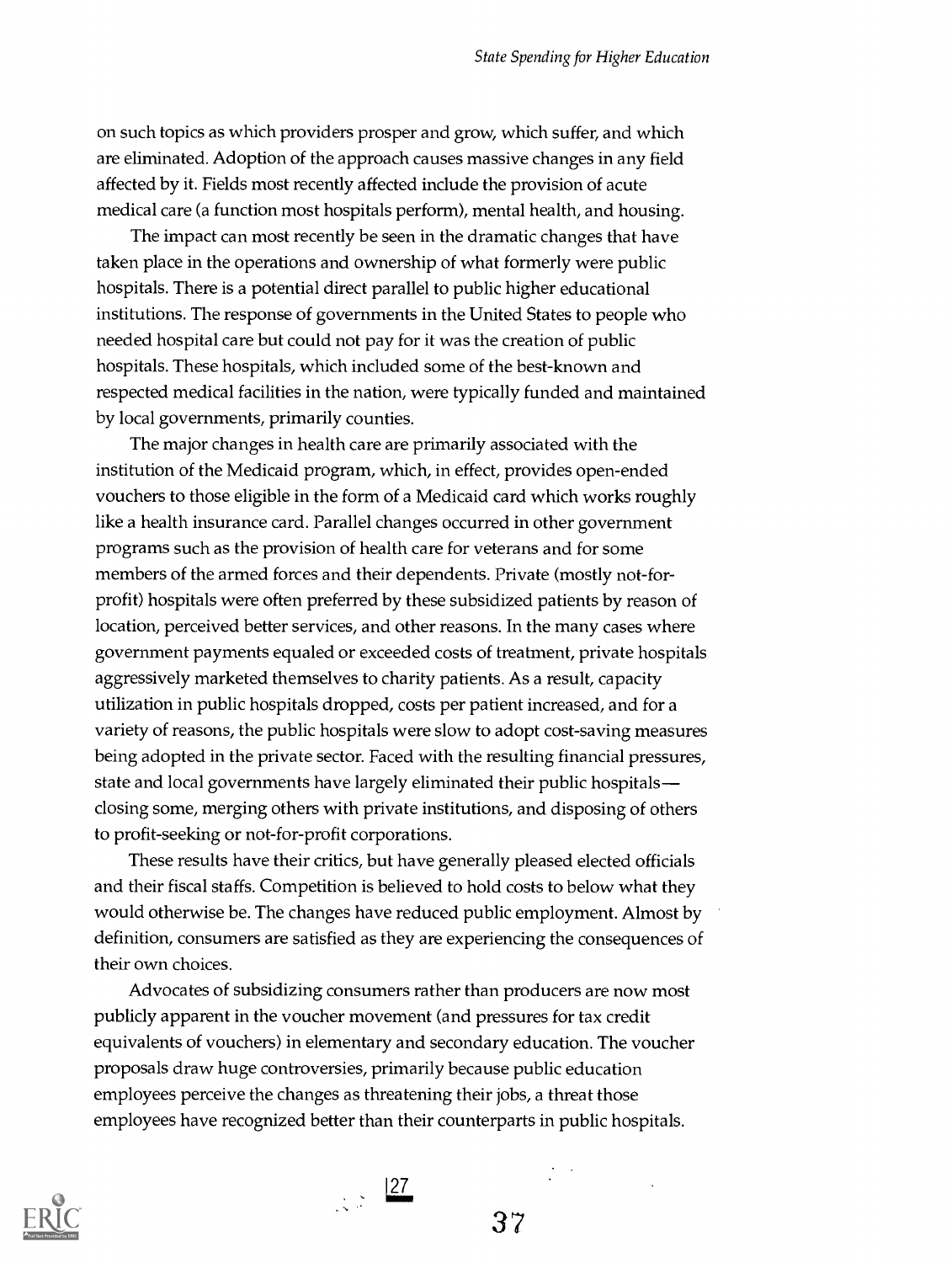Subsidizing consumers rather than producers in higher education has produced much less visible controversies. However, policy shifts have been substantial, and they can be seen in the details of some programs—such as in shifts of support for teaching in university medical schools. They appear dramatically in the recent adoptions of education saving accounts, tax deductions for tuition, tax credits for tuition, and state-run college savings plans. Most of these programs do not distinguish between private and public institutions as providers of higher education services.

State central decision-makers are moving consistently in many fields toward more support of consumers and less support of providers. The concepts are reflected in the use of tax expenditures rather than outlays for functions such as childcare, care for the elderly, higher education, elementary and secondary education, and job training. They are reflected in changes in financing mental health and daycare services. They are reflected in education plans that seek to increase student choice in attending charter schools or schools outside the district of residence.

To the extent that central decision-makers successfully bring these perspectives to higher education, the results will be a greater emphasis on tax expenditures, a greater emphasis on scholarships, less emphasis on institutional support, and broader participation by private institutions in public support of education of state residents.

How far could such an approach evolve? In higher education, it could evolve to match systems now in existence for other functions, systems in which governments merely buy "slots" that eligible participants use, thereby providing these participants with choice among providers, so long as space is available. Section 8 housing subsidies work this way. Most daycare programs work this way. School voucher plans work this way. Much of job training works this way. So does provision of Medicaid-reimbursed nursing home care.

# PUBLIC SUPPORT OF QUALITY

Government typically provides its services at no cost to the consumer or with charges that are highly subsidized with tax revenues. As a result, there is little limit to potential consumer demand and thus to government costs. Meeting all of the resulting demand is impossible, so governments find ways to limit consumption of what they produce.<sup>9</sup>

A common mechanism for limiting consumption is to declare only a portion of possible consumers as eligible for the service by some test, such as through the low-income tests required for eligibility for government-paid



 $\frac{28}{38}$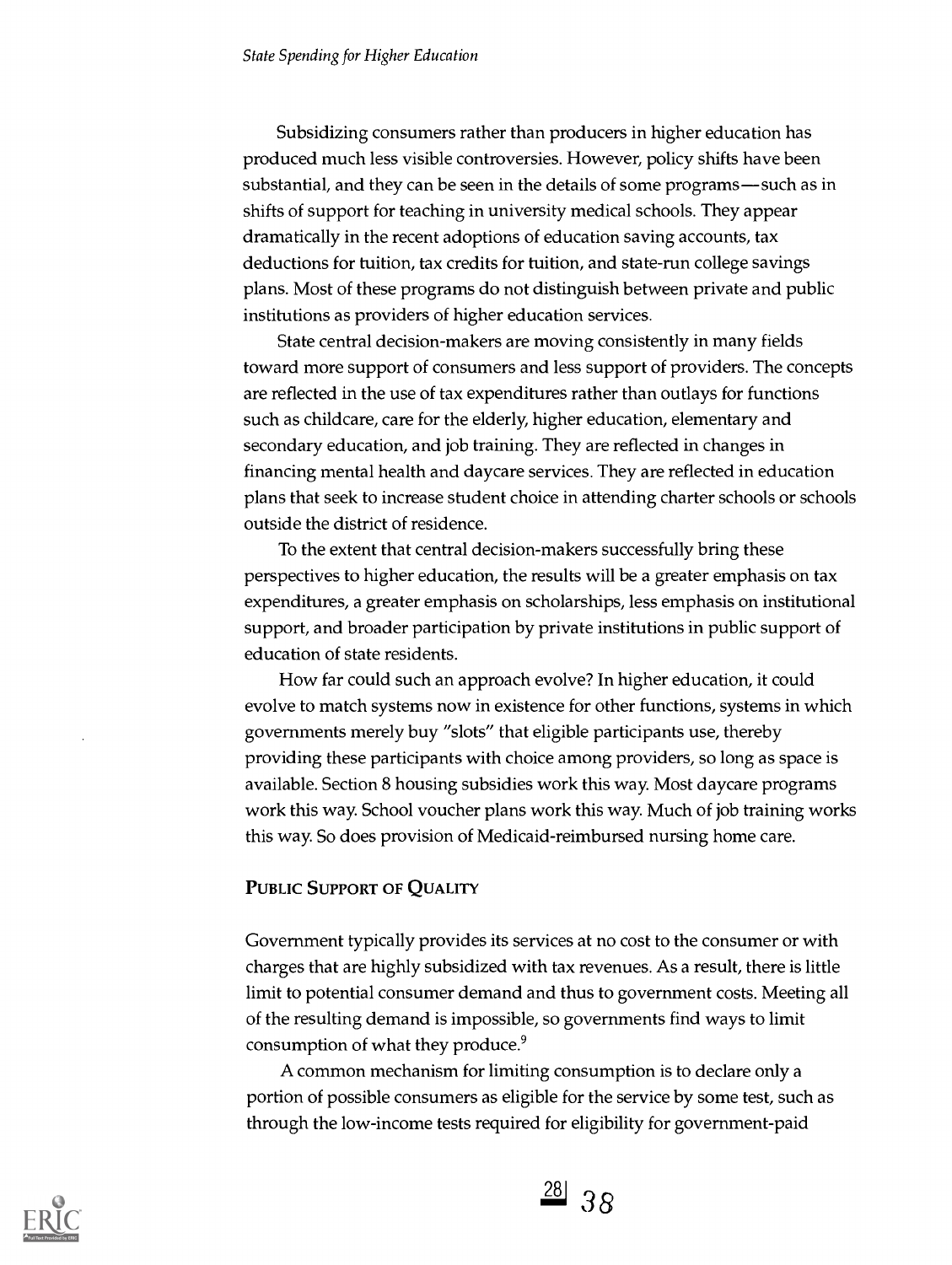health care, nursing home services, and housing. But long traditions and public policy arguments suggest that many public services must be offered to all. Examples are services of the police, libraries, public parks, museums, public schools, and public higher educational institutions. Although no one likes to talk about the resulting rationing as a matter of policy, public services in these situations normally do not meet the highest standards of quality in their industry. This drives the portion of demand associated with more affluent and/or highly motivated users into private sector providers.

The results are apparent in many fields. Those seeking the highest levels of security services buy alarm systems and hire private guards. Those seeking the best mental health care see private psychiatrists even though supposedly comparable services are available at public expense. Most parents pay private doctors to vaccinate children, even though vaccination is offered as a public health service. Affluent families go to private theme parks while less affluent ones use public parks. Many people seeking their definition of "the best" for their children send them to private schools and universities.

In general, while aspiring to the best, governments provide most services based on views of meeting minimum standards. In this context, widespread support for using tax dollars to bring some state universities to standards of elite private institutions remains an anomaly of public policy that has not escaped the notice of some central decision-makers.

#### RATIONING BY USER CHARGES

Many of the staff members populating central fiscal agencies are trained in economic doctrines that place much more value on user charges for public services than the providers and users of the particular services consider appropriate.

In extreme cases—where benefits of government services accrue almost exclusively to the users of the service—this philosophy suggests either that government should not provide the service at all or, if circumstances dictate that it must, the users be charged the full cost of providing services. This approach has much to do with why state governments, despite federal urging, have never participated with their own tax dollars in subsidized housing, why costs of fish and game programs are covered by license fees, why gas taxes and other user fees cover most highway costs, and why heavy fees are charged for applications for state and local permits to conduct various activities.



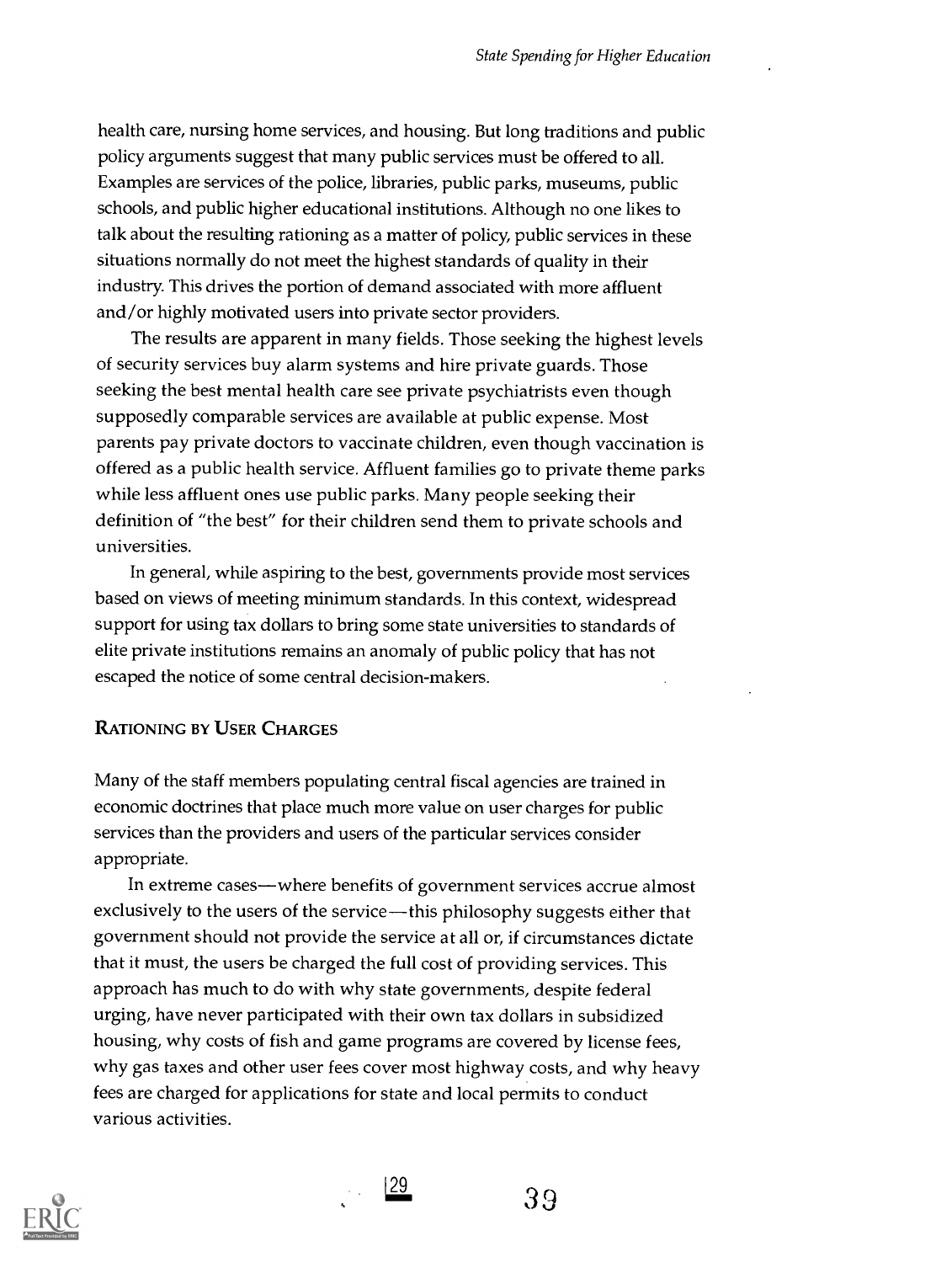This orientation to user charges helps explain why there is often more interest in financing portions of higher education outlays with tuition among budget staffs than among students and higher education professionals.

#### AVOIDING GEOGRAPHIC DISTINCTIONS

Statewide elected officials, such as governors, are elected by systems in which a vote anywhere counts as much as a vote anywhere else. Legislators are elected in smaller geographic constituencies but must reach decisions by majorities of representatives of such constituencies. Both systems give elected officials strong reasons to never appear to be anything but even-handed in dealing with different geographic areas within a state.

The resulting pressures in allocation of support among public higher educational institutions is well known. These pressures inherently make it difficult to single out particular institutions, and thus particular places, as unique centers of excellence. Instead, all of the pressures lead to one of two policies. One option is access for nearly all high school graduates to excellent state institutions. This policy leads to the conclusion that such institutions should exist in every population center. The other option is concepts of tiers of excellence, with use of the excellent institutions restricted on some basis other than geography such as the stiff admissions requirements used by the University of California.

# BUDGETING FOR "ADD-ONS" FOR MISSIONS NOT DIRECTLY RELATED TO HIGHER EDUCATION

The basic philosophy of budgeting suggests that appropriations should be budgeted to agencies primarily responsible for identifiable missions. This is a bureaucratic version of the concept of subsidizing consumers rather than providers. It is reflected in practices such as budgeting training of employees in the agency with the employees, rather than in appropriations for particular training providers, such as state universities. The philosophy is incompletely implemented even in this simple case and is even less completely implemented in other more fiscally significant cases.

The best current example is the interaction of economic development and higher education objectives. States are pursing economic development competitively and at great expense. Bidding wars have established the going price of luring one new manufacturing job as a one-time outlay (in tax benefits, cash subsidies, free land, provision of public services such as road connections,



 $30<sub>1</sub>$  $40$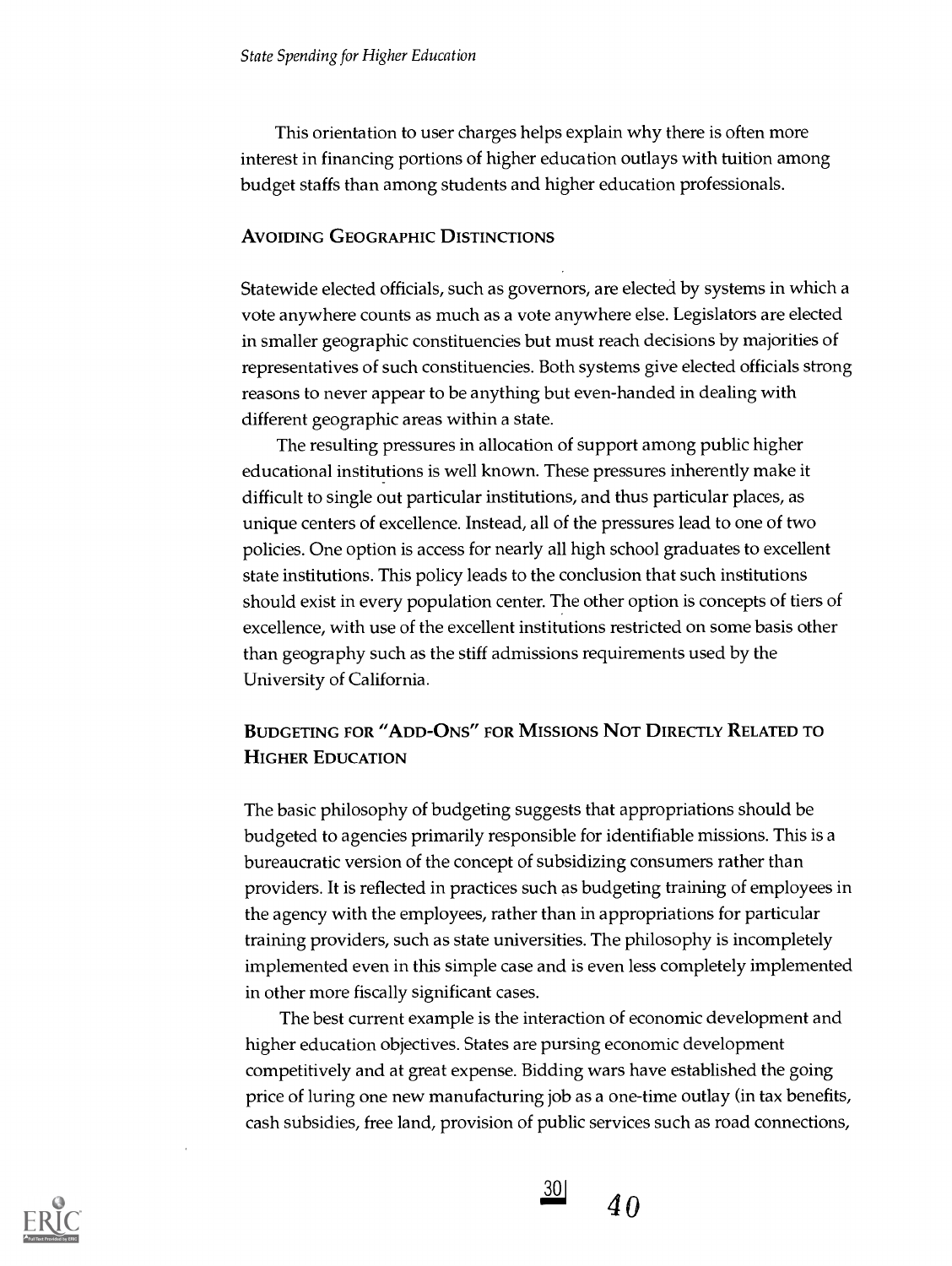and more) in the range of \$15,000 to as much as \$300,000. With this kind of money at stake, state officials concerned with economic development are willing to exert great pressures on higher education administrators to be responsive to real or imagined concerns of business leaders contemplating expansion or new locations. These business leaders are looking for a higher education presence in the fields that interest them and in close proximity to where they are considering locating facilities. Those locations are often not the ones that would be selected on the basis of higher education criteria alone.

Purity in budgeting spending by higher education institutions to achieve economic development objectives will never be achieved. Economic development professionals will always have an interest in minimizing their apparent costs by ensuring that they appear outside their budgets and in such forms as budgets for higher education and reductions in tax collections. Administrators in higher education (and other fields) will always be motivated to claim benefits from their spending in contributing to state objectives outside educating students, of which economic development is an example.

But at least in the theory of budgeting (as imperfectly pursued by central fiscal staffs), those portions of demands on higher education rationalized by state objectives outside of higher education should be budgeted separately.

# **CONCLUSIONS**

The likely impacts of the central fiscal perspectives considered in this chapter are much more difficult to forecast than the likely impacts of state fiscal conditions on state spending for higher education. About all that can be said with certainty is that the constant tensions between perspectives of central fiscal decision-makers and managers of state programs, including higher education, seem likely to continue at about the same levels as in the past.



131.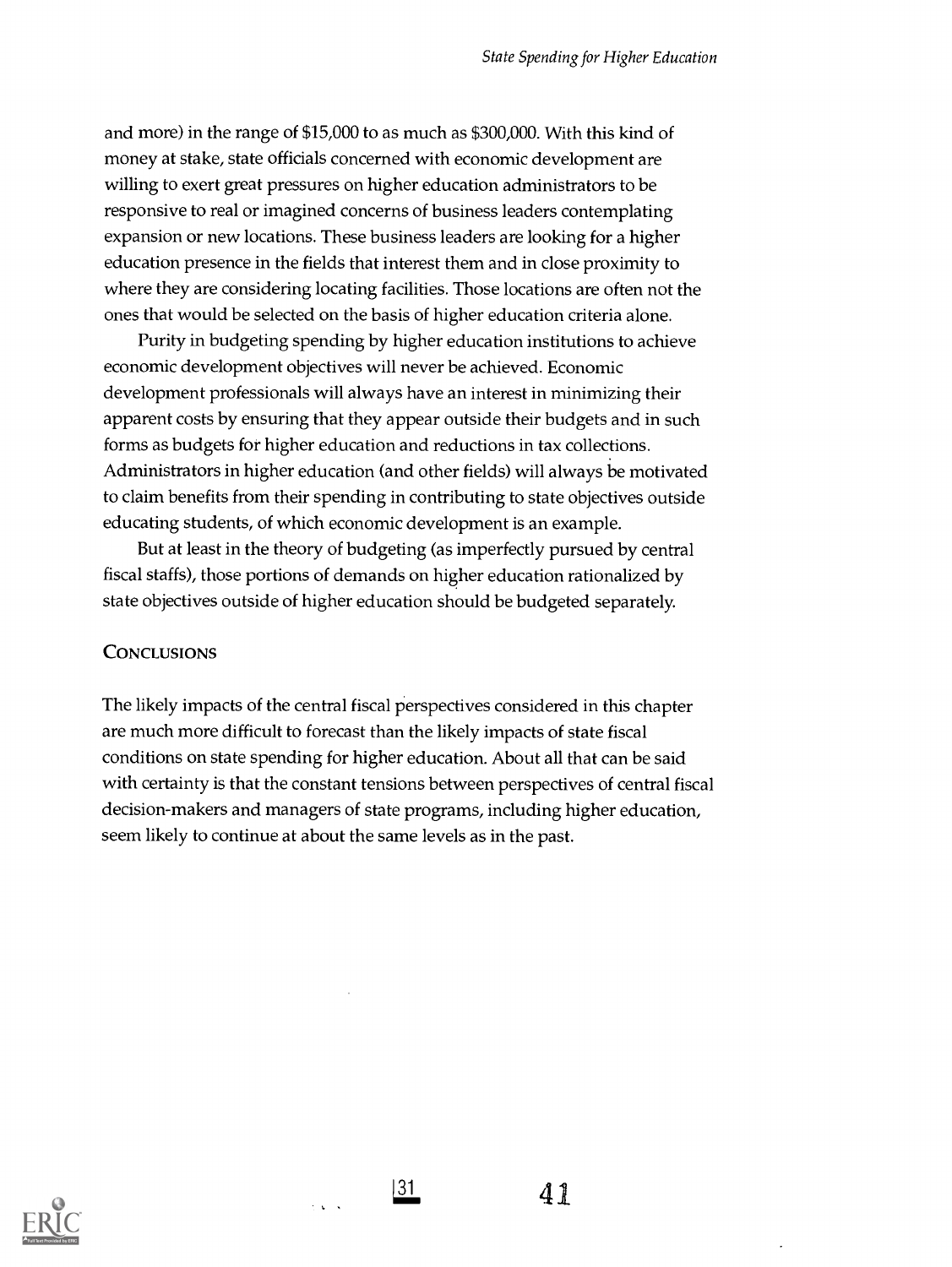# APPENDIX A Increasing Spending Outside of Higher Education

# INTRODUCTION AND PURPOSE

This is one of two appendices designed to turn the unappealing category of "other programs" (those competing with higher education for state funds) into the appealing realities seen by state elected officials. This appendix deals with proposals to increase spending on other programs above the baseline levels defined in the text of the report. Appendix B focuses on the difficulties of cutting baseline spending in the other programs. Reading these two appendices is not necessary for those who believe that, for political or substantive reasons or both, higher education will have a difficult time competing for funds with other programs.

To expand from their current services base, higher education interests will have to develop proposed uses for additional funds that can compete successfully with the programs described in this appendix.

Those who believe that proposals to increase baseline spending in higher education can, or should, compete successfully with similar proposals in other fields should consider the details of the proposals in other fields found in this appendix. Those who believe that proposals to maintain baseline spending in higher education without tax increases is simply a matter of making easy cuts in other programs should read Appendix B.

The basic approach of this appendix is to canvass each major area of state spending that competes with higher education for state general funds. Within each area, readers will find a brief description of major proposals for new initiatives. Given the baseline budget projections for each state, there will be no funding for any of these initiatives in all but a few states. In fact, there would have to be cuts in current service spending in those programs just to avoid tax increases.

In order to maintain current services in most states, higher education must hope that state officials turn down every one of these new initiatives or fund them only by increases in taxes. To expand from their current services base, higher education interests will have to develop proposed uses for additional funds that can compete successfully with the programs described in this appendix.

# EDUCATION FROM BIRTH THROUGH GRADE 12

The education situation implied by current services funding of K-12 education is seriously out of synch with expectations for and likely policies concerning public schools.



32| 42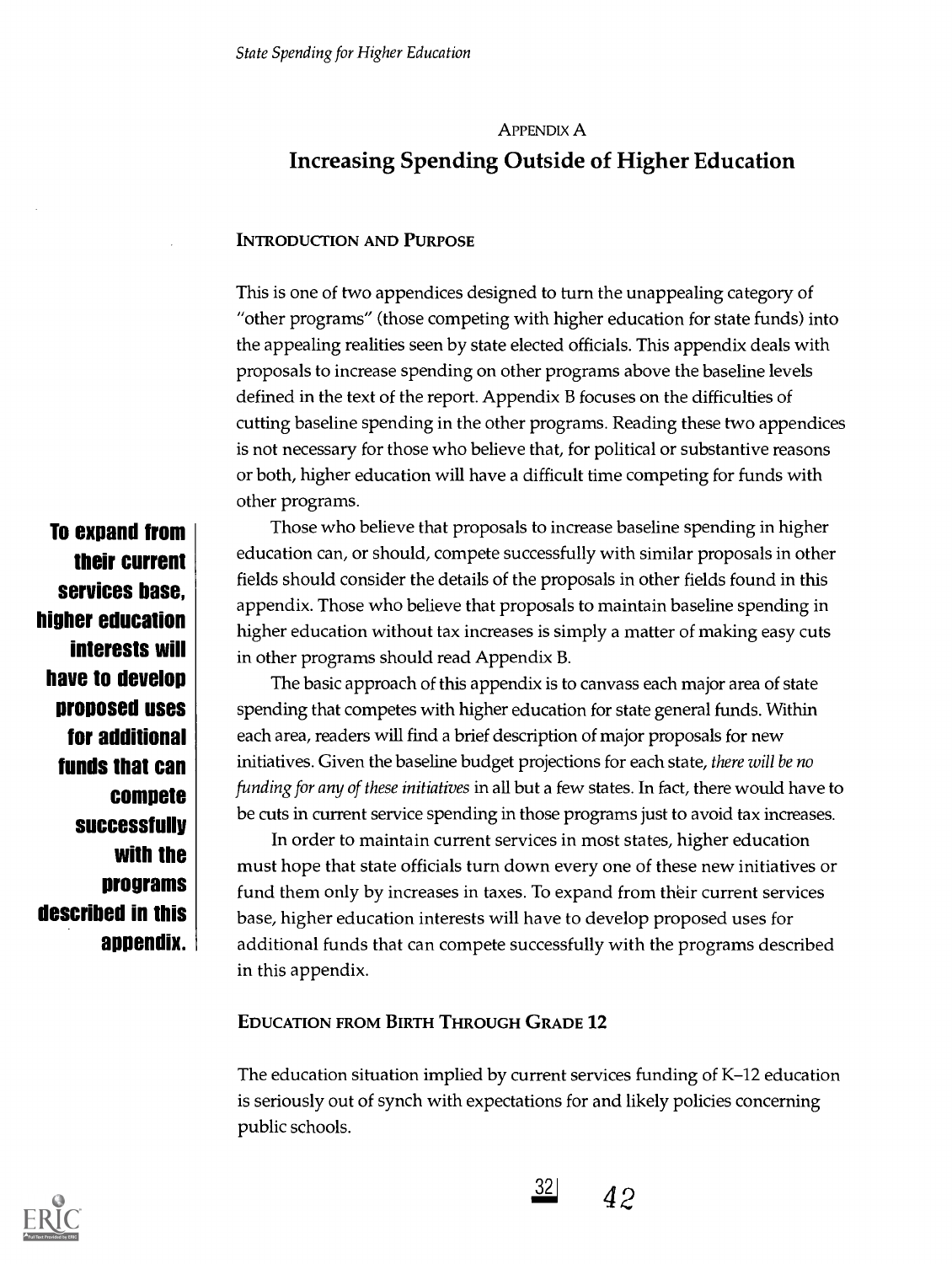# Regular School Programs

The level of dissatisfaction with public K-12 education is extremely high. While many citizens express satisfaction with the public education being provided to their own children, they share the attitudes of the general public about public schools. At an absolute minimum, this includes the view that American education is performing poorly relative to education in many other countries, a view fortified by comparative international test scores.

Popular across-the-board remedies include smaller class sizes, better teacher qualifications, longer school days, and longer school years. Among elected officials, there is widespread interest in increasing the technology applied in the classroom, such as wiring all schools to the Internet. In parts of the country where teacher salaries are well below the national average, the view is widely accepted that salaries should be increased.

#### Disadvantaged Children

There are extra concerns associated with the schooling provided to disadvantaged segments of the population, particularly inner-city children. There is widespread recognition of the basic concept that more intensive (and thus expensive) efforts are required to deal with these children than current budgets provide, though little agreement on exactly what should be done.

#### New Emphasis on Early Childhood

Of even more financial significance is the increasing conviction, particularly among the nation's governors, that education between birth and age 3 or 4 is much more important than had been previously understood. This point is financially significant as there is little state and local funding of any public programs for this age group. The prevailing view among elected officials is that much more can and should be done in this age group (including permitting heavy outlays) so that schooling in later years can be reasonably productive.

Options include moving down the age of entry in public schools to include universal kindergarten for full days and part-day schooling at even earlier ages. In addition, there are many equivalents to the extremely popular Head Start program extending its concepts to earlier ages and more children. For those who are reluctant to see the public education model brought to earlier ages at the potential expense of family-provided training of young



|33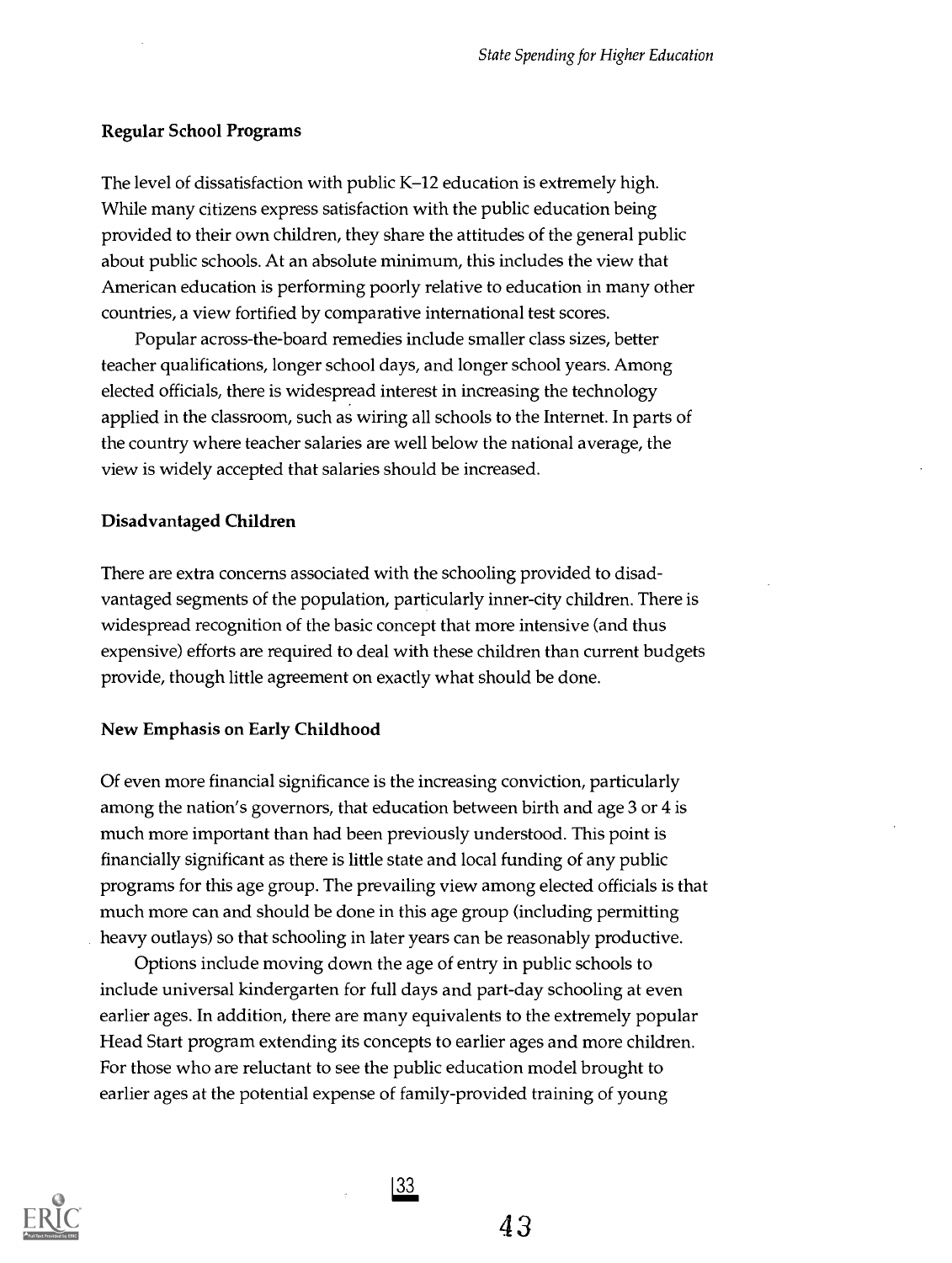children, there are many attractive alternatives, including training parents in better parenting techniques.

### School Choice

A substantial and, according to opinion surveys, growing segment of the public believes that educational choices should be expanded, particularly in situations such as central cities, where a strong case can be made that the public schools are failing. This has produced support in every legislature for voucher plans, though the concept now affects fewer than 10,000 children through public funding, plus at least an equal number through the increasingly popular programs funded by donations.

This interest in choice is linked with the long-felt unfairness associated with support of low- and middle-income children in parochial schools. Many people accept the view that if those schools meet or exceed the targets for education applied to the public schools, parents who send children to such schools are deserving of some level of support, even if not exactly the amount saved by governments by not having to educate their children in public school systems.

The combination of these two factors is encouraging states to consider expanding voucher plans and tax credits for school expenses, such as those already found in Iowa and Minnesota. These plans are inherently expensive because they entail spending public funds for the over 10% of K-12 pupils now receiving education at no public expense.

The compromise between advocates of choice and those oriented to basic reliance on traditional school models is charter schools. Although in theory these publicly chartered institutions should not cost more money, in practice, budgets for existing public schools are not decreasing enough to offset spending for adding the charter schools.

#### Special Problems In Some States

On top of these substantial arguments for going beyond current services in the funding of public elementary and secondary education, two closely related expenditures of state governments will likely increase over the next decade, with some states much more affected than others.

Equalization of School Funding. The first issue is known as school finance equalization. With local property taxes being the primary source of support for education in many states, differences in the per-student tax bases of individual districts create: (1) much more spending per pupil in rich districts,

$$
44 \quad \frac{34}{}
$$

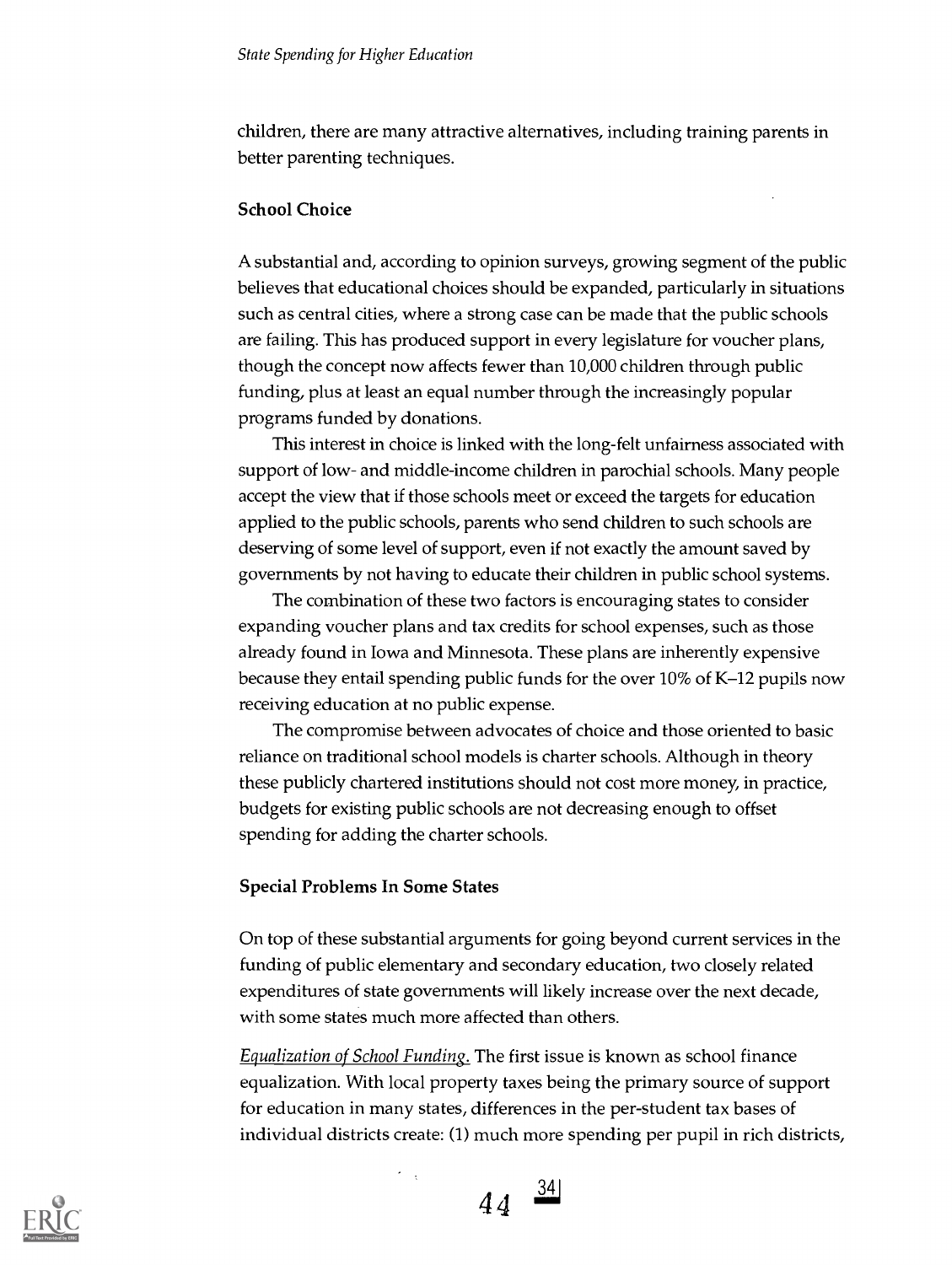given equal tax efforts, or (2) huge differentials in local taxes, as much as five times in some situations, as poor districts seek to match the spending levels (and thus class sizes, teacher salaries, equipment, etc.) of the more affluent ones, or (3) often, combinations of higher taxes and lower spending in the poorer districts. In about half the states, advocates of the poor districts have obtained state supreme court decisions to the effect that state constitutions require some form of equality among districts, so that roughly equal tax rates produce roughly equal education spending per pupil. In all the states, there is sympathy with the argument that state policy should move toward more equality in financial support.

As a practical matter, equalization does not mean *leveling*, which could be accomplished at no state cost by taking from the rich and giving to the poor, thereby forcing the rich districts to reduce their level of spending. Instead, it means *equalizing up*: raising the spending levels of the poorer districts by providing additional state aid.

School Construction and Renovation. Many states face extraordinary challenges in capital outlays for schools. In rapidly growing states, this is a challenge of accommodating rising enrollment. In the Northeast and older areas elsewhere, it means replacing or substantially modernizing existing schools. Everywhere, it means dealing with huge mismatches of school facilities and students. Young couples with school-age children typically turn to newer housing, often remote from central cities and inner suburbs, leaving a shortage of classrooms in the remote areas. At the same time, the population of central cities and inner suburbs is aging, leading to reduced enrollment in schools in those areas, and the closing of many adequate school buildings that are no longer needed.

States are often heavily involved financially in meeting construction needs because the arguments for school finance equalization applied to operating costs can appropriately be applied to costs of school construction as well. Also, state support of local school construction has the same perceived benefit in tax policy as support of operating costs—reducing burdens on the local property tax.

PROBLEMS OF THE AGED

#### Growth of Aged Population

As is well known, an increasing percentage of the population is over age 65, and over age 85, each year. These numbers will begin to increase even more





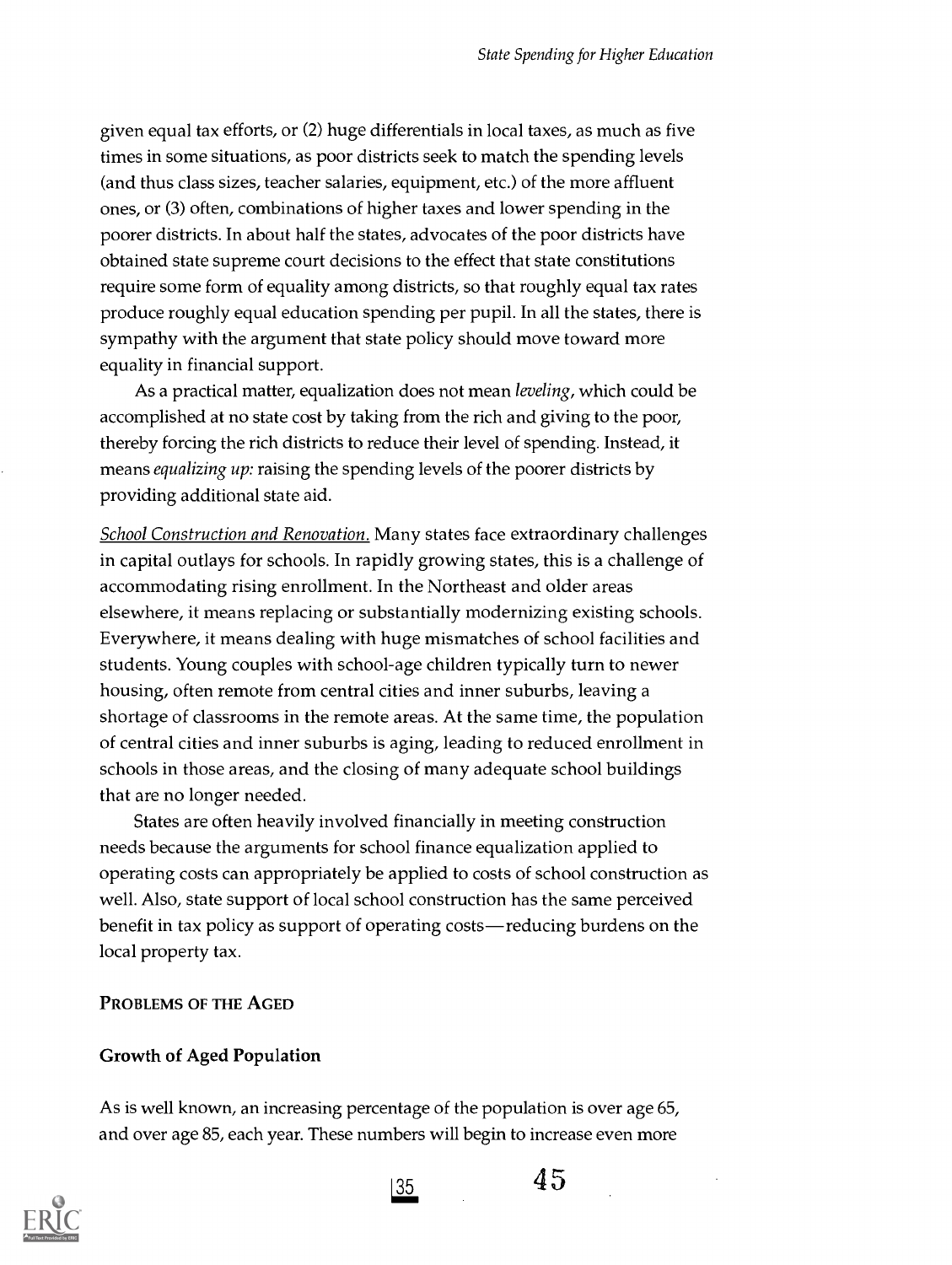dramatically as the baby boom (persons born shortly after the end of World War II in 1945) hits age 65, which it will begin to do in 2010. The most widely understood impact of the aging population is the effect on the Social Security system, not a matter of significant state concern,<sup>10</sup> and the burdens on mature adults increasingly being faced with the time demands and costs associated with caring for aging parents. The effects on state finances, while less well known, are also huge.

# Providing Care for the Aged

Most Americans reach age 65 with few resources to deal with needs for intensive care that cannot be defined as health care in the traditional sense. These individuals may have mental problems, diseases such as Alzheimer's, and general declines in physical capabilities such as the ability to bathe themselves, to shop, and to clean and maintain their housing. Eventually, significant percentages of them go to nursing homes at annual costs from \$40,000 to \$100,000 per year. No federal program covers these costs of aging, even for the poorest of the poor. Social Security and income-tested Supplemental Security Income (SSI) benefits cover cash requirements for ordinary living, but not extraordinary costs such as nursing homes and homemaker services. Medicare does not cover nursing home stays, with the minor exception of short stays associated with specific treatments, such as recuperating from operations.

As a result, using a mix of federal and state funds (averaging 57% federal, 43% state), state governments deal with these situations through Medicaid. Medicaid now pays for well over 50% of all nursing home days in the United States. Besides covering nursing home costs of Americans who qualify as lowincome when they enter nursing homes, it is common for middle-class Americans to exhaust their savings in a few years of nursing home residence, so they, too, qualify.

States have sought to divert patients from costly nursing homes by offering in-home services, but have not experienced significant savings by providing this service. The reason is understandable. When services are offered, participation is widespread by both the target group, those who would otherwise enter nursing homes, and a group which would never enter such homes but cannot be distinguished from the first group.



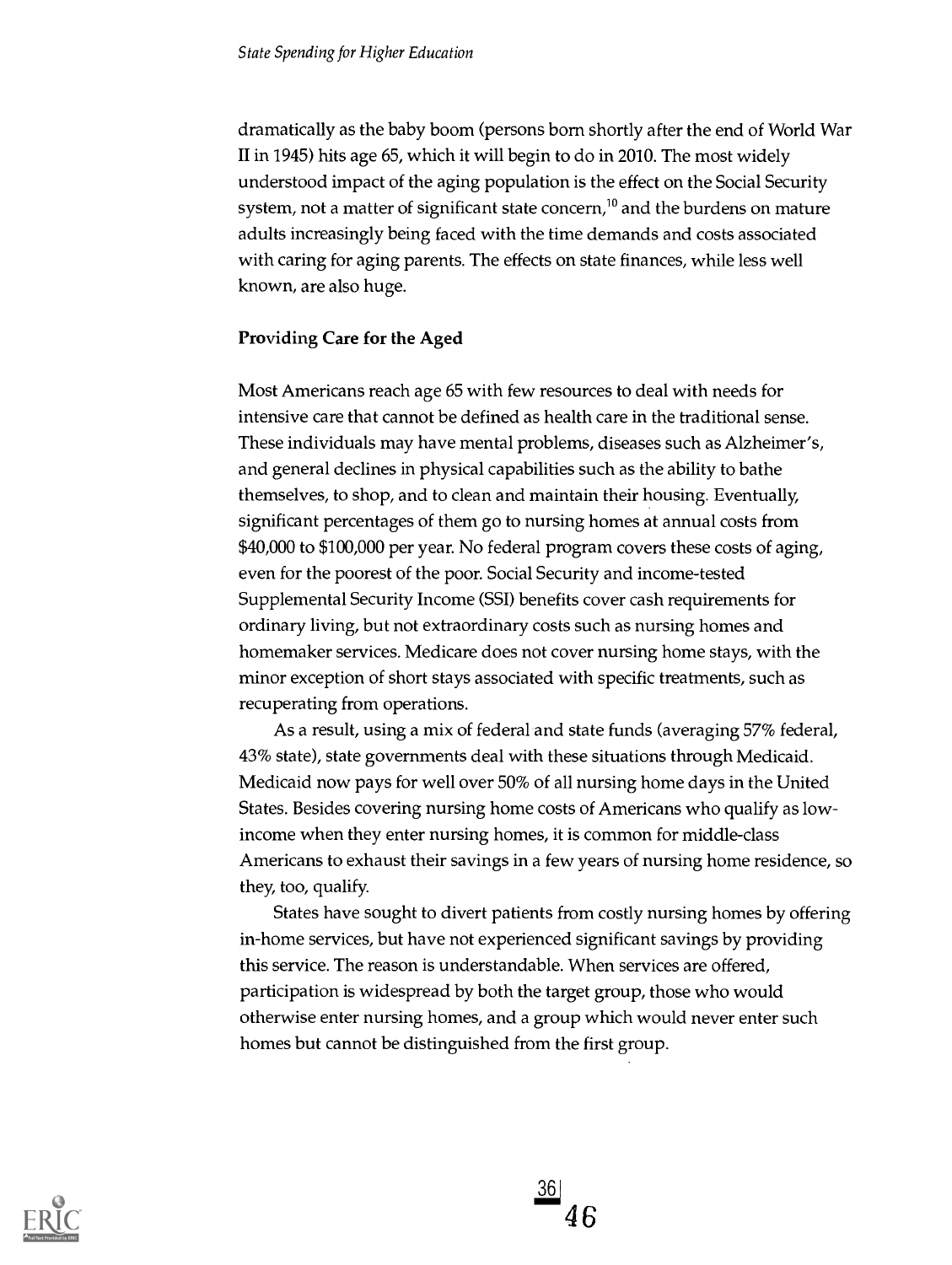# **HEALTH CARE**

#### Rising Costs

Costs of health care are continuing to grow as a percentage of American purchasing power, as measured either by personal income or Gross Domestic Product. The reasons are well beyond the control of state governments.

One principal reason is reduction in mortality among persons with extremely high health care costs. For example, advances in saving newborns mean that a larger number of people are born with serious disabilities that require expensive, lifelong care. Improving care and health practices are prolonging life of those over 55, many of whom develop late-in-life chronic problems such as diabetes, prostate and breast cancer, and circulatory and heart problems. Another reason is the availability of new but expensive forms of treatment such as organ transplants and pharmacological management of AIDS.

#### Costs Being Shifted to Government

Most households do not have the savings necessary to cover even short hospital stays, so private health insurance is the mainstay of coverage for Americans below age 65. But this insurance has become so expensive for employers that the percentage of Americans who have employer-paid health care is declining. Even where employers provide coverage for their employees, they often provide coverage for families only at prices that cause many working Americans to decline this coverage. As a result, the percentage of under-65 Americans without health care coverage has been rising, even in the past seven years of sustained economic growth characterized by increased job holding. The percentage of the population that is without health insurance is likely to soar in recession.

This situation is widely viewed as unacceptable when it affects pregnant women and young children. As a result, Medicaid now finances over a third of births and associated pre- and post-natal care. This percentage is growing as a result of new state and federal initiatives.

Having no care available for adults who are presented with health emergencies is also viewed as unacceptable. As local officials like to put it, it is intolerable for a 911 emergency run to end with a patient in distress turned away at the emergency room door. As a result, such care is provided on an emergency basis. To the extent they can do so, health care providers and state and local governments cover the costs of this care by establishing eligibility for



 $\frac{37}{2}$ 

47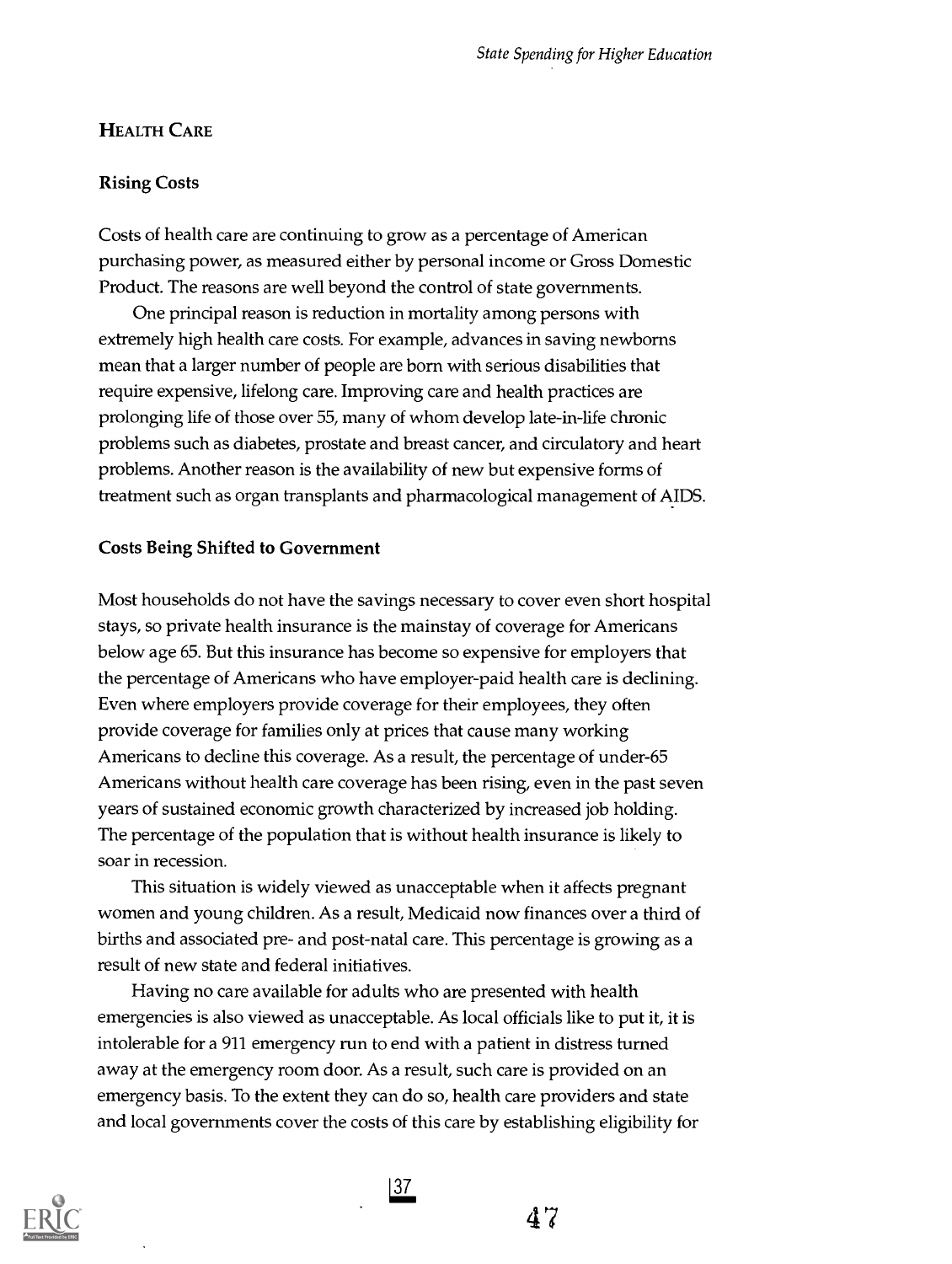such programs as Medicaid. Where coverage cannot be established, the health care providers treat the patient at their own expense. But because these charity cases are heavily concentrated in a few providers, such as downtown hospitals, the costs are partially reimbursed by public programs.

#### . Spending to Expand Coverage

Although proposals to approach universal coverage through a national health insurance program were rejected by the U.S. Congress in the mid-1980s, the arguments for expanded coverage are leading to ad hoc extensions of coverage. Besides the major expansion of children's coverage mandated by congressional action in 1997, many states have been experimenting with providing health insurance of last resort under a variety of programs.

#### Fiscal Consequences

Some of the impacts of rising public outlays for health care are reflected in the baseline budget projections described in Chapter One. But many are not. This is particularly true for improved health care for children that is generally believed to be necessary as a part of the extension of public concerns about education to ages zero to four, and filling gaps in providing acute care to low- and middleincome adults.

#### Low INCOMES AND THE SAFETY NET

Public officials mostly think that welfare reform has been working. It has, as measured against an objective of cutting the number of households regularly receiving cash assistance while not working. But it has not, as measured against an objective of having Americans with families working at jobs that provide a standard of living viewed by most Americans as adequate. So with little fanfare, the costs per case being incurred after welfare reform are much greater than those before the system was reformed. Those costs are being incurred by supplements to earned income, such as federal and state earned income tax credits, and by providing benefits that supplement wages and salaries. Those benefits include food stamps (mostly federal outlays), Medicaid, daycare, and various forms of emergency assistance.

There are many reasons to argue that state and local outlays for incometested programs for the poor, particularly the working poor, should increase in impact and thus cost. These programs likely will increase in costs automatically



38 48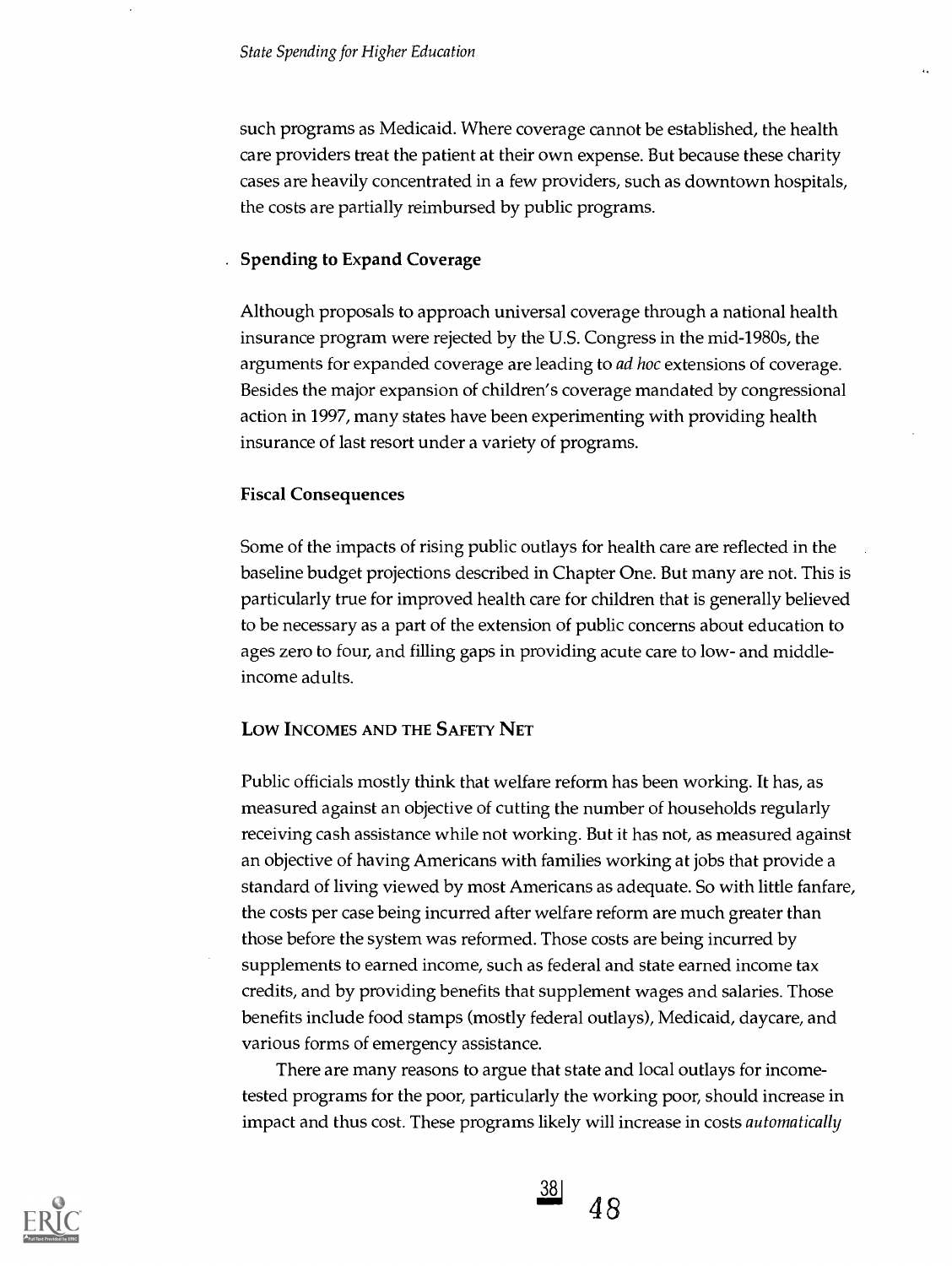anytime the economy slows and low-wage jobs are more difficult to find than they are now.

A persuasive case can also be made for further expansion. For example, many people believe that improvements in the education of welfare-prone people can provide the key to ending long-term dependency. Welfare reform has generally ended the practice of having large numbers of people receiving cash assistance who also receive training leading to job readiness.

# LAW ENFORCEMENT

Despite recent improvements in public safety as measured by crimes reported to police and crimes reported by victims, crime remains a major concern of voters and public officials The primary outlays competing with higher education are those associated with sentencing changes designed to keep repeat offenders off the streets. Those changes are having a gradual but substantial impact on the number of inmates in correctional institutions, leading to a continuing increase of about 5% a year in the census of jails and state prisons. Many people argue that this increased incarceration is closely associated with the reduced crime rates.



|39

 $\ddot{\cdot}$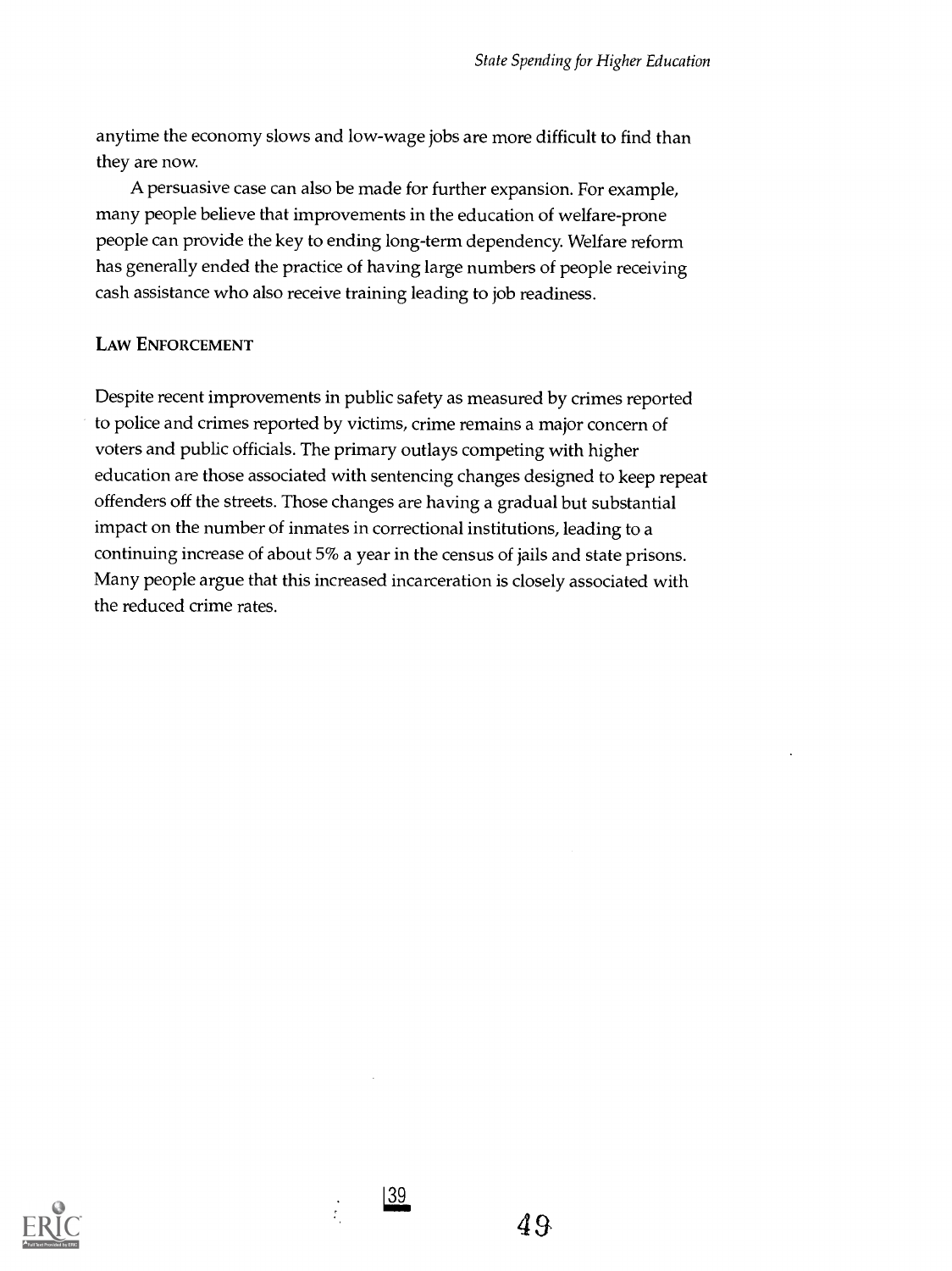# APPENDIX B Cutting Spending Outside of Higher Education

#### **INTRODUCTION**

This is one of two appendices designed to turn the unappealing category of "other programs" (those that compete with higher education for state funds) into the appealing realities seen by state elected officials. Whereas Appendix A focuses on proposals to increase spending on other programs above the baseline levels (defined in the text of the report), this appendix deals with the difficulties of cutting baseline spending in other programs. Reading these two appendices is not necessary for those who believe that, for political or substantive reasons or both, higher education will have a difficult time competing for funds with other programs.

Those who believe that maintaining baseline spending in higher education without tax increases is simply a matter of making easy cuts in other programs should consider the details found in this appendix. Those who believe that proposals to increase baseline spending in higher education can, or should, compete successfully with similar proposal in other fields should read Appendix A.

# PROGRAM ADVOCATES AVOID SUPPORTING PARTICULAR BUDGET CUTS IN OTHER PROGRAMS

Those concerned with maintaining particular programs, such as higher education, have little interest in having "their" program associated with tax increases. For example, higher education proponents will rarely put themselves in a position of advocating that lawmakers increase taxes to fund higher education. Instead, they, like advocates of competing priorities for uses of state dollars, find it much more comfortable to suggest that "their" program be funded by giving it an appropriate priority in spending decisions. This posture is comfortable because it means that they do not have to advocate tax increases or large cuts in any specific other program that might represent a lower priority.

This posture is so comfortable for advocates of particular programs that all advocates of all categories of state spending assume the same posture. This puts elected officials in the position of having little support for tax increases but also no support for cuts in particular programs. That is, those concerned about health care cannot be counted upon to defend low funding for education.



40 | 50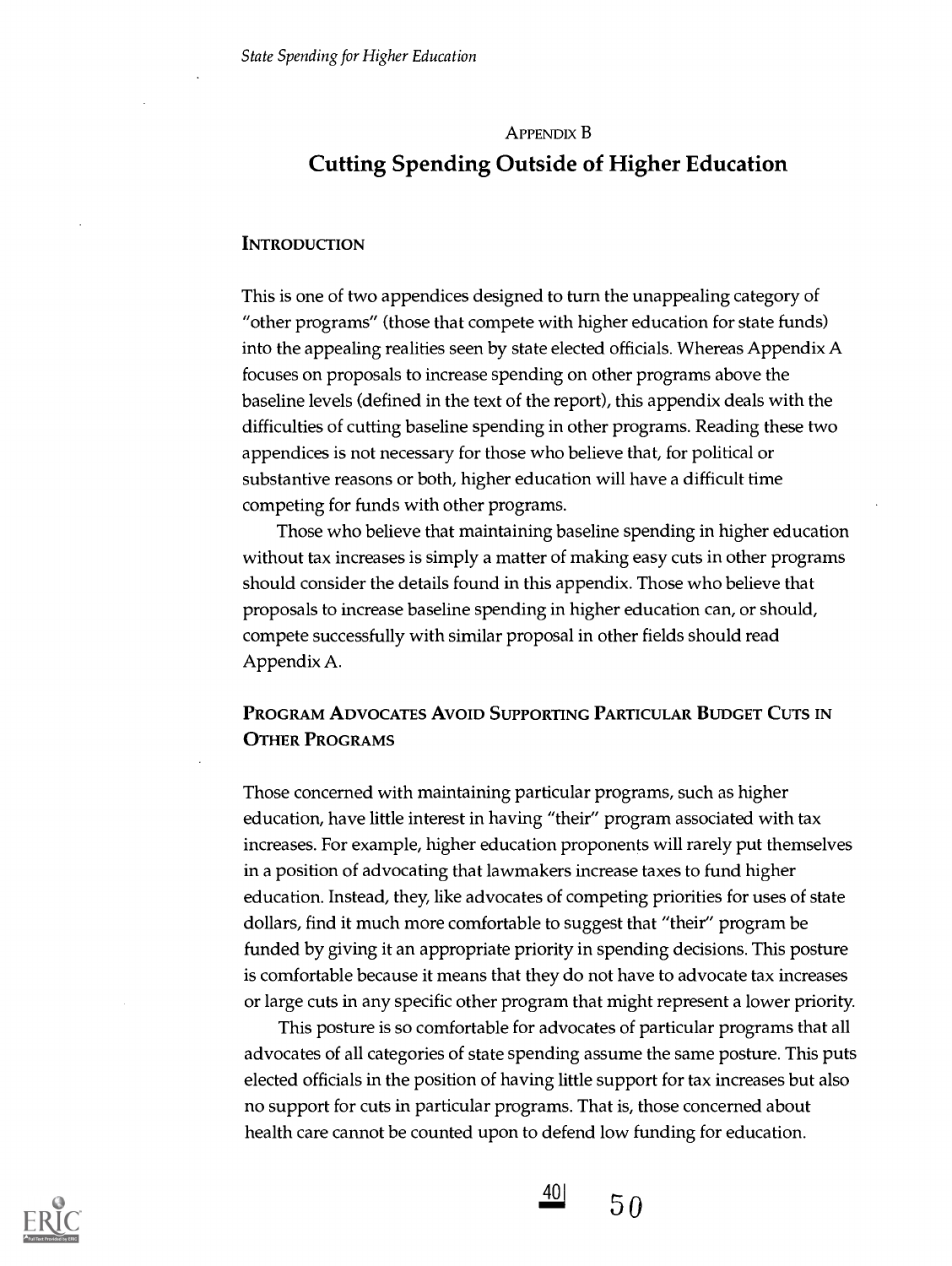Likewise, those concerned with education will not back attacks on health care spending.

# LAWMAKERS MUST CONSIDER CUTS

While interest groups can "sit out" battles over budget priorities, lawmakers cannot. In order to fund even current service spending for higher education without tax increases, lawmakers must find ways to fund less-than-current services in other programs.

For purposes of presentation, these reductions from current service spending needs are called budget cuts in this paper. This follows the federal usage, which isn't followed in all states. That is, if a 4% increase in state school aid would be required to cover inflation and enrollment increases, this discussion considers a 3% increase to be a 1% budget cut. Obviously, this is not a cut in the sense of reducing spending below the level of the prior year.

The discussion that follows asks readers to put themselves in the position of state elected officials who are seeking to fund higher education without raising taxes by examining other portions of state budgets for such cuts. While considering these options is probably not what readers want to do, and isn't recommended as what they should do as part of public budget debates, it is what they must do to get a feel for how state elected officials will likely respond to desires to make room in state budgets for increases in higher education.

#### CUTTING ELEMENTARY AND SECONDARY EDUCATION

Support of K-12 education is the largest single category of state spending, accounting for about a third of all state general fund outlays.<sup>11</sup> Nearly all state spending for K-12 education takes the form of state payments to school districts under a variety of programs. The largest and most expensive of these state spending mechanisms involves aid not earmarked to particular local spending, which is provided under formulas that reflect proxies for school spending needs (e.g., pupil counts) and that reflect the portion of those needs that should be met with local funding, which is a function of the wealth (tax base per pupil) of the districts. Other aid is provided to districts under categorical programs for such purposes as pupil transportation, school construction, special education, and teacher training.

The starting points for discussion of annual budgets for elementary and secondary education reflect several concepts. The most common is that state aid should increase by an amount sufficient to adjust the prior year allocation for



41

 $\frac{1}{2} \sum_{i=1}^n \hat{f}_i$ 

51.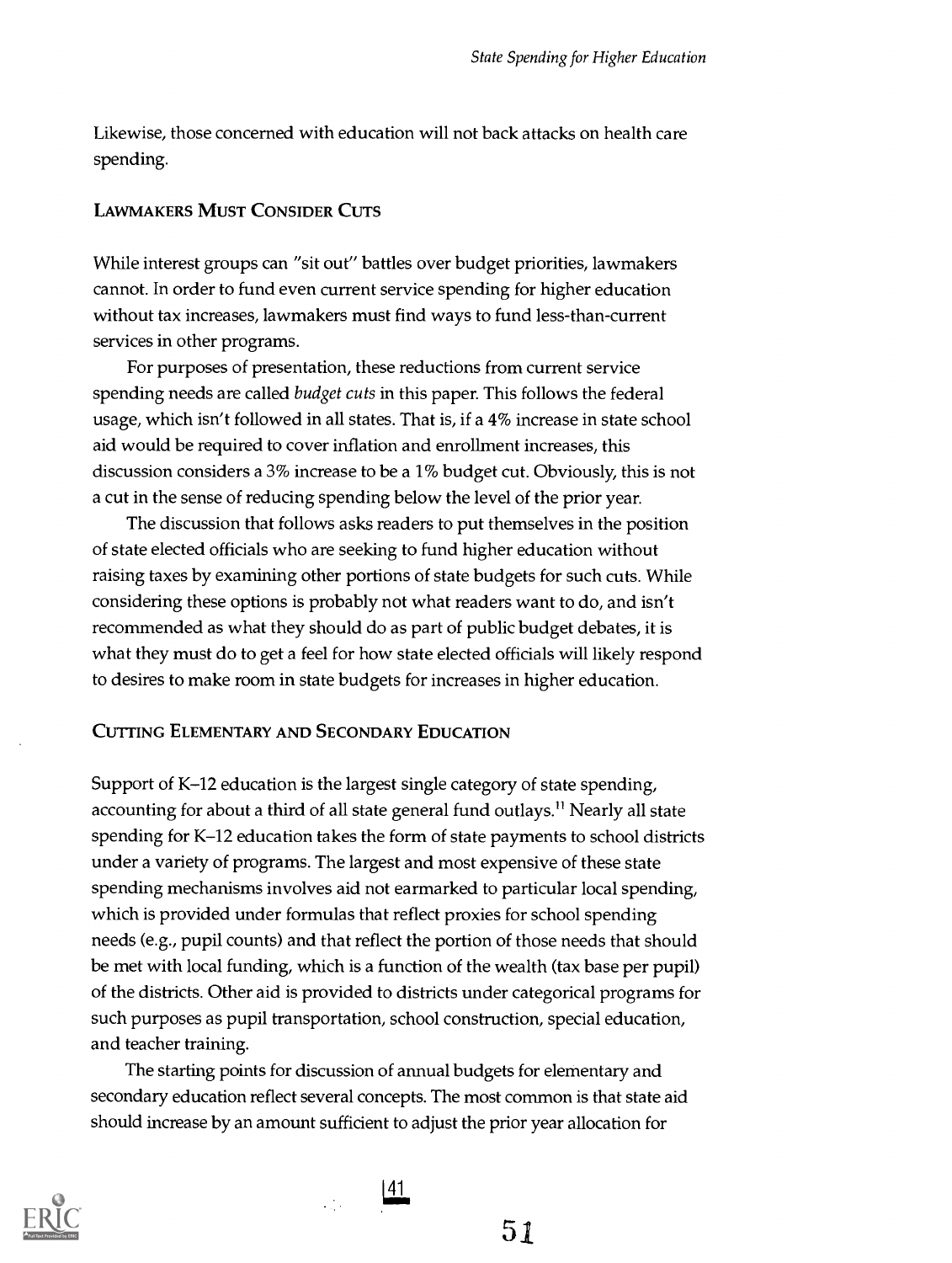enrollment changes and inflation. This is one of the standards guaranteed for elementary and secondary education (and community colleges) under California's constitution. It was made a constitutional requirement under a voterinitiated measure known as Proposition 98. School funding does not enjoy similar constitutional protections in other states, but the concept is widely accepted.

From a tax policy perspective, the concept is appropriate because it maintains spending per pupil, at a minimum, at the amount required to cover inflation. The concept provides that the increases in total costs (to cover inflation and enrollment changes) be split between state governments and individual school districts in the same proportion that the base costs are being split.

If states provide less aid than this, the consequence must be one of two widely disliked alternatives. The first is that total education spending per pupil rises with inflation, but local property taxes pay for a larger share of the increase than of the previous spending level. The second is that spending per pupil does not increase by the inflation rate.

To most readers, providing state aid to cover inflation and enrollment increases probably looks like a reasonable decision on the merits, just as it does to most legislators. Readers not of this view can consider the political implications of not providing at least this level of assistance. Such a cut from current services puts legislators at odds with the strongest group of program advocates in state policy. They represent the combined forces of teachers, parents organized through parent-teacher associations, school administrators, school board members (often major political movers and shakers in their local area), and large numbers of well organized school employees such as janitors, bus drivers, and food service employees.

This group is politically formidable because it does many things that public higher education does very little of or not at all: (1) active lobbying from the grass roots while legislatures are in session; (2) endorsement of candidates; (3) support of endorsed candidates with campaign workers and campaign contributions; and (4) retaliation against perceived opponents by such devices as supporting opponents in primary challenges and general elections.

# CUTTING LOW-INCOME HEALTH CARE

On first blush, Medicaid doesn't sound like an awesome competitor for a share of state spending, particularly in competition with education. While education is an investment for the future, Medicaid is basically a dull operating cost. While education fits nicely with the popular theme of prevention, Medicaid is basically treatment. While education has substantial support in public opinion,



 $\frac{42}{52}$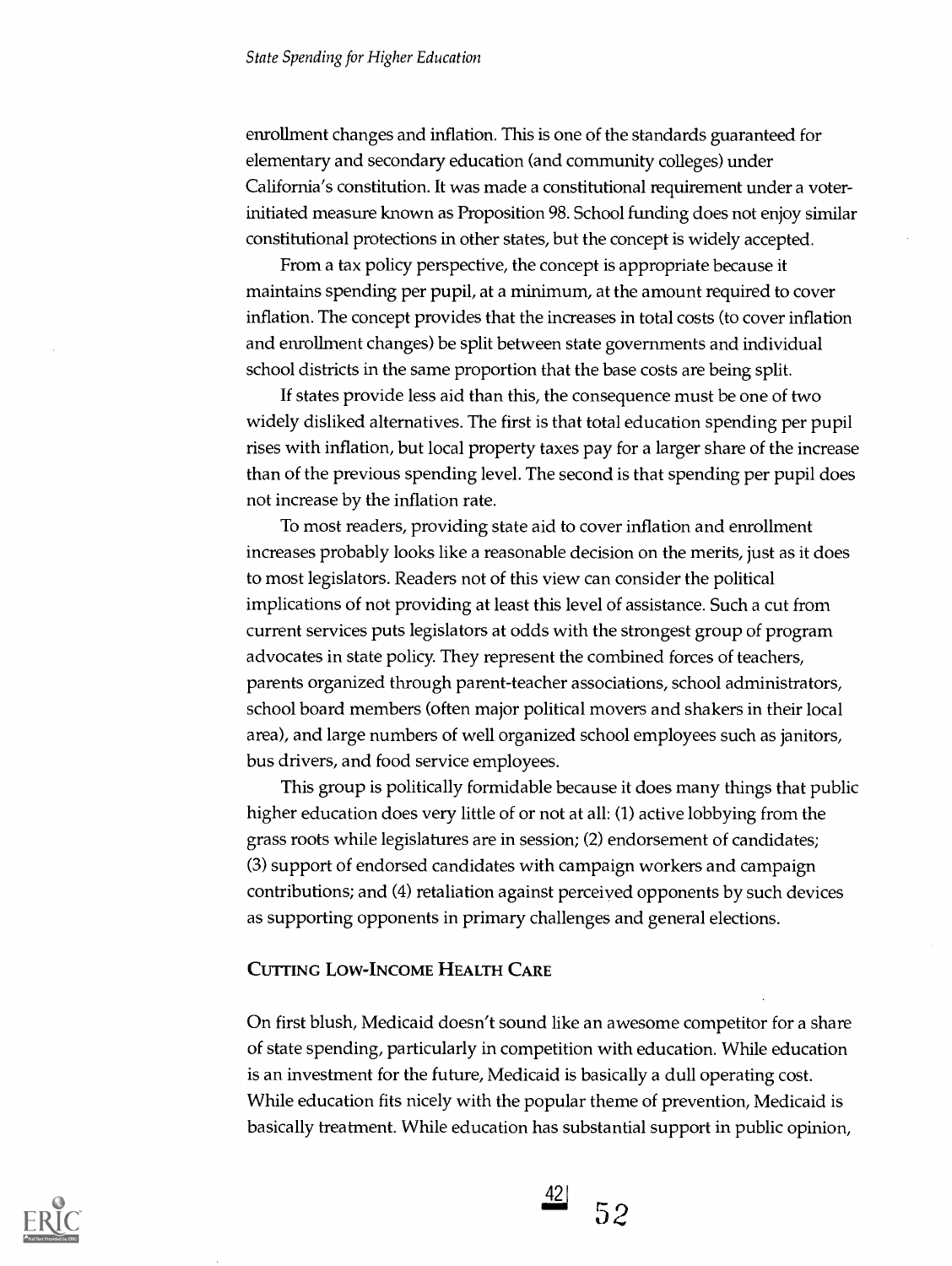Medicaid doesn't fare nearly as well in public opinion polls. While elected officials almost always campaign by saying they will spend more on education, few brag that they will spend more on Medicaid.

Yet Medicaid is a proven successful competitor against higher education in state budget priorities. The share of state budgets going to support higher education declined over the 1990s to make room for rapid increases in state spending on Medicaid. During the mid-1990s, Medicaid displaced higher education as the second most expensive state program, trailing only elementary and secondary education.

Medicaid is a strange competitor for state resources. It shares with another strong competitor, corrections, an almost total lack of interest in expanding the program because it is valuable *per se*, making it much different from state support of local schools, universities, transportation, and other functions in which, other things being equal, more spending is viewed by nearly everyone as socially beneficial. So Medicaid isn't a serious competitor for increases above budget levels defined as continuation, baseline, or current services.

Finding room for higher education spending does not, however, depend upon a decision as to whether or not to expand Medicaid programs. Rather, the choice concerns: (1) providing the funds to continue the existing Medicaid programs, or (2) cutting Medicaid. Implementing cuts in Medicaid is a much different proposition than resisting increases beyond those required to maintain current programs.

To consider the consequences of cuts in Medicaid, it is important to understand how the money is spent. With variation from state to state, a large portion of the outlays for Medicaid pays for health care for a population that is either over 65 or disabled. A significant portion of Medicaid spending for this group pays for residential care in nursing homes and for home health services that are designed to prevent the higher costs of nursing home stays. The rest of the outlays for this group are directed toward those who meet a means (poverty) test and provide for supplements to federal Medicare, supplements that cover about the same things that private "Medigap" insurance covers for most of the over-65 population (i.e., co-payments for services, drugs, and certain other omissions from Medicare coverage).

An important federal rule significantly affects states' ability to cut spending for Medicaid for the aged and disabled. The means tests applied to persons applying for Medicaid must be the same as those for persons already on Medicaid. As a practical matter, this means that to make eligibility more difficult for the aged and the disabled seeking to obtain Medicaid coverage, states would have to define as ineligible some aged and disabled persons now



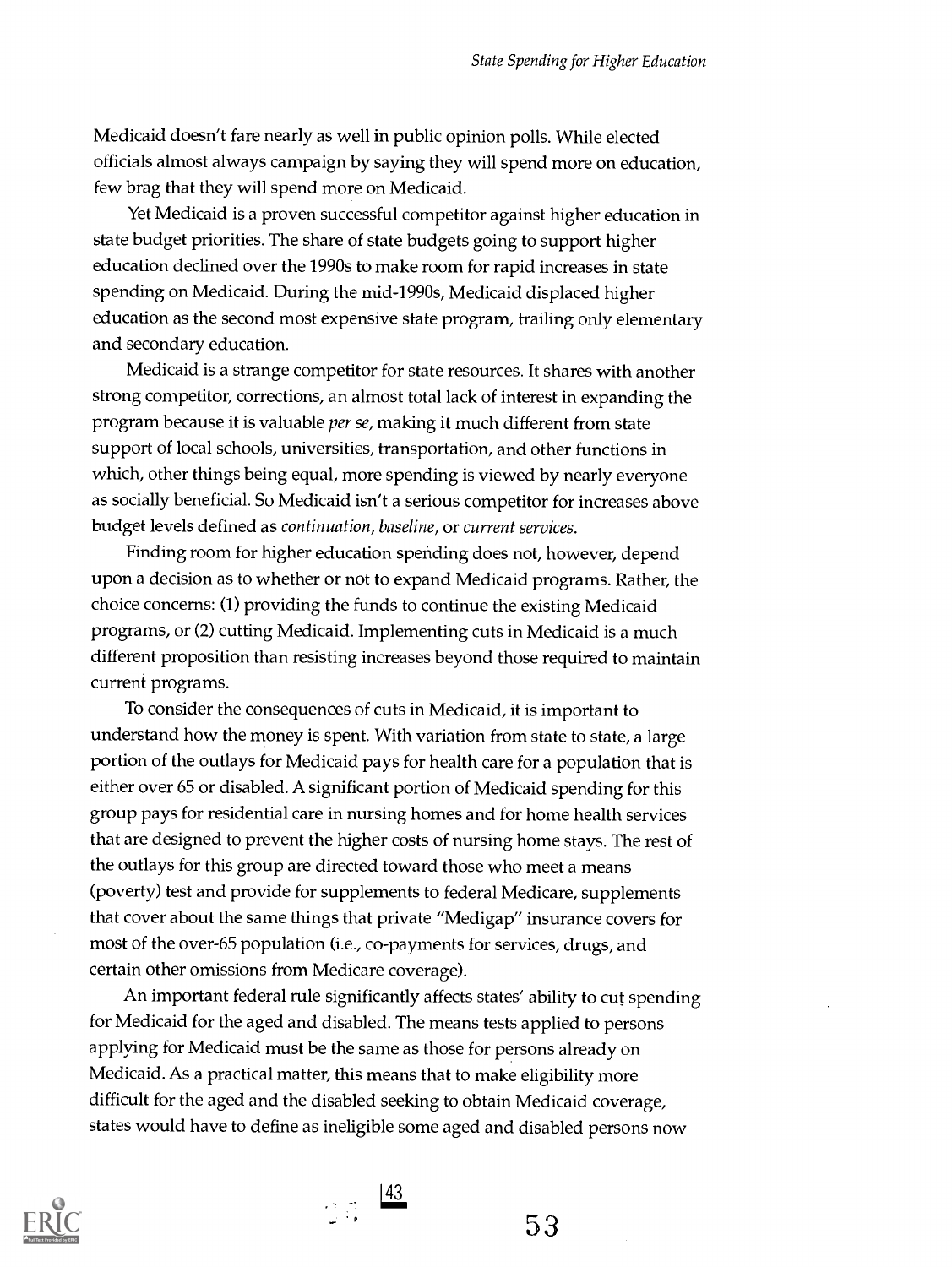in nursing homes under Medicaid. In plain English—and as the issue would be covered in the media—this means "throwing them out in the street."

The rest of the Medicaid dollar goes to an under 65, not disabled population composed of both adults and children meeting poverty tests that account both for low incomes and few assets. There is essentially no interest in restricting Medicaid access for children. There is widespread public support for the notion that poverty should not stand in the way of adequate medical care. State policies don't always conform to this view on the grounds that ablebodied adults should rely on their own incomes to provide this care, or at least should only have public care in the direst of circumstances.

But this argument obviously doesn't apply to children. So expansion of Medicaid programs for children was the subject of a new federal-state program established by the U.S. Congress in 1997 and is a priority of many elected officials. Cutting back health care for children is extremely difficult for elected officials.

Health care for indigent adults isn't easily reduced either. The expensive portions of the care are typically associated with hospital stays. Denial of treatment by hospitals in urgent care situations, the most expensive portions of the program's cost, is unthinkable to hospital administrators and is illegal under federal and some state laws. Because of fierce competition among hospitals, no individual hospital can cover the costs of that care by raising charges for all other patients.

As a result, some form of public reimbursement will be provided. The only question is who will pay for it. There are two basic choices. The first is to recover the costs of indigent care out of patient charges. This can be accomplished by such mechanisms as taxing delivery of hospital services and using the proceeds to reimburse hospitals with extraordinary charity care burdens, or mandating school-age among the hospitals themselves with the same effect—or combinations of the two. Each of these choices involves no federal subsidies. The other alternative incorporates federal cost sharing through Medicaid. By nearly every imaginable criterion, it is preferable to have the federal cost sharing.

It is also possible to save money in the Medicaid program by reducing reimbursements to health care providers such as hospitals, nursing homes, and physicians. This alternative is, indeed, often pursued by state elected officials. Over the past few years, there has been extensive movement toward coverage of Medicaid clients by managed care to bring savings of fixed price contracting to the program. For the services in which managed care is believed to be less useful (for instance, nursing home care), many states have attempted to cut costs by



 $\left( \frac{44}{1} \right)$  $54$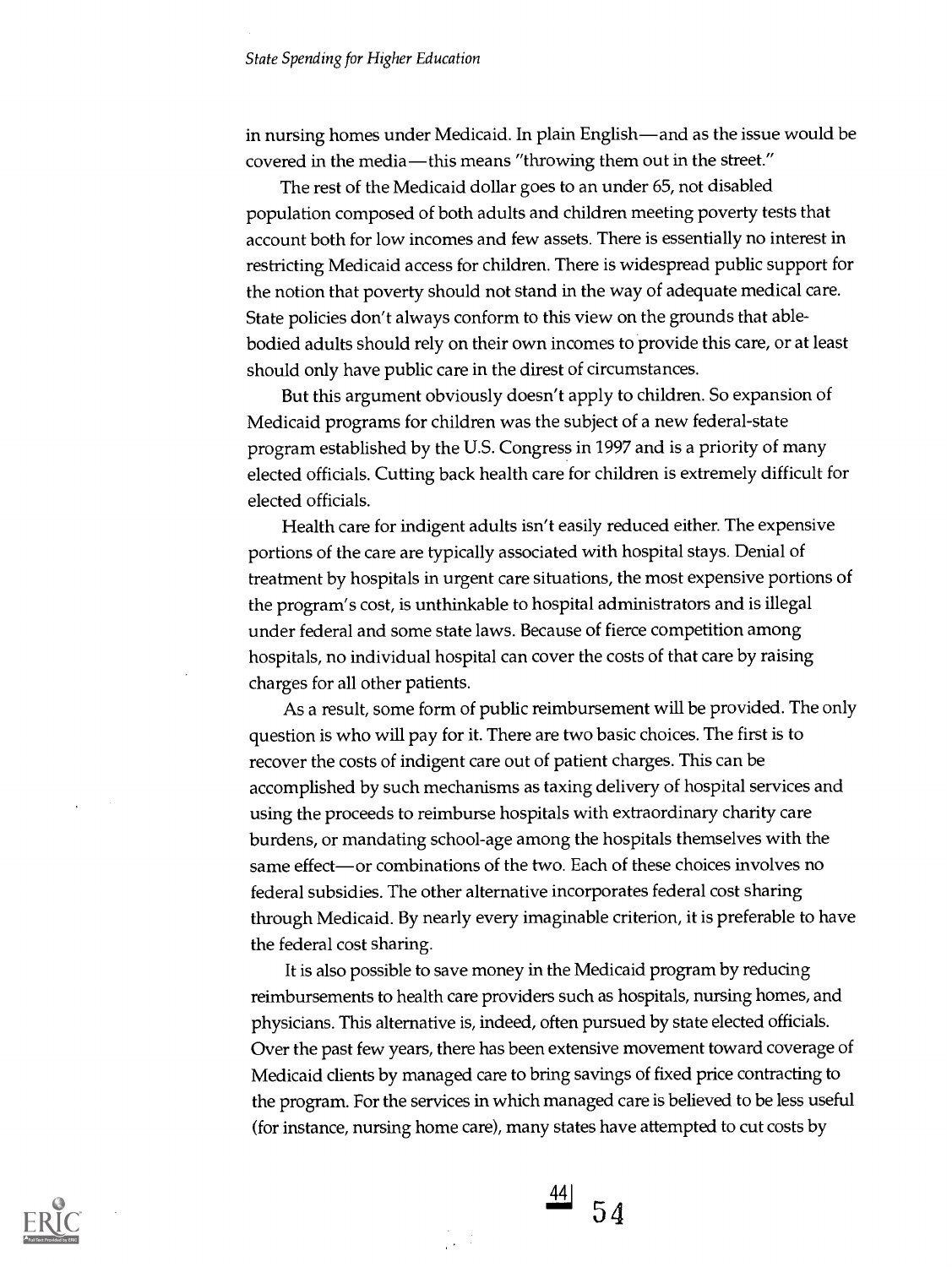cutting rates (for example, by decreasing compensation to physicians per visit and to nursing homes per day). As a result, most states now pay Medicaid providers substantially less than the reimbursements available for comparable services from private health insurers, Medicare, and federal reimbursements for care of veterans and military dependents. In many areas, most physicians in key specialties, such as obstetrics, will not accept new Medicaid patients. This puts a practical limit on how much reimbursement rates can be cut.

Besides the substantive problems associated with reductions in Medicaid, there are more substantial political obstacles than higher education readers might imagine. Because the alternative to Medicaid reimbursement is often not denial of care but cross-subsidies from others who pay for care, Medicaid enjoys substantial support from private employers who purchase health insurance, private insurance carriers, and labor unions in environments where health care benefits are part of collective bargaining agreements.

Individual health care providers often have substantial, and surprising, political bases. For example, in many states nursing home operators are major political contributors, and members of hospital boards and physicians have substantial influence with those legislators and governors who are generally viewed as conservatives—and who thereby would not be expected to defend this program for the poor.

#### CUTTING CORRECTIONS

Like Medicaid, elected officials do not campaign on the basis of spending more than necessary for corrections. But they also are not interested in spending less than necessary in this area—that is, less than the costs of maintaining current services.

The costs of prisons and the administration of parole programs are largely set by factors not under the effective control of state legislators-and particularly not by those oriented to cutting budgets, for they are normally found on appropriating committees, not on those committees dealing with criminal law and sentencing. In broad overview, corrections workloads (prisoner censuses) are determined by crime levels, the success of law enforcement in catching criminals, conviction rates, and sentences. Legislatures have no direct control over crime rates, they generally seek to maximize rather than minimize the frequency with which crimes end in arrest and conviction, and they have been creating records of lengthening, not shortening, sentences. Also, elected officials, encouraged by a federal program, have been working to ensure that criminals actually serve longer portions of their sentences.

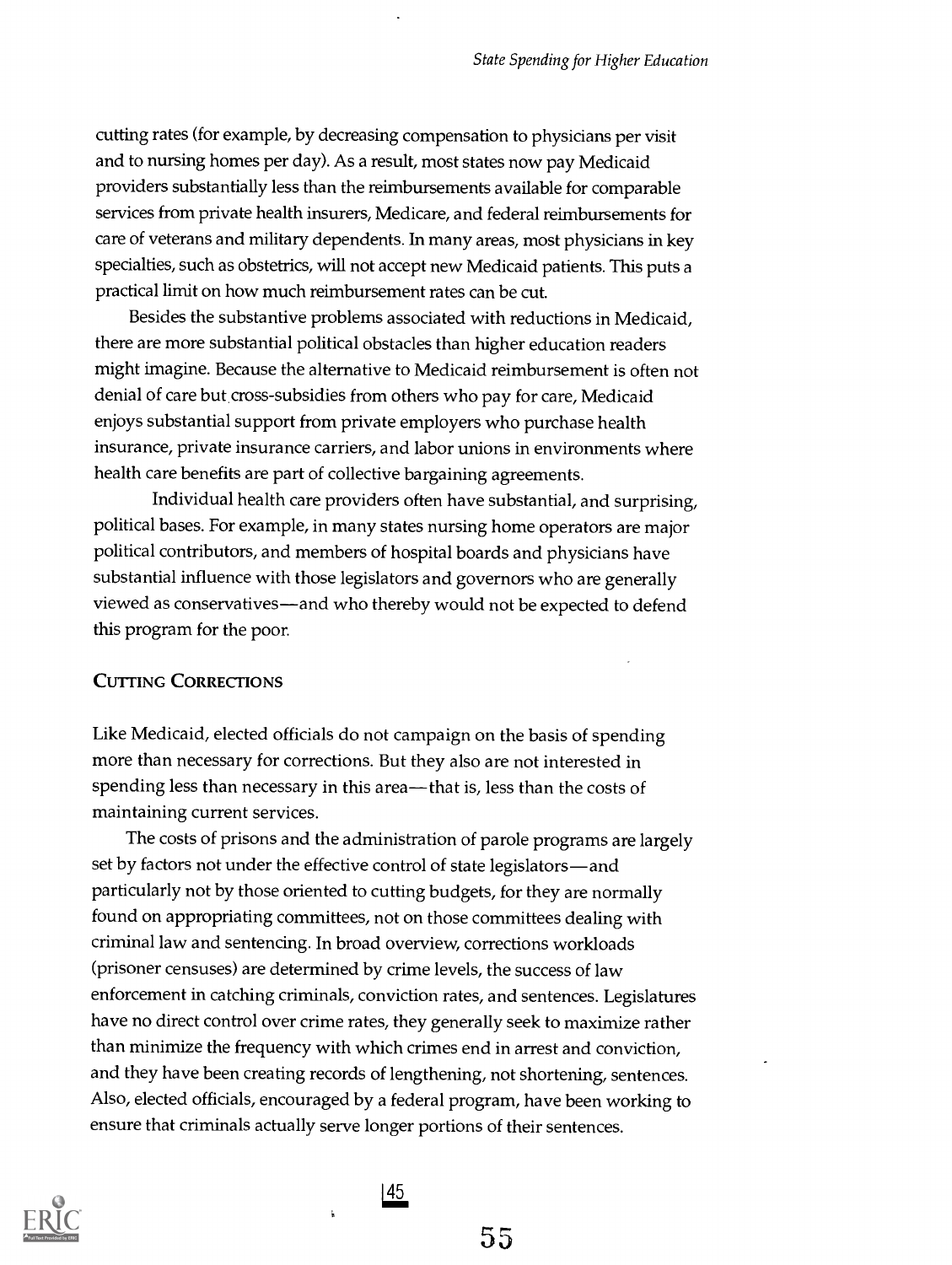The political costs of not pursuing these policies is viewed as very high. Nearly every state has examples of someone allowed out of prison on parole or work release who has committed some widely publicized, heinous crime. Such examples always provide grounds for criticism of incumbent elected officials for being soft on crime and frequently inspire cutbacks of patterns for granting parole and pardons and for using work release.

# CUTTING SAFETY NET PROGRAMS

Besides Medicaid, states pay for many programs designed to assist low-income persons who meet means tests. Cash welfare constitutes only a tiny portion of the total amounts involved. Even before the recent caseload reductions, cash welfare payments were only about 4% of total state spending. Medicaid alone costs about five times as much as cash welfare. The current service budget projections on which this paper is based already presume, as do many state budgets, that the substantial apparent success of welfare reform in reducing cash assistance caseloads will continue. Specifically, welfare costs are projected to increase at about 4% a year, versus 5% for total state budgets and 6% for higher education.

Many of the more expensive aspects of safety net programs are not what most people think of when they talk about welfare. One major example consists of the state and local programs that attempt to deal with child abuse and neglect by supporting placement in other households.

# CUTTING ALL OTHER GENERAL FUND PROGRAMS

The primary demands on state baseline budgets-other than higher education—are set by the programs previously described in this appendix. Other programs are smaller in their impacts, but have similar problems associated with cuts in current services. The following paragraphs feature the highlights.

#### Mental Health and Developmentally Disabled

States continue to maintain residential institutions for a portion of these populations. However, over three decades, states have been responding to the huge expense of institutionalization as well as to changes in thinking about appropriate treatment by de-institutionalization. Large portions of clients in both programs are now found in sheltered workshops, halfway houses, group



 $\frac{46}{56}$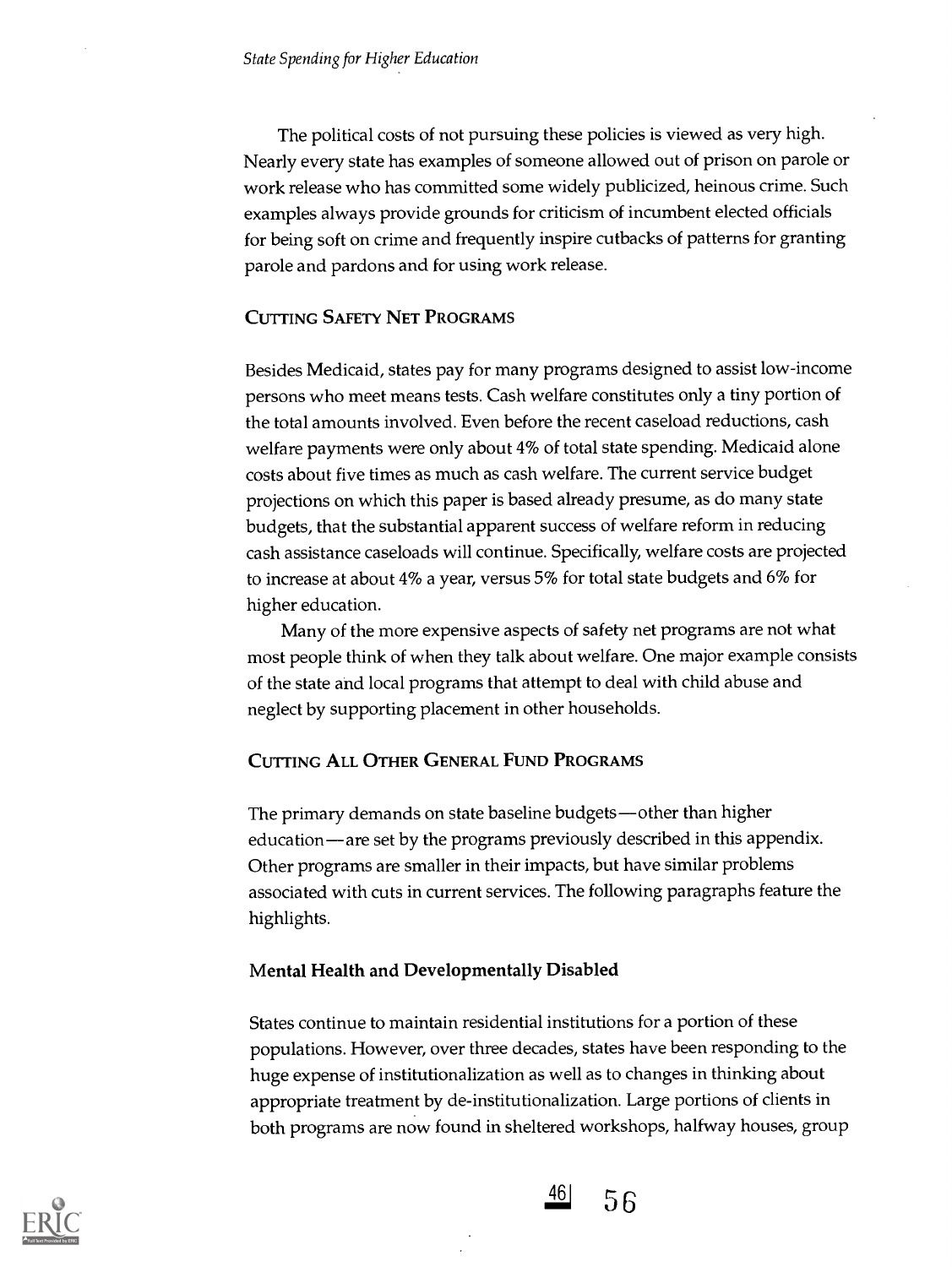homes, foster care arrangements, and in private homes with state funding of their unique needs for drugs (often very expensive) and medical care. In community settings like these and in state institutions, cutting current services is largely tantamount to eliminating these services for those now receiving them or rejecting new patients with circumstances comparable to those now being provided care at state expense.

# Child Welfare Spending

States pay for substantial child welfare costs over and above those covered by the safety net programs described above. These programs, often run by local agencies at mostly state expense, include investigating child abuse and neglect, collecting child support, and serving in loco parentus to thousands of children who are literally wards of the state. These children are found primarily in foster homes and subsidized adoption settings, but a few of the most difficult and expensive cases are in state-run and private institutions. As with mental health, cutting current services is largely tantamount to eliminating these services for those now receiving them or rejecting new children with circumstances comparable to those now being provided care at state expense.

# Parks and Recreation

Net state outlays for state parks, museums, and historical sites have declined as a percentage of total state spending even more than have higher education outlays. While the portion of total higher education spending that is defrayed by the users of public institutions (i.e., tuition in the case of higher education) has risen slightly, there has been a much larger increase in the portion of spending for parks and recreation that is defrayed by users (e.g., fees). As would be expected, increasing fees for users has cut the demand for use of state facilities and discouraged construction of additional facilities. The higher user charges have also encouraged private competitors for campgrounds and scenic recreational opportunities.

# Regulatory Functions

State governments maintain a variety of regulatory functions dealing with such subjects as air and water pollution, consumer protection laws, licensing of professionals, granting corporate charters, building codes, and the like. While unglamorous, these activities are surprisingly difficult to use as a source of

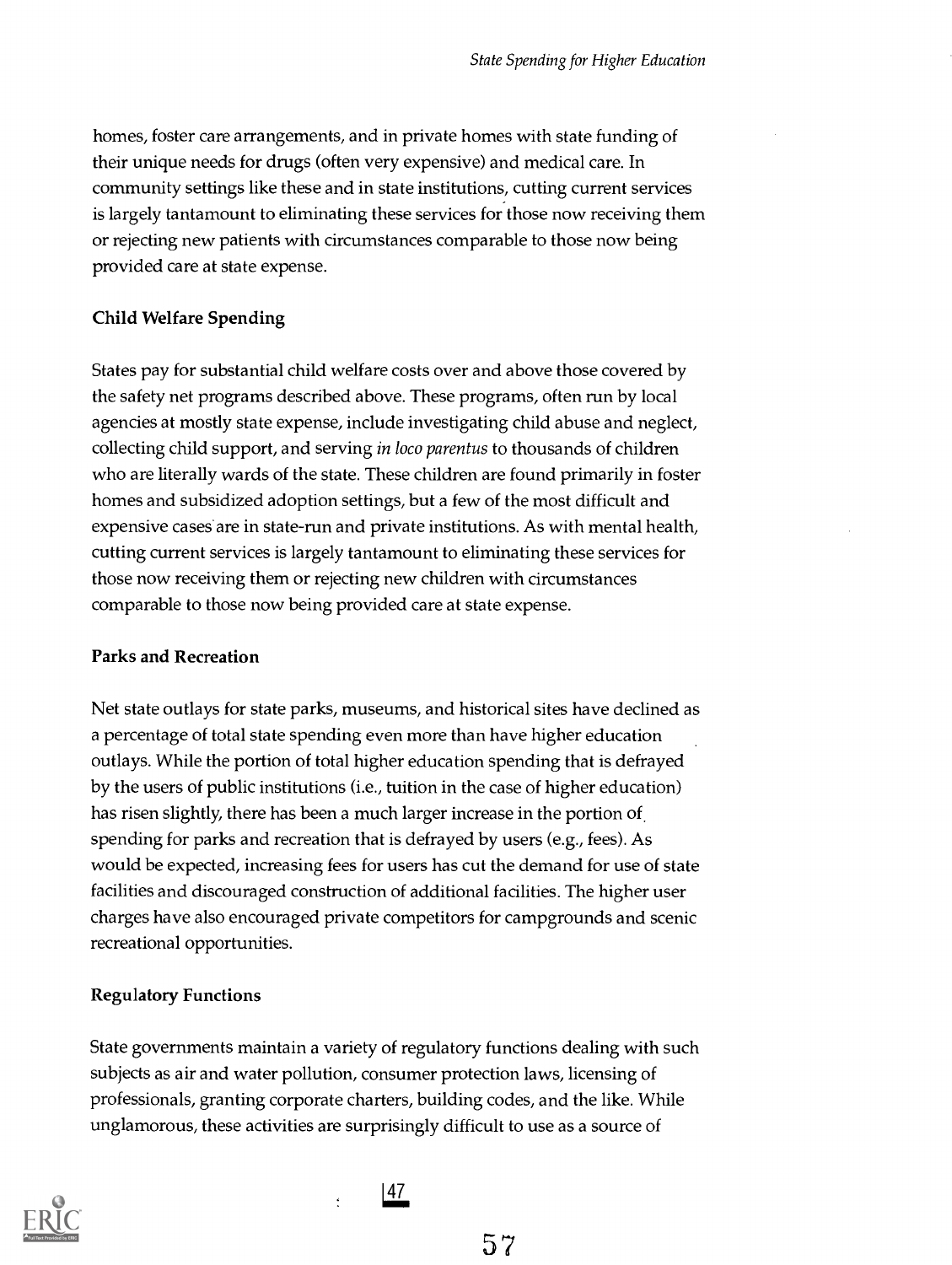savings by curtailing current services. Because changes in long-standing regulatory frameworks are difficult to accomplish and usually opposed by the regulated professions and industries , budget cuts often simply delay the regulatory processes. Such delays usually create more negative feedback than the small savings seem worth.

#### Overhead Functions

Most state overhead functions—maintaining personnel systems, building operations, tax collecting, financial processing, auditing, and the offices of the governor and legislative operations—are relatively stable operations that present little pressure for major increases in spending but that are also relatively difficult to cut. Current service spending for these operations are typically cut only in connection with across-the-board spending rollbacks that affect all programs. Such cuts, though dramatic when announced, are often rescinded in part by exceptions and are usually rescinded entirely when the fiscal crises that trigger them are resolved.

#### **CONCLUSION**

This discussion of the difficulties of cutting current services in many programs may strike some readers as unduly pessimistic and a rationalization of the status quo. It is certainly subject to that interpretation, but it should be understood as a distillation of how elected officials have reacted to cutting current services, not a statement of how either the author or readers feel those officials should react.

The actual experiences have appeared in many different states in many different forms, yet have led to virtually the same conclusions. For a broad audience, it is best understood by an example of cutting current services at the federal level. As a result of the elections of 1994, Republicans in Congress viewed themselves as having a "Contract with America" that featured downsizing the federal government in general and downsizing domestic social programs in particular, especially some of the vestiges of anti-poverty programs established in the 1960s. President Clinton, while having a different perspective of these programs, enjoyed relatively clear sailing in seeking to reduce national outlays on defense. The national security threats had been greatly diminished, allowing the United States simultaneously to reduce defense spending and maintain a more dominant military position in the world than anytime in several decades.



 $\frac{48}{58}$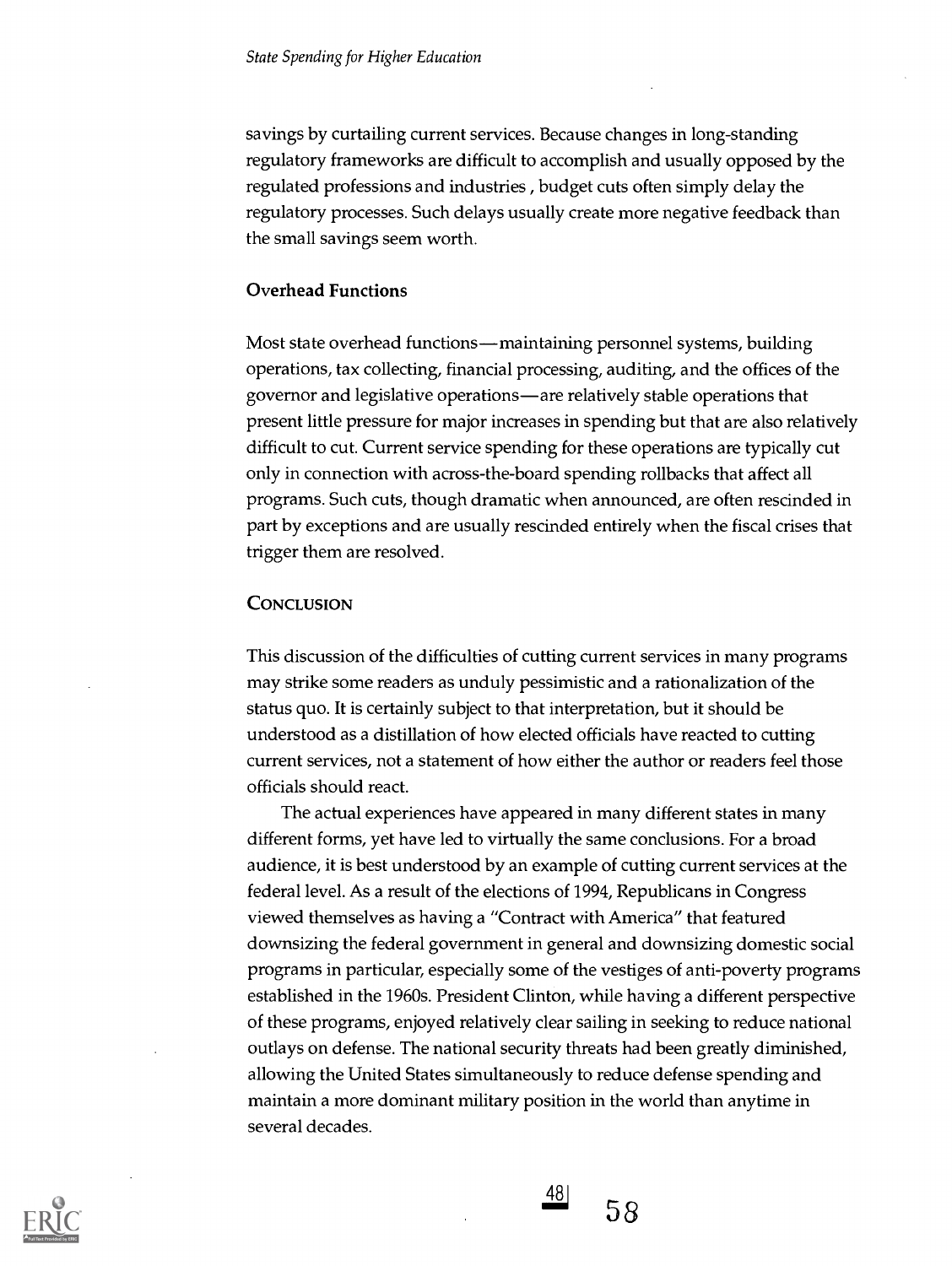The political history of the years from 1994 to the present appear to have taught federal elected officials that there is little payoff in cutting current service spending. Both defense and domestic discretionary budgets were expanded in 1998, reflecting decisions by both the President and the Republicans in Congress that the losses of cutting exceeded the gains.



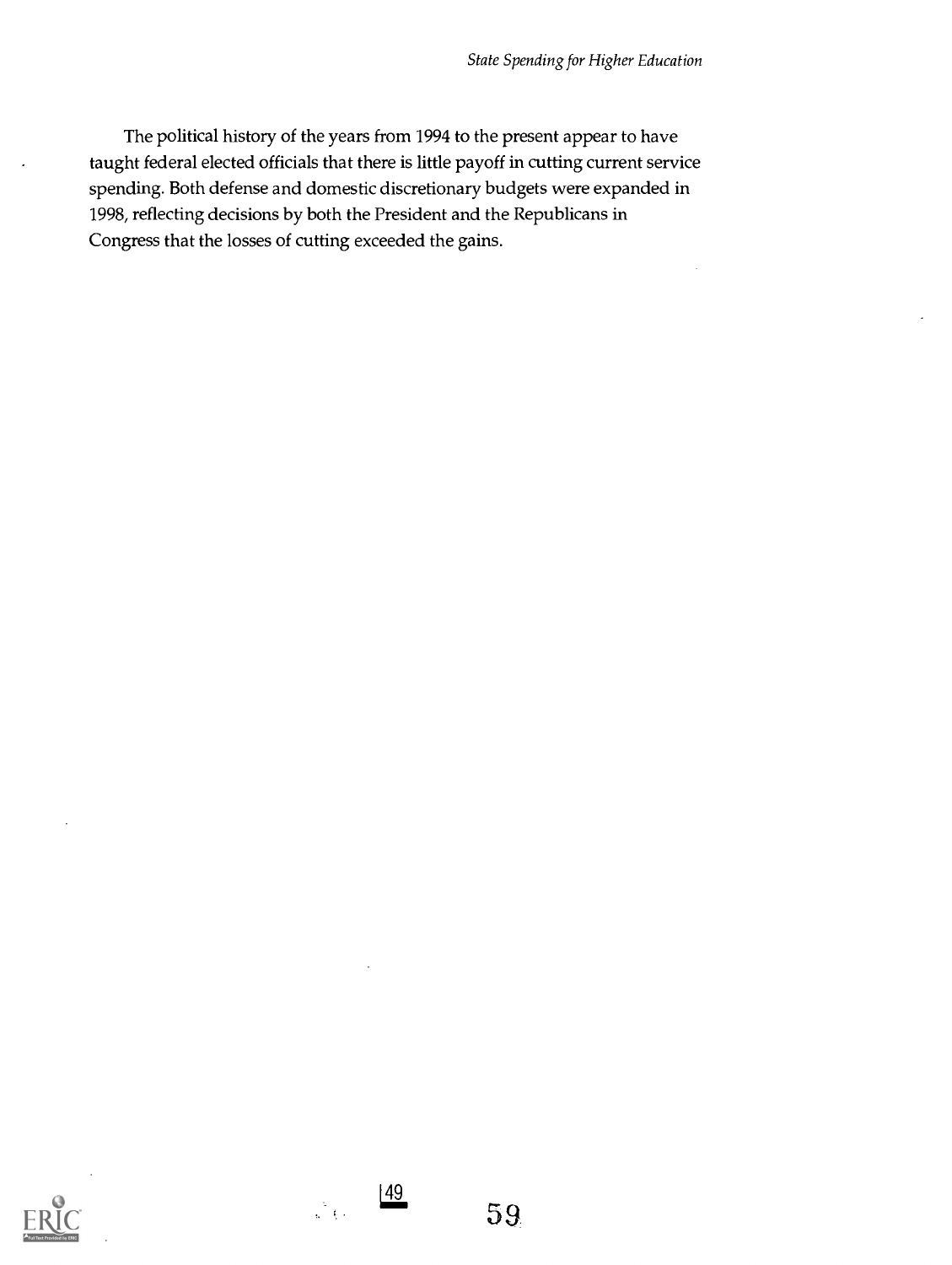# APPENDIX C Raising Taxes

# **INTRODUCTION**

This is the third of three appendices designed to support the conclusions in the text that alternatives to putting fiscal pressures on higher education are unlikely to be pursued in most states. In the context of structural deficits suggested by the report, Appendix A suggests that demands for increases (new initiatives) in the current service spending of other functions would put pressure on higher education outlays. Appendix B describes the difficulties of financing higher education by cutting baseline spending in other programs. This appendix covers political, constitutional, and substantive objections to raising taxes to finance either current services or new initiatives in any field, including higher education. Reading it is not necessary for those who already believe that most states are unlikely to increase major taxes for any reason.

Over the three years from 1996 through 1998, state officials made substantial records of reducing tax burdens.

# POLITICAL COMMITMENTS TO NO TAX INCREASES

Over the three years from 1996 through 1998, state officials made substantial records of reducing tax burdens. In each of those years, at least half of the states enacted significant tax cuts. In each of those years, those reductions, net of increases in a few states, caused tax collections to be at least half a percent below what they would otherwise have been. These tax cuts, which were unaccompanied by cuts in budgets required to maintain current services, put state elected officials in extremely comfortable positions. They were able to deliver what appeared to be a reduction in the demands that government placed on citizens through taxes. Incumbents were able to campaign for reelection on the basis of sponsorship and/or votes for a variety of highly visible tax cuts.

During the 1990s, cutting taxes became viewed as a clear route to possible electoral successes. To campaign consultants and candidates, individual states provided strong lessons showing the potency of the issue. In 1993, Christy Whitman produced a come-from-behind win in her try to unseat the incumbent governor of New Jersey. Her signature issue was a 30% cut in state income taxes. Her victory caused her campaign theme to be copied by many of the gubernatorial candidates in 1994. They campaigned, many of them successfully, on a platform emphasizing cuts in personal income taxes. Often, they too



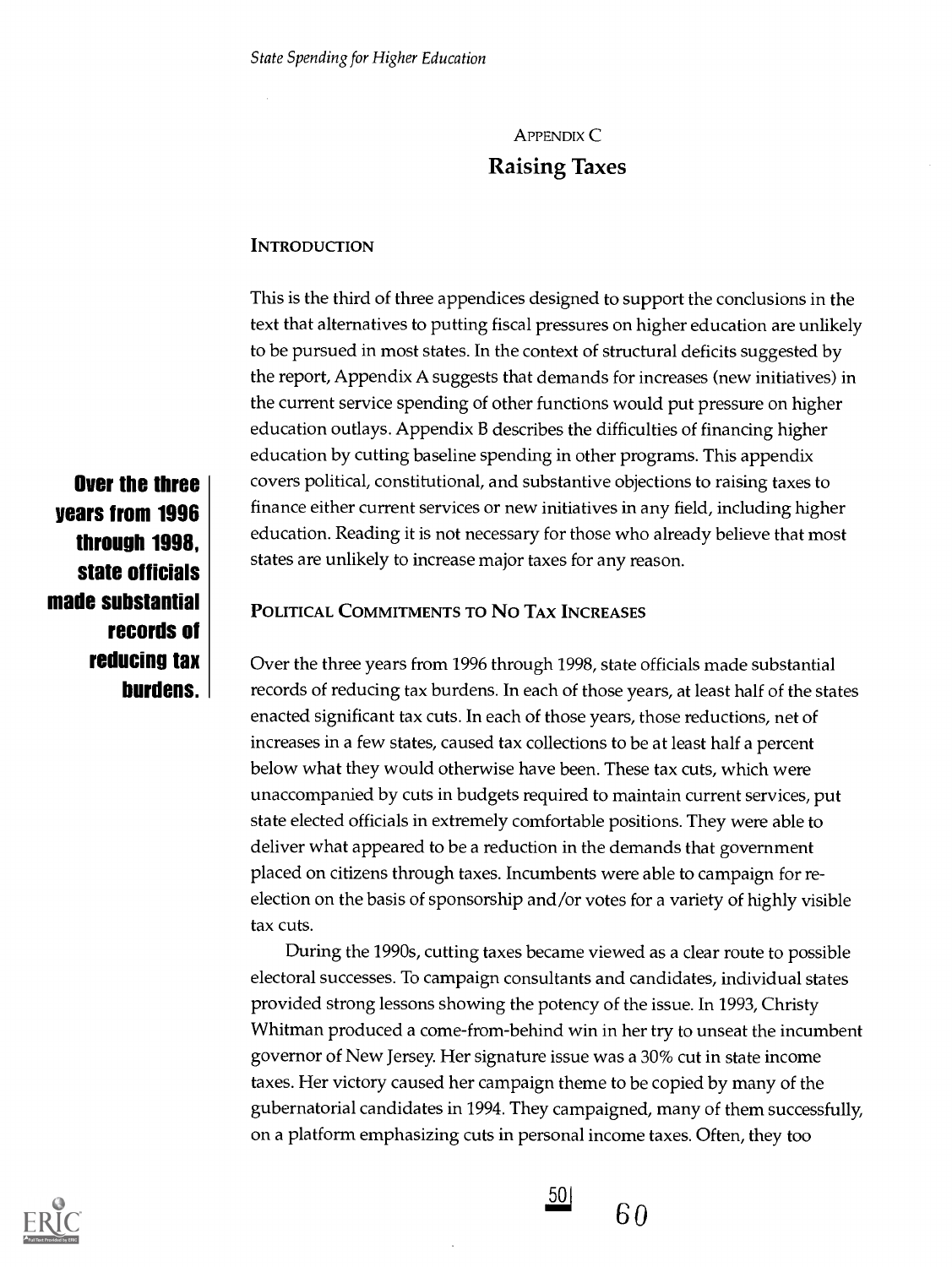picked 30% as the appropriate reduction. Nationally, most Republican candidates for U.S. Congress ran for office, with considerable success, by referring to a document called the "Contract for America," which also specified substantial tax cuts.

The off-year elections of 1997 in the two states that held elections for governor provided a testing ground for political themes to be used by candidates in 1998. New Jersey again provided lessons. Governor Whitman entered the campaign a heavy favorite. She had delivered on her promise to cut income taxes, had avoided spending cuts that alienated any major interest group, and had a scandal-free administration. All this occurred at a time when the New Jersey economy was doing well. Despite all this she barely won reelection against a little-known challenger with substantially less campaign financing. The keys to his success were two signature issues. Both were more in the nature of criticisms of the status quo rather than precise plans to solve problems. The one-line criticisms were that New Jersey had the highest property taxes and the highest auto insurance rates in the nation. Responding to the obvious public response to these themes, Whitman and many legislative candidates made commitments to seek property tax relief if they were re-elected.

There was no incumbent in the Virginia campaign of 1997 because that state limits its governors to serving a single term. One of the candidates made his signature issue the elimination of the "car tax." The tax is a local personal property tax based on vehicle value that produced annual bills in excess of \$500 for many middle-income households. The other candidate initially called the proposal unaffordable and stressed his spending priorities and a modest tax cut plan of his own. As polls indicated the popularity of cutting the car tax, the other candidate reversed ground enough to be able to endorse a large tax cut plan of his own.

The 1998 state campaigns reflected these apparent lessons from 1997; challengers and incumbents alike, legislators and governors alike, included tax cut plans in their platforms. Even governors who were viewed as likely to (and who did) win by huge margins decided to include such promises (e.g., Governor Bush of Texas, Governor Engler of Michigan, and Governor Thompson of Wisconsin). As a result of the 1998 campaigns, there is a widespread environment of state officials who have pledged additional specific tax cuts. Those officials are clearly not going to be attuned to considering tax increases.

Most elected officials, not to mention political consultants, believe that the primary lesson of the 1992 presidential election was this: appearing to make a commitment to avoid tax increases yet later endorsing them was the political



51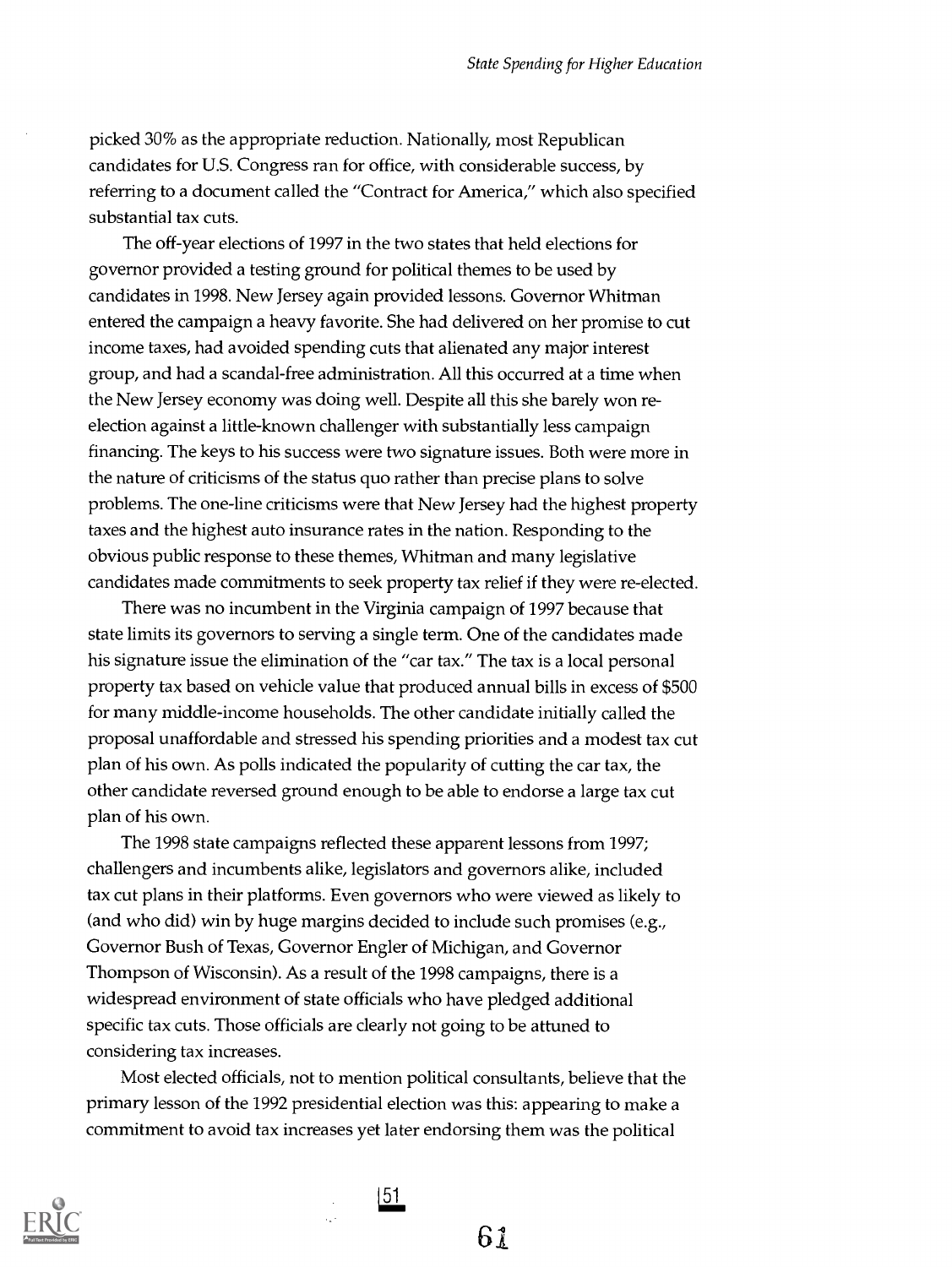kiss of death for President Bush. This conviction fortifies the political wisdom that raising taxes after promising not to do so has much stronger negative effects on voters than raising taxes alone might have.

These lessons mean many state elected officials in the early parts of the next decade will consider their support for tax increases in the context of their own past promises to avoid them. Based on past examples, these officials consider support for tax increase to be political suicide. These career concerns exist over and above substantive reasons for opposition to tax increases—which are substantial themselves.

#### CONCERNS ABOUT THE SIZE OF GOVERNMENT

Besides political concerns associated with raising taxes, a substantial percentage of voters and elected officials believe that government is simply too large and intrusive. Their perspective suggests that many things now done by government could be done equally well or better by private enterprise in a competitive environment or by voluntary organizations. Some people believe that certain activities of governments are better not done at all.

For those with this view, the policy problem is to restrict the size of government at all levels. Proponents of this perspective are realistic in recognizing the difficulty in avoiding government spending that can be financed with current revenues. So they consider the revenues themselves as the problem; they seek to cut into the revenue stream, indirectly getting at the objective of curtailing spending and thus government intrusiveness. As some advocates of this view put it, taxes are the root of the spending tree, so killing the growth of spending means chopping into the root system. The policies of choice for those with this perspective are to obtain tax cuts whenever possible and to prevent any growth in tax revenues brought about through tax increases.

These positions are themselves formidable barriers to tax increases at the state and local level. They have also led to creating constitutional barriers to tax increases in many states.

#### MECHANISMS BARRING TAX INCREASES

In many of the states with the most serious problems of structural deficits, tax systems differ from those of the majority of states because one of the three major tax bases—sales, income, and property—is used much less or not at all. Some of the barriers to adopting the "missing tax" and to expanding use of an underutilized revenue source are built into state constitutions. For example,



 $rac{52}{62}$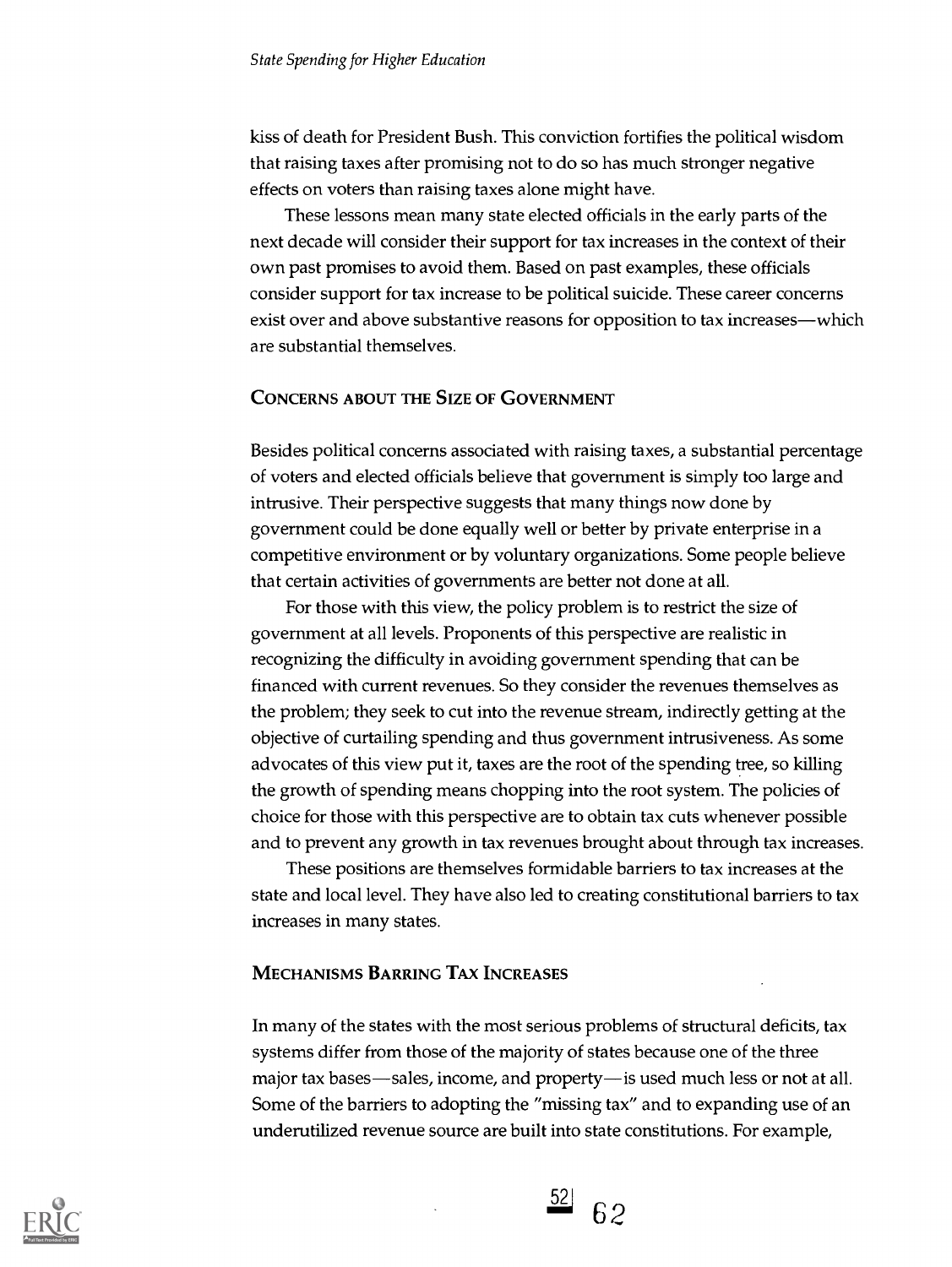there are barriers to adoption of income taxes in Florida and Texas, two major states without them. Similar barriers exist to adoption of a sales tax in Oregon and some of the other states without them. Restrictions preventing full use of property taxes, such as large homestead exemptions, are part of the constitutions of many states.

In some states, opponents of tax increases have also built procedural hurdles into the process for enacting tax increases. For example, tax increases of any kind in Colorado, whether by local or state government, require voter approval. Some states have requirements that state and/or local legislative bodies must have larger-than-majority votes to increase taxes.

Many states have also adopted tax and spending limits that have the effect of preventing the spending of tax collections that exceed a stipulated amount. The typical limit relies on a base year and bars spending increases in excess of those required to adjust the base-year spending for inflation and a measure of government workload, such as population. The more generous of the limits restrict the spending growth rate to the rate of growth in personal income.

#### **CONCLUSION**

Reaching the baseline funding level for higher education implies tax increases, but is it reasonable to expect that state elected officials will enact such tax increases? The simple answer is "maybe." Historically, state officials have produced tax increases at about the level needed to maintain their current service budgets when circumstances, such as recession, have appeared to make such action necessary. On the other hand, to adopt such increases most elected officials will have to do what they are loathe to do on principle and probably at least a third of them will have to renege on campaign commitments.

Thus, whether or not state elected officials ultimately conclude that they must raise taxes, they most certainly will not accept this conclusion easily. Having possible tax increases on the table will set off a cry that all spending should be scrutinized for possible savings, before raising taxes is even considered seriously. This logic is bound to cause much more intensive scrutiny of state spending patterns than was seen anytime in the late 1990s. Higher education cannot avoid at least a share of this scrutiny proportional to its share of funding.

|53

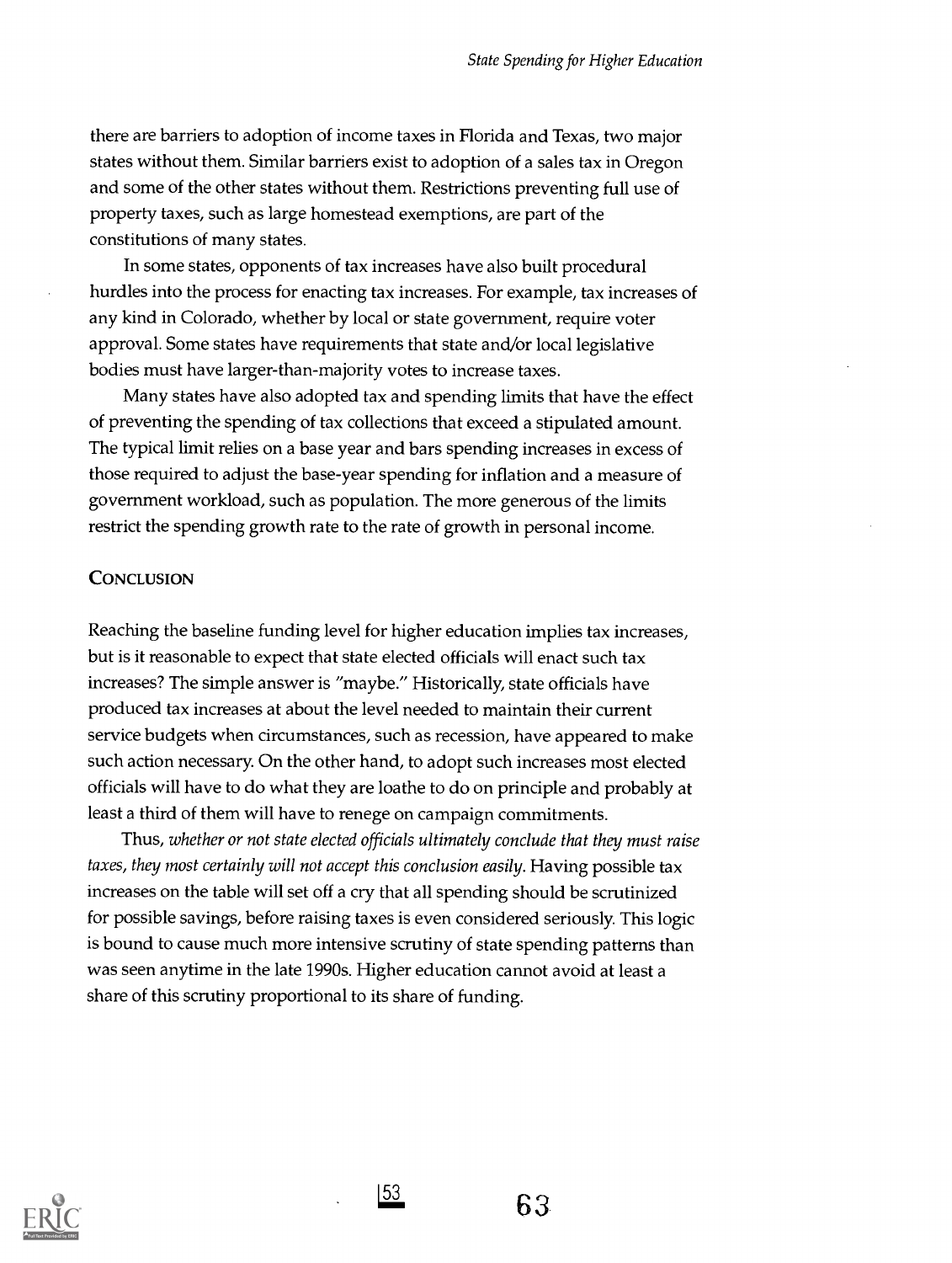# APPENDIX D Sensitivity Analyses

This appendix discusses the possibilities that the central conclusions of this report are wrong.

# PREDICTIONS OF STRUCTURAL DEFICITS

The prediction of widespread structural deficits in state and local government throughout the next decade is the cornerstone of the conclusions in this report. That prediction naturally depends on definitions of what constitutes current service spending, which are discussed in this section. Given the definitions that are common in state budgeting and similar projections, the prediction of structural deficits depends on demographic, economic, and federal budget assumptions.

#### Demographic Assumptions

The underlying demographic assumptions reflect relatively stable patterns of demographic change. One major variable in the population estimates is immigration. But as indicated below, over time, immigration has somewhat parallel impacts on spending and revenues.

Changes in longevity would have major impacts on total government spending. Most of the adverse impact, however, would be concentrated on the federal budget, which bears total responsibility for maintaining safety net income through the Supplemental Security Income program, for preventing poverty in retirement through Social Security, and for providing the bulk of medical care for the aged through Medicare. State and local impacts would be confined primarily to health care spending supplementing Medicare and, most important, to increased nursing home outlays shared by the federal government and the states through Medicaid.

Changes in birth rates would not have much impact on state and local spending during the eight-year projection period of the forecasts in this report. The primary impact of children on state and local budgets comes only when they reach school age, so there is about a five-year lead time between birth rate changes and spending impacts.



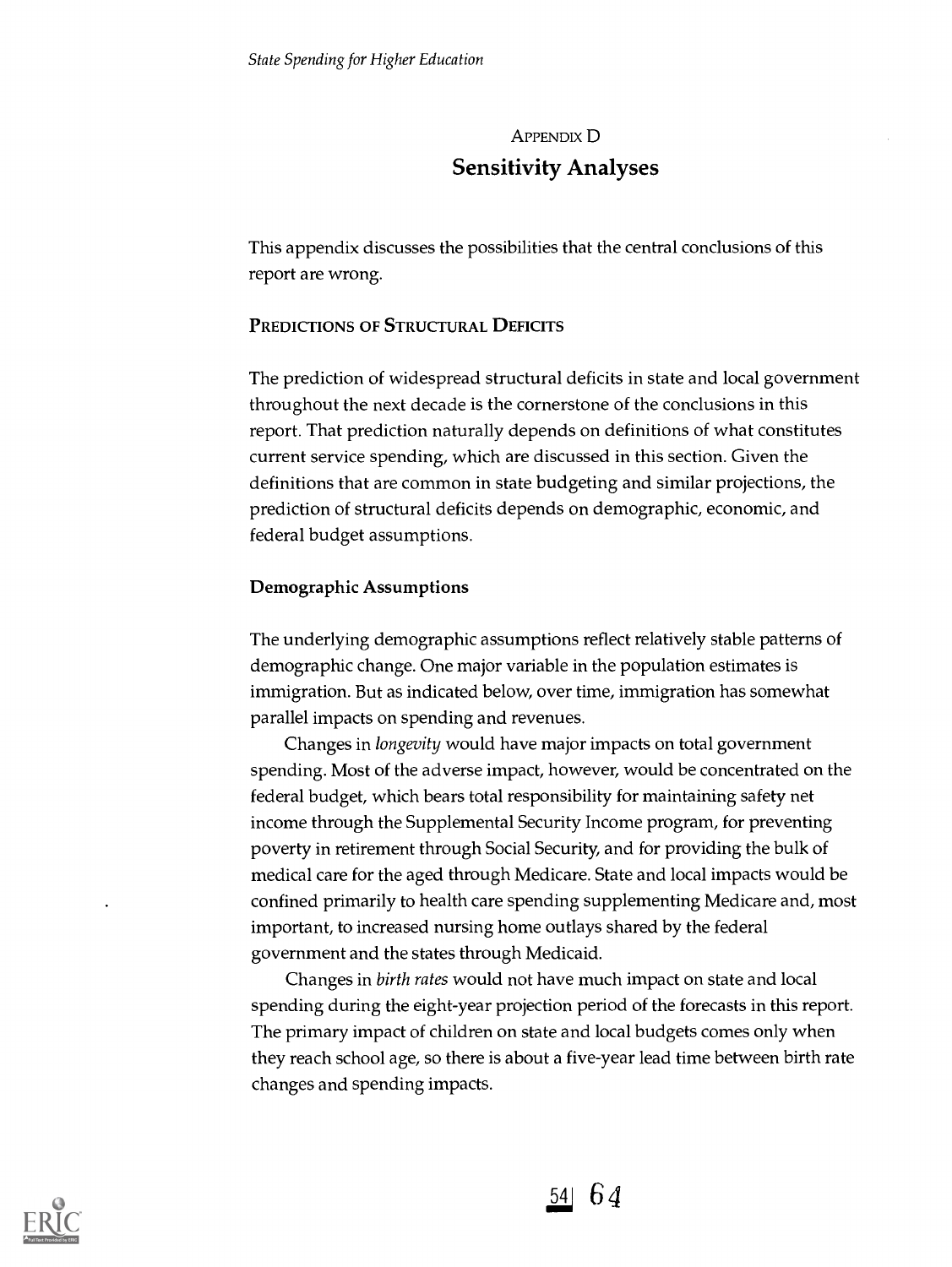#### Economic Assumptions

The predictions assume a long-term rate of *real growth* in the U.S. economy, about 2.4% as measured by the total output of goods and services (Gross Domestic Product or GDP) adjusted by a price index known as the GDP price deflator. Economic growth in excess of the predicted rate is an unmitigated blessing for government finances. It adds to revenues because tax collections are closely related to total economic activity. But it does not add to spending pressures, which are based on such factors as the number of children in school. More rapid growth than previous predictions, more than all other factors combined, accounts for turning the federal deficit into a surplus and for the strong current fiscal position of state governments.

It is possible that national economic growth could continue to exceed what forecasters view as the long-term trend. The fiscal impacts would depend on how the growth came about. Total output can be considered as the product of two factors: (1) total worker hours, and (2) productivity or output per workerhour. So long as growth resulted from unexpected gains in productivity, there would be unambiguous gains in private living standards and in government revenues. However, such gains would be unprecedented in the nation's economic history. They are increasingly hard to realize because a growing proportion of economic activity is taking form (e.g., beauty care, most health care, and many other forms of personal services) where productivity gains are harder to realize than in manufacturing and construction. If unexpected growth results from a larger percentage of the nation's population working or a lengthening of the work day or work week, the fiscal consequences would also be overwhelmingly favorable. However, output gains that result from immigration of the labor force would not be favorable, as the unanticipated population growth would soon lead to as many sources of additional spending as the added revenues.

To the author and many other observers, the downside risks to assumed economic growth rates seem more serious than the upside risks. Individual forecasters each have their own favorite causes of concern. The author's is the increasing dependence of growth in national output on money from abroad. Currently, Americans are able to spend about \$900 per person (including children) per year more than the value of their production because capital inflows from other nations (the reciprocal of a negative balance of trade in goods and services) now equal that amount. Centuries of economic history suggest that other nations will not subsidize the consumption of one nation to that extent indefinitely.



 $\frac{155}{65}$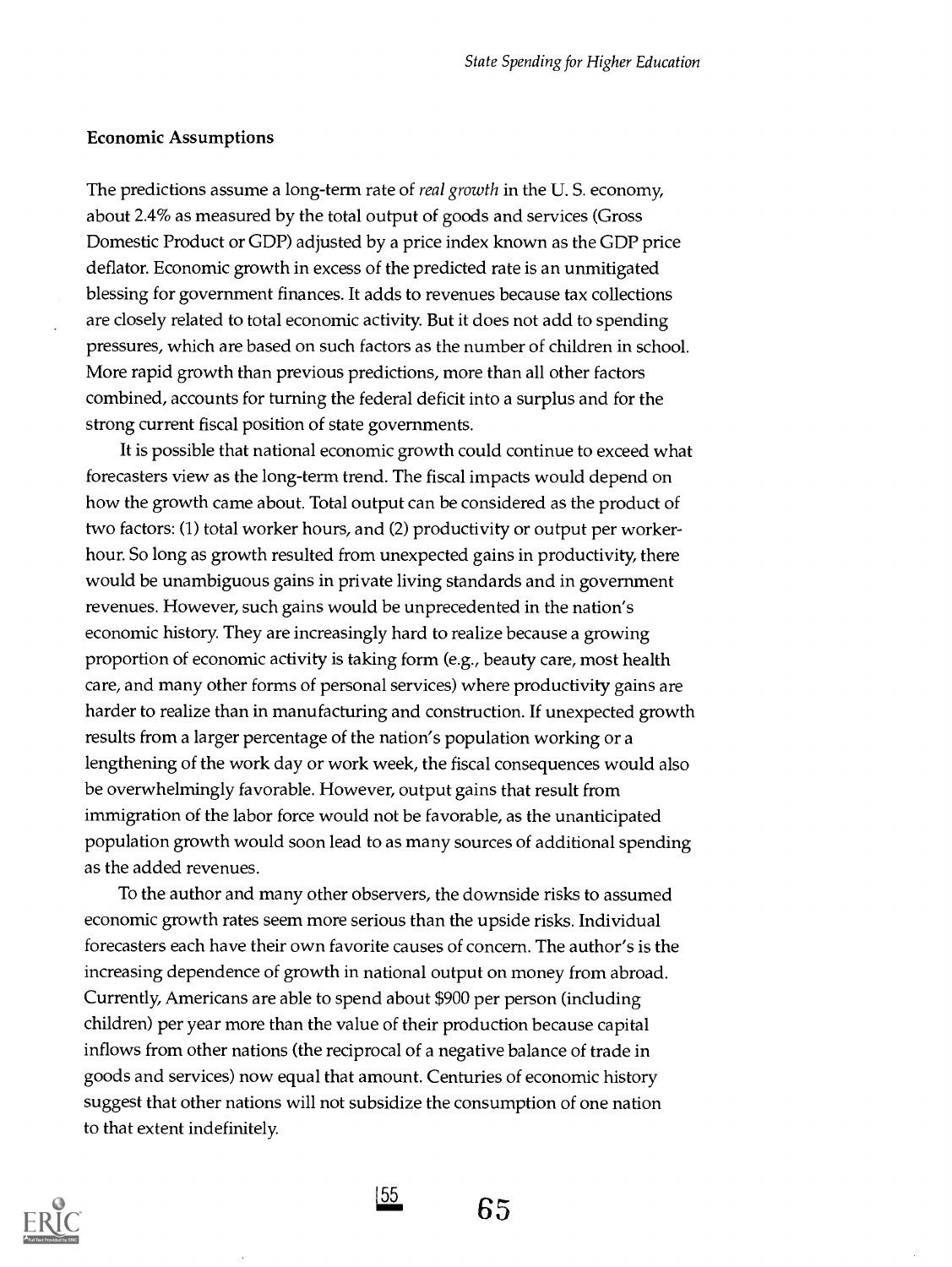While the projections assume an *inflation rate*, the projections of structural deficits are largely insensitive to assumed rates. Inflation has nearly equal impacts on spending and revenues.

#### Federal Budget Assumptions

Assumptions about the federal budget affect higher education planning in two ways. First, the assumptions affect presumed federal outlays for higher education made directly in the form of Pell grants and other programs. Second, the assumptions affect presumed state and local outlays for higher education through the impact of federal spending on the fiscal position of state and local governments. With the federal budget supporting nearly 25% of all state and local spending, that fiscal position is now highly sensitive to what happens to future federal aid.

The outlook for federal domestic discretionary spending—the category that includes both direct federal support of higher education and most grants to state and local governments—is mixed.

On the one hand, actions in 1998 suggest this report's assumptions in this area will be easily realized. These projections assume that federal aid to state and local government will simply remain a constant percentage of personal income. The projections of federal surplus—which governed the congressional budget allocations in 1998 and the many decisions in Congress to increase aid programs—suggest that federal officials have both the desire to spend more on domestic discretionary programs and the fiscal capabilities to do so.

On the other hand, the spending caps of the 1997 budget agreement remain in place and both the President and the congressional leaders have indicated that these agreements will not be violated. These caps were not seriously restrictive in 1998, as they were designed to avoid pre-election budget trauma for members of Congress. But they bite heavily in 1999, with consideration of the FY 2000 budget. The caps will require that domestic discretionary outlays be reduced by about \$28 billion from the FY 1999 levels. Appropriations needed to maintain federal domestic discretionary spending as a constant share of personal income would need to account for this \$28 billion reduction. Similar problems will arise as federal officials consider budgets for FY 2001 and subsequent years.

The conflicting perspectives on future federal spending for domestic discretionary programs create choices that will provide the basis for debates on the federal budget in 1999 and the years beyond. Those debates could result in federal spending in support of state and local spending (and direct federal



 $56$ 66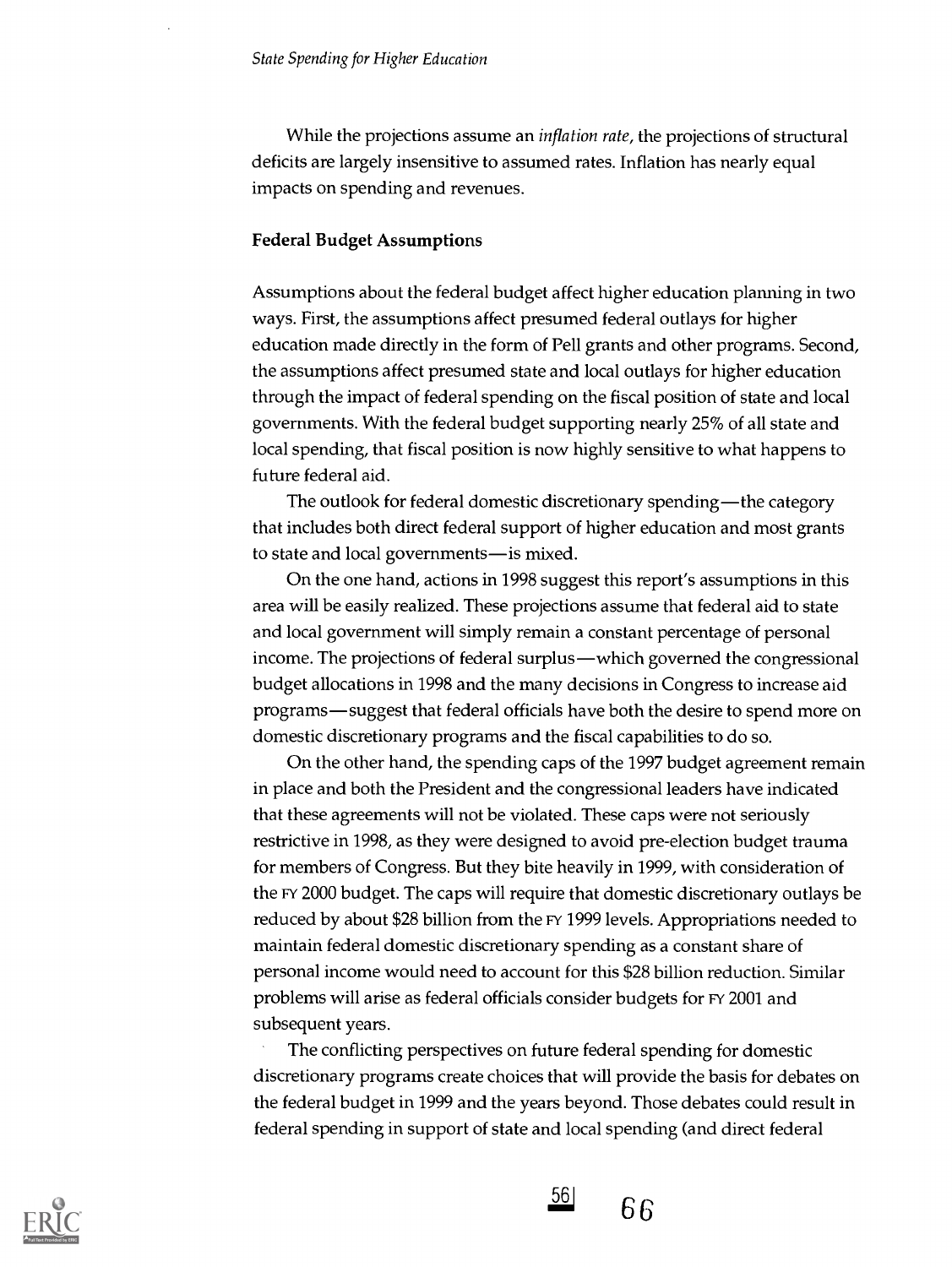support of higher education) that could vary substantially, up or down, from the growth assumed in this paper.

# REMEDIES FOR STRUCTURAL DEFICITS

#### Running Unbalanced Budgets

The financial picture that this report paints for higher education presumes that state and local governments will continue to maintain balanced budgets, as they are required to do by many constitutional provisions and statutes. These laws and the traditions behind them withstood the intense fiscal challenges of the Great Depression (circa 1929 to 1938) and appear likely to withstand the lesser challenges predicted by the projections in this report.

Because of balanced budget requirements, state officials will not allow a structural deficit of the magnitude described in the projections to occur. Instead, in the states where these deficits occur, state officials will deal incrementally with the mismatch between revenues from current taxes and the spending needed to maintain current services—that is, they will respond to projected deficits as they become apparent.

#### Tax Increases

Although the text of the report does not predict this, the discussion of fiscal pressures on higher education suggests that most of the adjustments will be made by reductions in spending below the level required to maintain current services.

In fact, many adjustments are likely to be made by increasing taxes. Increases are particularly likely in the taxes with the least responsiveness to economic growth—particularly the per-unit taxes on motor fuels, tobacco, and alcoholic beverages. For various reasons, increases in these taxes are not as politically formidable as increases in general taxes. Increases are also more likely in states combining rapid growth and inelastic tax systems, with Texas providing a good example. Reflecting public attitudes toward growth-oriented spending, the willingness of elected officials in those states to raise taxes is substantially greater than is found on average throughout the nation.

For the past two decades, state and local taxes have taken an almost constant percentage of personal income. This means, on balance and over the business cycle, tax increases have predominated over tax cuts enough to overcome the less-than-unit elasticity of state and local tax systems. That





67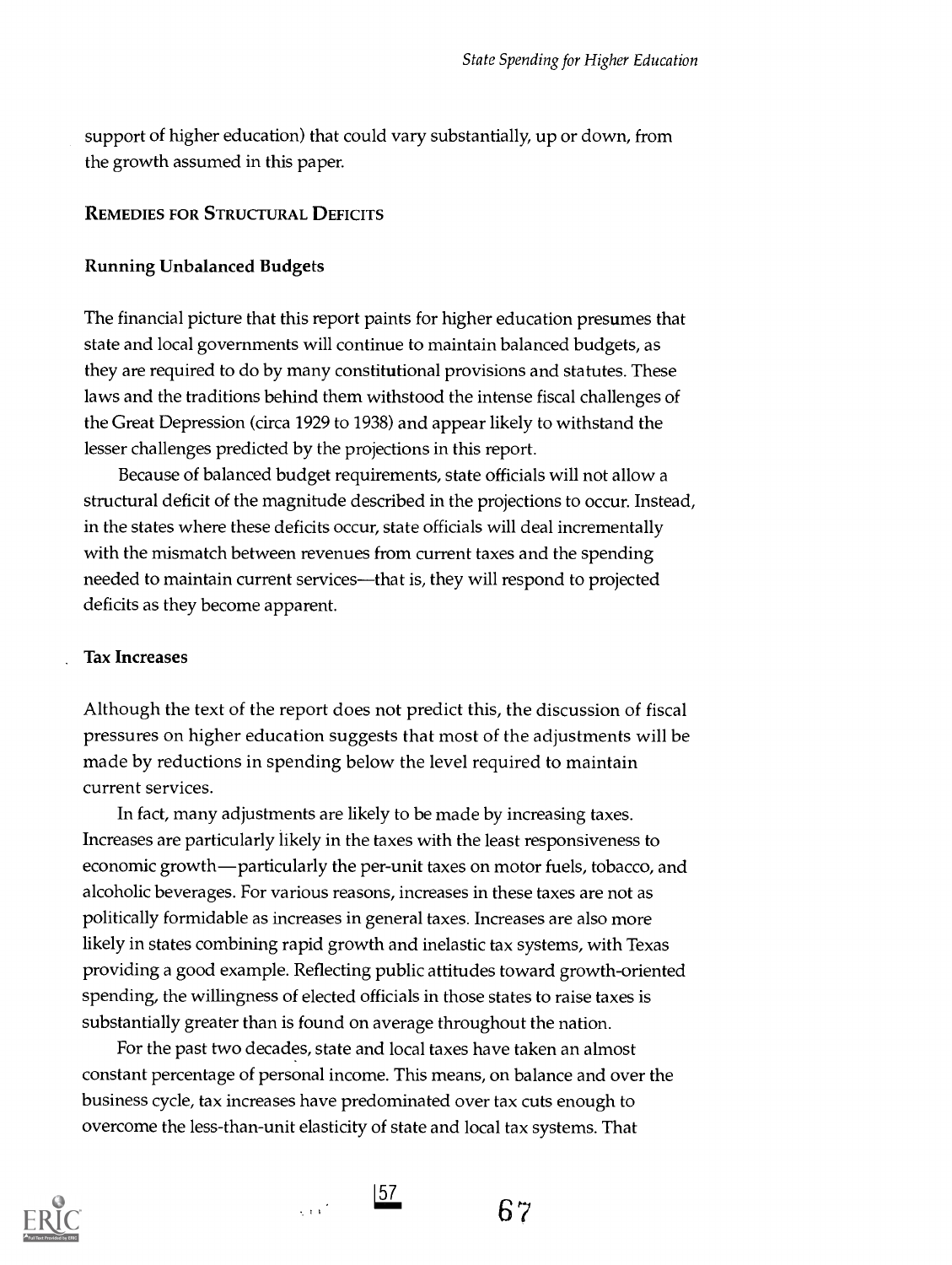pattern may well continue, thereby reducing somewhat the impact of structural deficits on spending in general and higher education spending in particular.

#### Spending Cuts

The text of the report and Appendix B suggest that all possibilities for providing increases at less-than-current service level requirements have major policy consequences and thus major political consequences. Particularly over the short term, this is not entirely true. In many but not all state and local activities, small structural deficits can be handled by spending constraints with no immediate policy consequences.

Current service budgets presume that major ratios of governmental inputs to governmental outputs will remain constant. Examples of such ratios are faculty members to students in higher education, teachers to students in public schools, caseworkers to clients in social services, police officers and firefighters to population in local governments, and guards to prisoners in corrections. Such ratios can be allowed to inflate somewhat by holding spending increases to slightly below the levels that would be required to maintain them. Of course, there are consequences in each field paralleling the consequences most readers would understand for such ratio changes in public higher education.

Current service budgets also presume that the relationship between the compensation of public sector employees and the compensation of private sector employees will remain constant. As a result, the projections presume the same increase in real (inflation-adjusted) compensation of all workers, which, by definition, is roughly equal to the annual improvements in productivity assumed in the economic projections.

Given the assumptions of this report, this means university faculty members, public school teachers, and other public workers would be seeing annual average increases in purchasing power of about 1.5% a year. In the long run, providing smaller increases in compensation for public sector workers creates no apparent problems. For example, annual pay increases matching inflation would be readily defensible for many elected officials and would cut 1.5% a year from the wages and salary component of state and local outlays. The wage and salary component of state and local spending is so large that an inflation-matching compensation salary policy would, by itself, eliminate (on a national average basis) the structural deficit predicted in this report.

Such a policy is untenable in the long run because the public sector must compete for workers, particularly at the entry level, with the private sector.

<u>58</u>

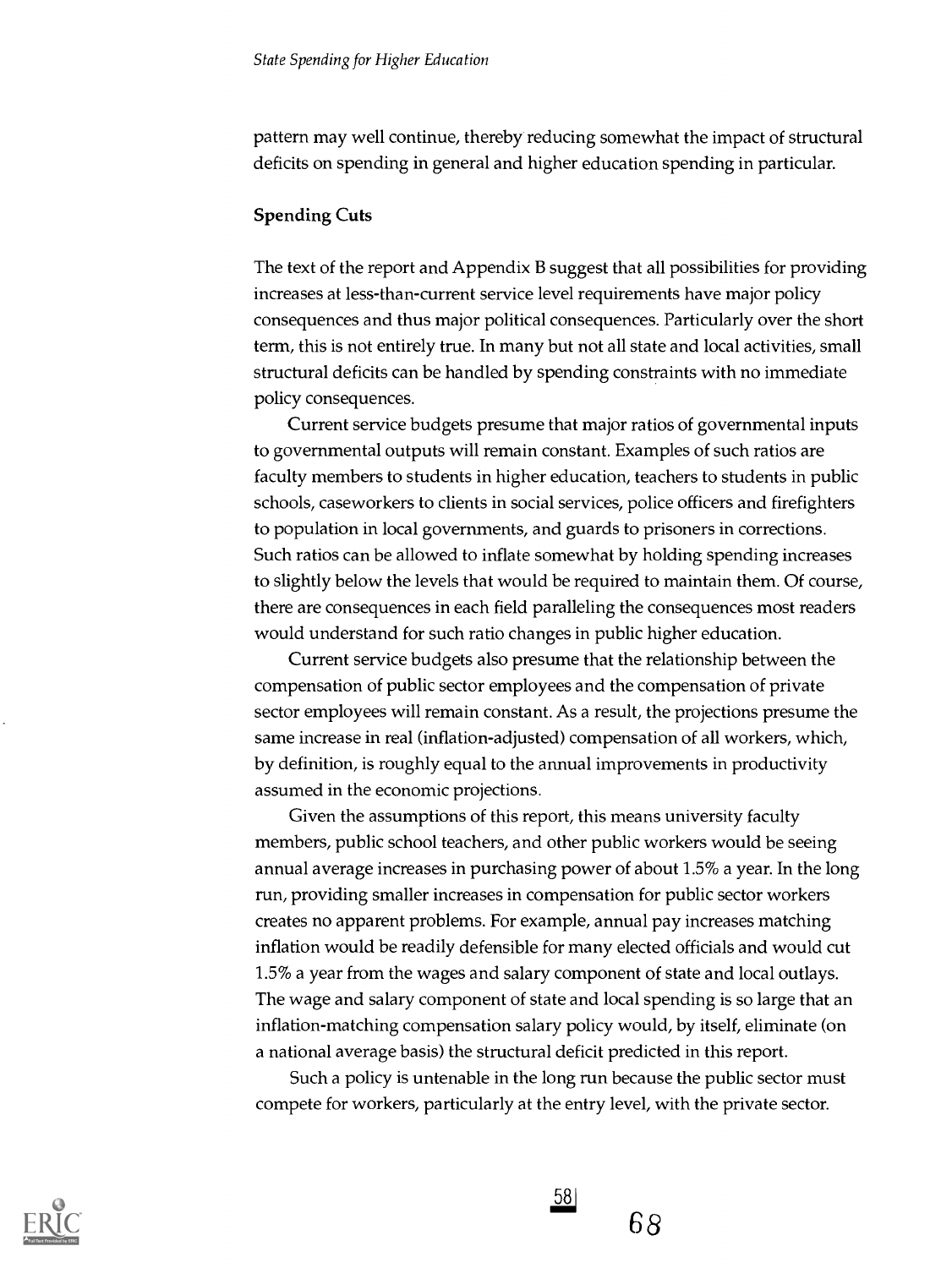#### Spending Shifts Out of the Public Sector

Nearly all discussions of government spending and taxes presume the same accounting conventions used to prepare and present budgets and fiscal statistics. These exclude those extractions of funds from the public that are "off-budget" in the jurisdiction(s) under consideration, and they often exclude the spending financed by those revenues. Major examples are public university tuition and fees, charges by state toll road authorities, and charges levied for services of public institutions with functions that parallel those of the private sector, including providing hospital services, recreation, electric power, and natural gas.

The projections in this report presume that such charges will finance the same proportion of total spending in each function that they currently finance. For example, if a particular state's higher education institutions are defraying 33% of their spending through tuition at the beginning of the projection period, then they are presumed to defray 33% at the end as well. This means that the projections presume, for example, tuition increases per student equal to increases in spending per student.

In times of fiscal adversity, such as those forecast for state and local governments in the early years of the next decade, state and local officials often find many ways to shift spending from financing by tax collections to financing by user charges. One example is the tendency to increase tuition to offset the impacts of appropriation freezes on institutions of public higher education.

#### Achieving Public Purposes by Requiring Private Spending

Government budgets and financial reports are imperfect indicators of the impact of government on the freedom of citizens to control the uses of their resources. By mandating private sector spending, governments can achieve the same objectives as are achieved by public sector spending and taxes. For example, supporting the consumption of low-income individuals is currently accomplished by tax-financed spending for cash welfare payments and subsidized health care.

It is also accomplished by subsidized low rates for phone service. Those rates, often called "lifeline" service, do not fully compensate telecommunications providers for their costs of services. The offsetting extra revenue is collected from all other customers. While the payment of extra costs by the other customers is a government-mandated reduction in consumer purchasing power, it does not count as a tax. While the subsidies to low-income households are government-directed spending, they do not count as spending.



 $\frac{159}{200}$ 

 $\frac{1}{2}$  ,  $\frac{1}{2}$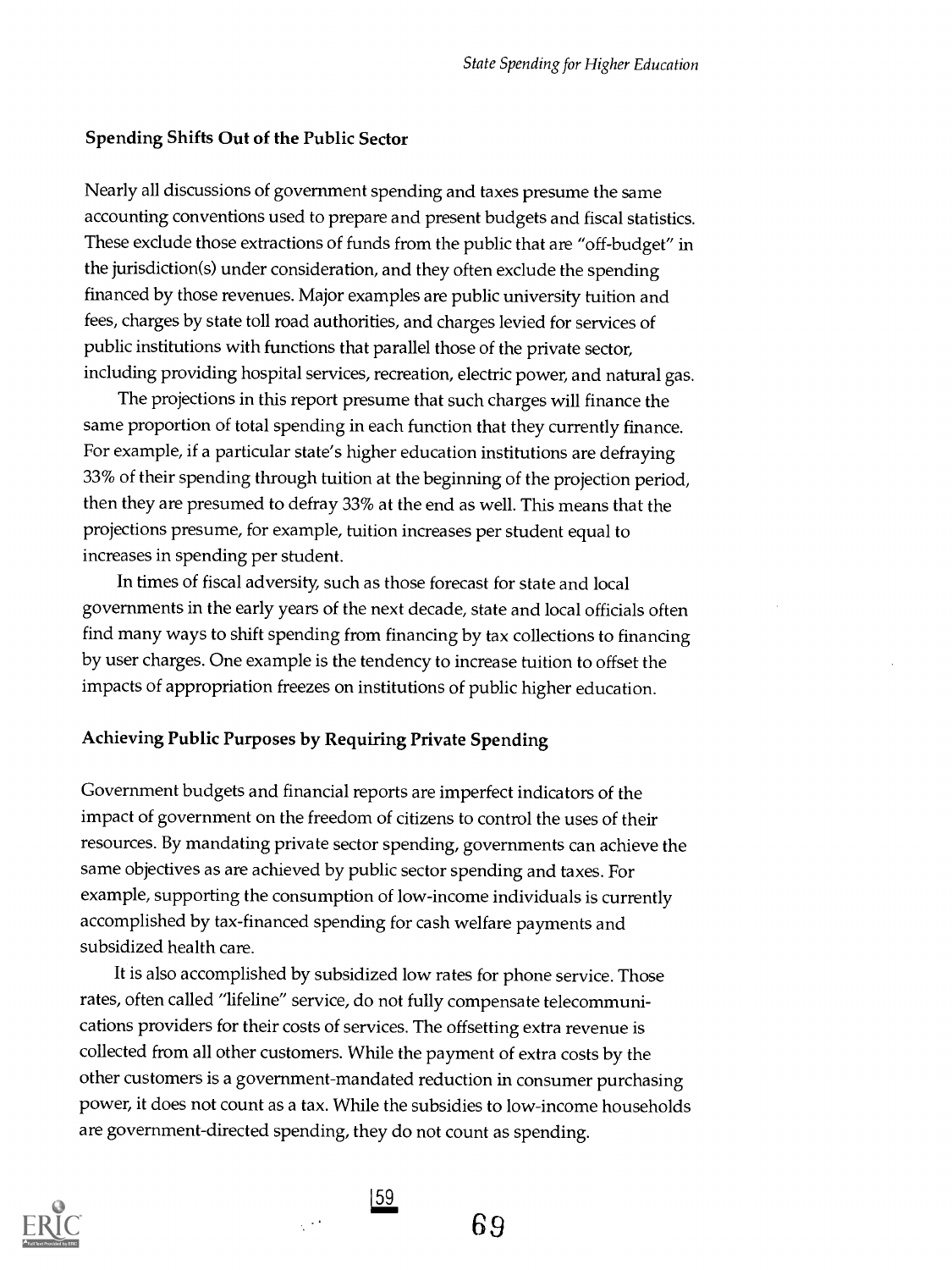There are constantly growing examples of such devices. Two that have drawn public attention recently are: (1) the extraction of impact outlays from housing and commercial property developers for such purposes as building public streets and roads and constructing public schools, and (2) the funding of a multi-billion dollar federal program to provide telecommunications access to schools through charges built into telephone rates.

#### MAJOR REALIGNMENTS IN THINKING ABOUT GOVERNMENT ACTIVITIES

The analyses in the text and appendices of this report presume that the attitudes of the public and of elected officials toward government spending and taxes and toward major public programs will remain relatively constant over the projection period. The projection methodology simply applies these constant attitudes to changed circumstances dictated by the economic, demographic, and fiscal environments predicted during the projection period. As summarized at the end of Chapter Two, "With attitudes and decision-making procedures unchanged, and with the impacts of strong and weak state fiscal circumstances on higher education spending well known, forecasting state approaches to higher education spending becomes simply a matter of forecasting the state fiscal circumstances likely to prevail in the next decade."

The conclusions in this report are thus sensitive to any major changes in attitudes. Several such changes are possible.

#### Role of Government

One possible change is a major revision in thinking about the role of government and thus its size, scope, and cost. One possibility is that more people will believe that government does too little, much improving the outlook for higher taxes. On the other hand, another possibility is that more people will believe that government does too much, creating an environment for reductions in taxes and spending.

#### Redefining Baseline Spending

There are areas in which changes in attitudes and resulting changes in policy could substantially redefine baseline spending. Accepting a public obligation to finance fundamental health care would be one such change, with enormous fiscal implications. So would redefinition of the scope of free public education to encompass the education of three and four-year olds and/or grades 13 and



 $\frac{60}{70}$  $70$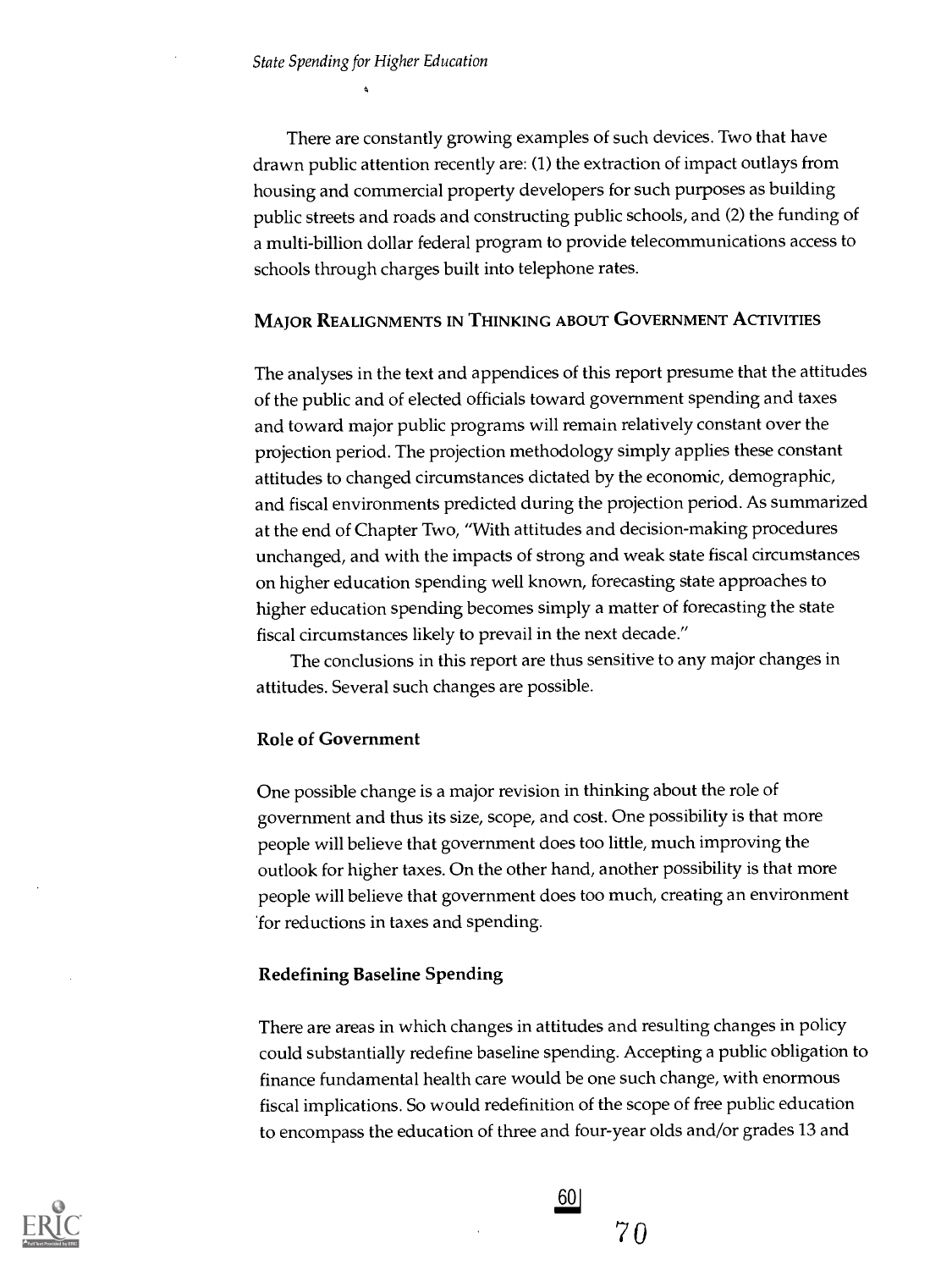14. Likewise, certain activities now viewed as part of baselines could be defined as outside the traditional responsibilities of government. This has been happening with one major outlay in federal budgets (housing) and one in state budgets (recreation). As these examples suggest, movement in either direction tends to be gradual, almost glacial. As a result, such changes are not built into the assumptions used in this report.



 $\underline{61}$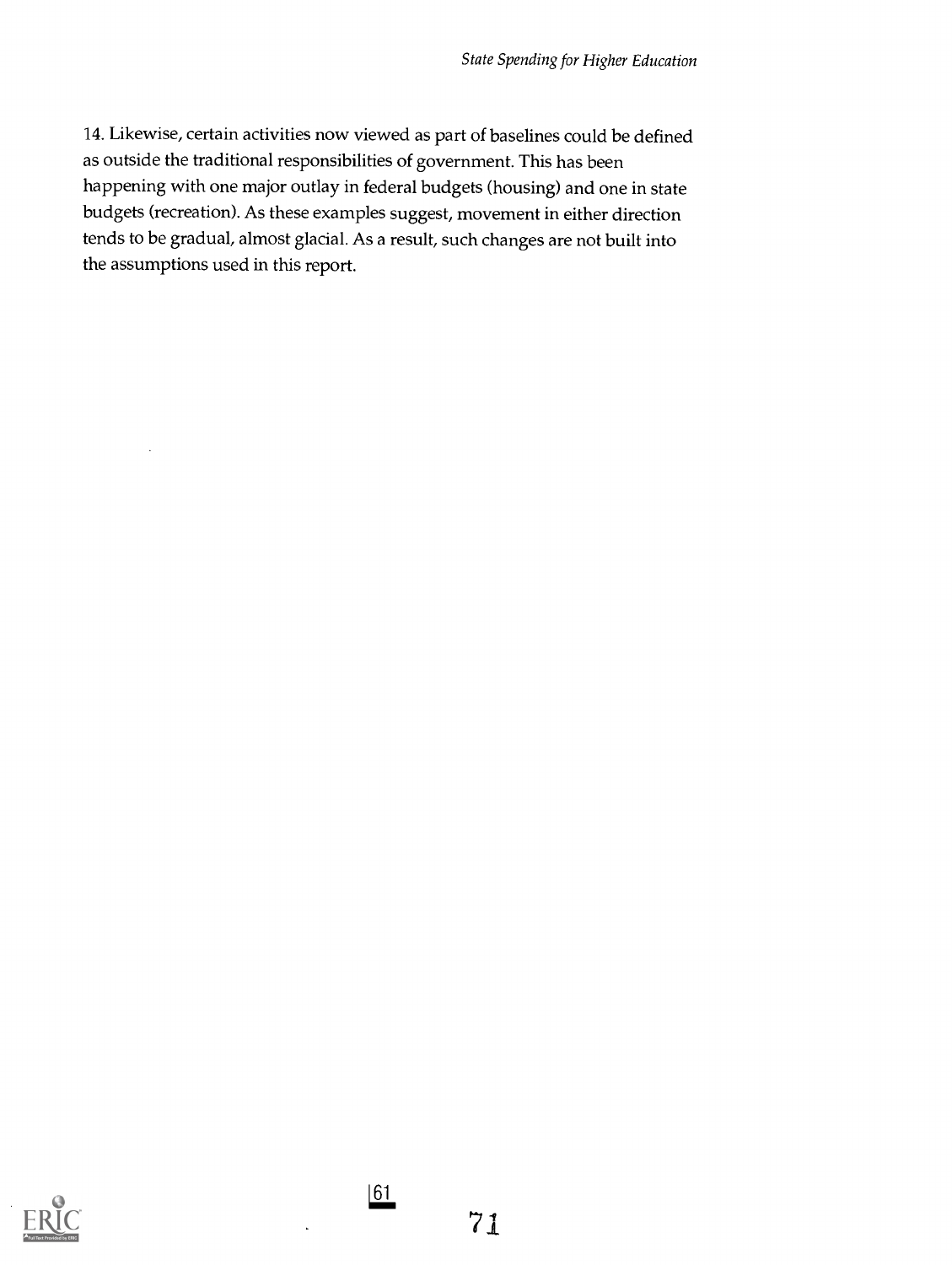APPENDIX E

# Participants: Symposium on Emerging State Policy Issues

February 1999

| Robert Atwell                         | David Dill                                                    |
|---------------------------------------|---------------------------------------------------------------|
| Symposium Chair                       | Professor of Public Policy Analysis                           |
| <b>President Emeritus</b>             | and Education                                                 |
| American Council on Education         | University of North Carolina,<br>Chapel Hill                  |
| Robert Berdahl                        |                                                               |
| <b>Professor Emeritus</b>             | William Doyle                                                 |
| College of Education                  | <b>Research Associate</b>                                     |
| University of Maryland                | The National Center for Public Policy                         |
|                                       | and Higher Education                                          |
| Frank Bowen                           |                                                               |
| Consultant                            | Donna Douglass                                                |
| The National Center for Public Policy | <b>Administrative Officer</b>                                 |
| and Higher Education                  | The National Center for Public Policy                         |
|                                       | and Higher Education                                          |
| Kathy Reeves Bracco                   |                                                               |
| Senior Policy Analyst                 | Joni Finney                                                   |
| The National Center for Public Policy | <b>Vice President</b>                                         |
| and Higher Education                  | The National Center for Public Policy<br>and Higher Education |
| Patrick Callan                        |                                                               |
| President                             | Lyman Glenny                                                  |
| The National Center for Public Policy | <b>Professor Emeritus</b>                                     |
| and Higher Education                  | University of California, Berkeley                            |
|                                       |                                                               |
| <b>Ronald Cowell</b>                  | Harold Hovey                                                  |
| President                             | President                                                     |
| The Education Policy and Leadership   | State Policy Research, Inc.                                   |
| Center                                |                                                               |
|                                       | Dennis Jones                                                  |
|                                       | President                                                     |
|                                       | National Center for Higher Education                          |
|                                       | Management Systems                                            |



 $62$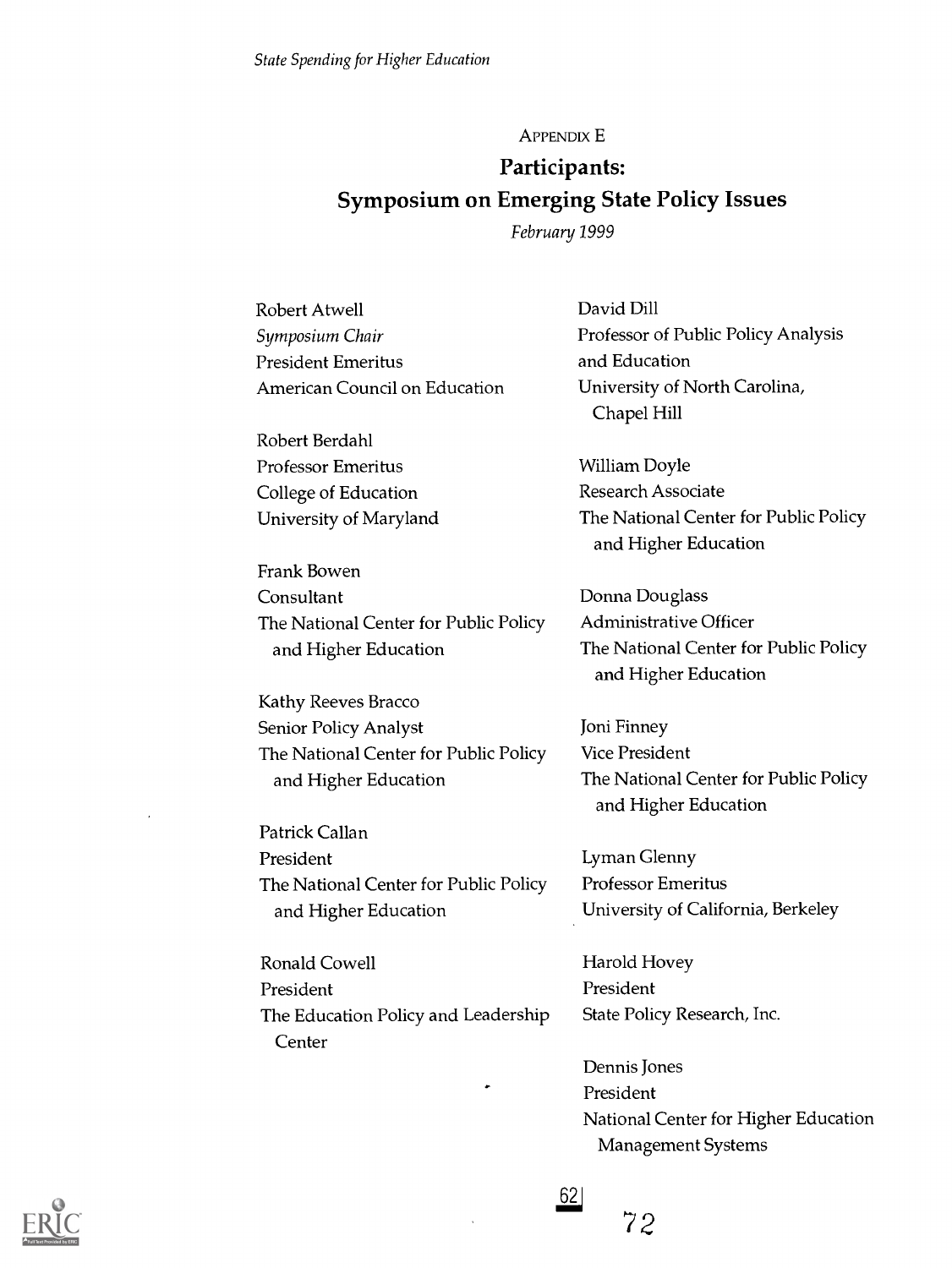#### State Spending for Higher Education

Aims McGuinness Senior Associate National Center for Higher Education Management Systems

Ann Marcus Dean School of Education New York University

Mario Martinez Assistant Professor Department of Education and Management and Development New Mexico State University

James Mingle Executive Director State Higher Education Executive **Officers** 

Kenneth Mortimer President /Chancellor University of Hawaii, Manoa

Richard Novak **Director** Public Sector Programs Association of Governing Boards of Universities and Colleges

William Pickens Executive Director California Citizens Commission on Higher Education

Richard Richardson Professor Division of Educational Leadership and Policy Studies Arizona State University

Virginia Smith President Emerita Vassar College

Gloria Timmer Executive Director National Association of State Budget **Officers** 

William Trombley Senior Editor The National Center for Public Policy and Higher Education

Alan Wagner Principal Administrator Directorate for Education, Employment, Labour and Social Affairs Organisation for Economic Co-operation and Development

Richard Wagner Former Executive Director Illinois Board of Higher Education

Jane Wellman Senior Associate Institute of Higher Education Policy

Judy Zelio Program Associate, Finance National Conference of State Legislatures



163

 $\mathbf{v}_{\mathrm{in}}$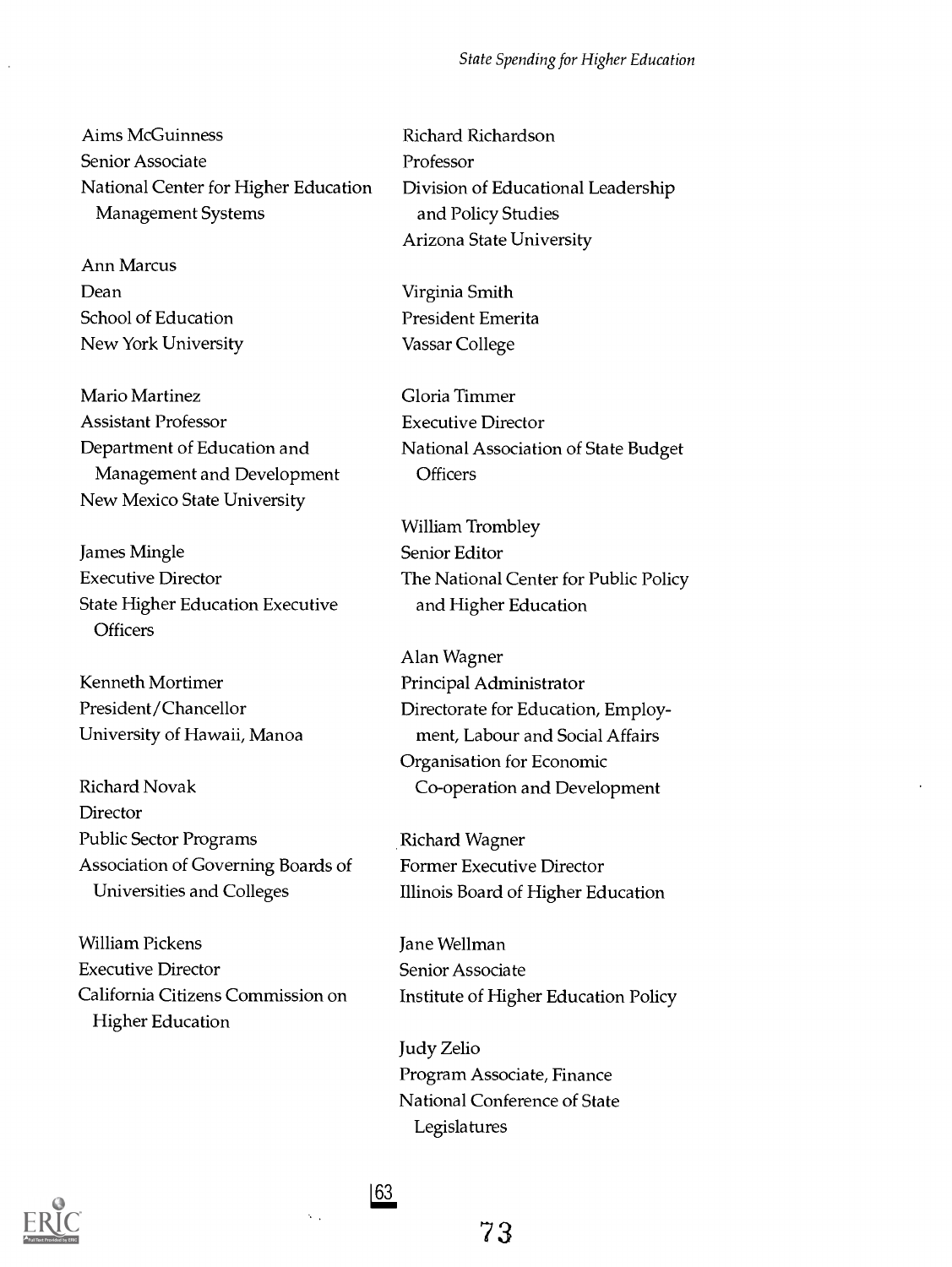### Endnotes

<sup>1</sup> For more details on assumptions underlying the baseline forecasts, see The Outlook for State and Local Finances (Washington, D.C.: National Education Association, 1998). Some of the workload assumptions are interactive with policies assumed in current policy projections. For example, higher education enrollment is not independent of tuition and access policies. The current service projections presume no change in the percentage of public higher education costs defrayed by tuition payments.

 $<sup>2</sup>$  A long line of academic studies shows state tax and spending levels, overall and for</sup> individual programs, to be insensitive to political variables such as party control of governors' offices and legislatures.

3 See for example, Financing State Government in the 1990s (Denver: National Conference of State Legislatures, 1993) and Is the New Global Economy Leaving State-Local Tax Structures Behind? (Washington, D.C.: National League of Cities, 1998). Both of these studies were endorsed by large numbers of organizations of state and local officials.

<sup>4</sup> Because of productivity gains in the economy, private sector wages and salaries rise in real terms. That is, the purchasing power of workers increases, as it historically has. To maintain the alignment of public and private compensation, public sector compensation also must rise somewhat faster than inflation. Specifically, in the projections inflation occurs at about 2.5% and all wages, private and public, rise just over 3.5% annually, providing a real purchasing power increase of about 1%. The real world implication of this is that simply matching inflation and workload increases is not a tenable long-term policy for governments. Good examples of why this is not good policy can be found in Colorado and Washington, both of which have limits on state spending growth tied to the sum of inflation and population growth. Those limits, approved as a result of voter-initiated measures on state ballots, have forced these states into tight budgets and ultimately to return to voters with requests for waivers of the limits. Such requests were on the November 1998 ballots in both states.

 $<sup>5</sup>$  These projections obviously depend on the validity of the underlying demo-graphic</sup> forecasts, both for higher education enrollment and the other drivers of workloads in government programs. These projections are most reliable for states with large populations and diversified economic bases, and least reliable for states with the reverse, such as Hawaii, Idaho, Vermont, and Wyoming.

6 Higher education is not unique as a balance wheel. Other institutions with similar characteristics, such as state arts agencies and Medicaid providers, also serve this function. In the case of Medicaid providers, the cuts often take the form of shifting billing cycles, for example, creating large one-time savings by moving from payment within 15 days to payment within 60 days.

 $7$  To the author, who works daily with data on the budgets of 50 states, this is an empirically based statement. However, because the adjustments associated with (1) the use of higher education as a balance wheel, (2) federal mandates, (3) workload growth,



 $64$ 7 4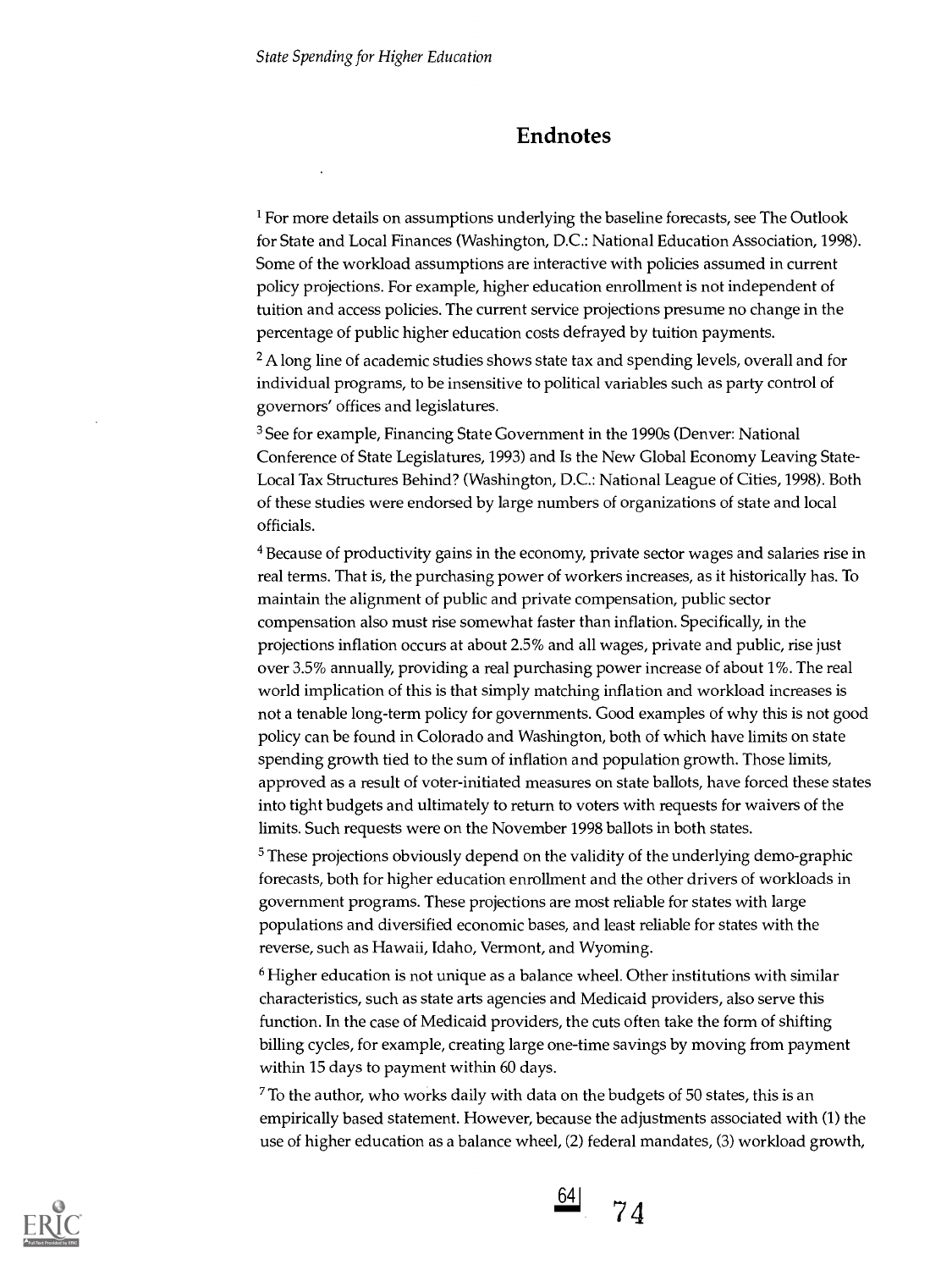and (4) uncontrollable cost changes are all difficult to make and controversial, the extent to which higher education's relative unpopularity has been a factor in declining budget shares cannot be easily demonstrated empirically.

8 This conclusion implies that public K-12 education spending will continue to command strong support among elected officials. This support was strongly in evidence in 1998 in congressional actions on education funding in 1998 and in campaign positions of candidates for state office, despite ample criticism of "throwing money at the problem" aimed at elected officials supporting major spending increases.

<sup>9</sup> The default is that queues form which in and of themselves impose a cost in waiting times. National health services in Canada and Europe are illustrations. Free operations are available to all, but waiting periods for non-emergency procedures are months and sometimes years. Another type of queue arises when insufficient quantities of services are provided to meet demand in particular geographic areas. Many state highway programs have this characteristic.

 $10$  One of the likely solutions to financing Social Security will come from mandatory coverage of all state and local workers. In a practice dating from the beginnings of Social Security, some states and local governments are exempt from Social Security coverage. Including them will raise their payroll costs by roughly 15% with sizeable fiscal impacts on the affected states and local governments.

 $11$  The discussion of individual spending categories uses shares of general fund budgets as compiled by the National Association of State Budget Officers in their annual series called State Expenditure Report. In most states, the general fund is the primary component of the state budget and the one usually containing all major outlays for higher education, except capital outlays supported by bond issues. The concept typically excludes from total spending and revenues: (1) trust funds such as those for unemployment compensation; (2) revenues earmarked for particular purposes, such as highways, and the spending of those revenues; and often, (3) large categories of spending not financed by taxes, such as spending financed by university tuition and federal aid.

165

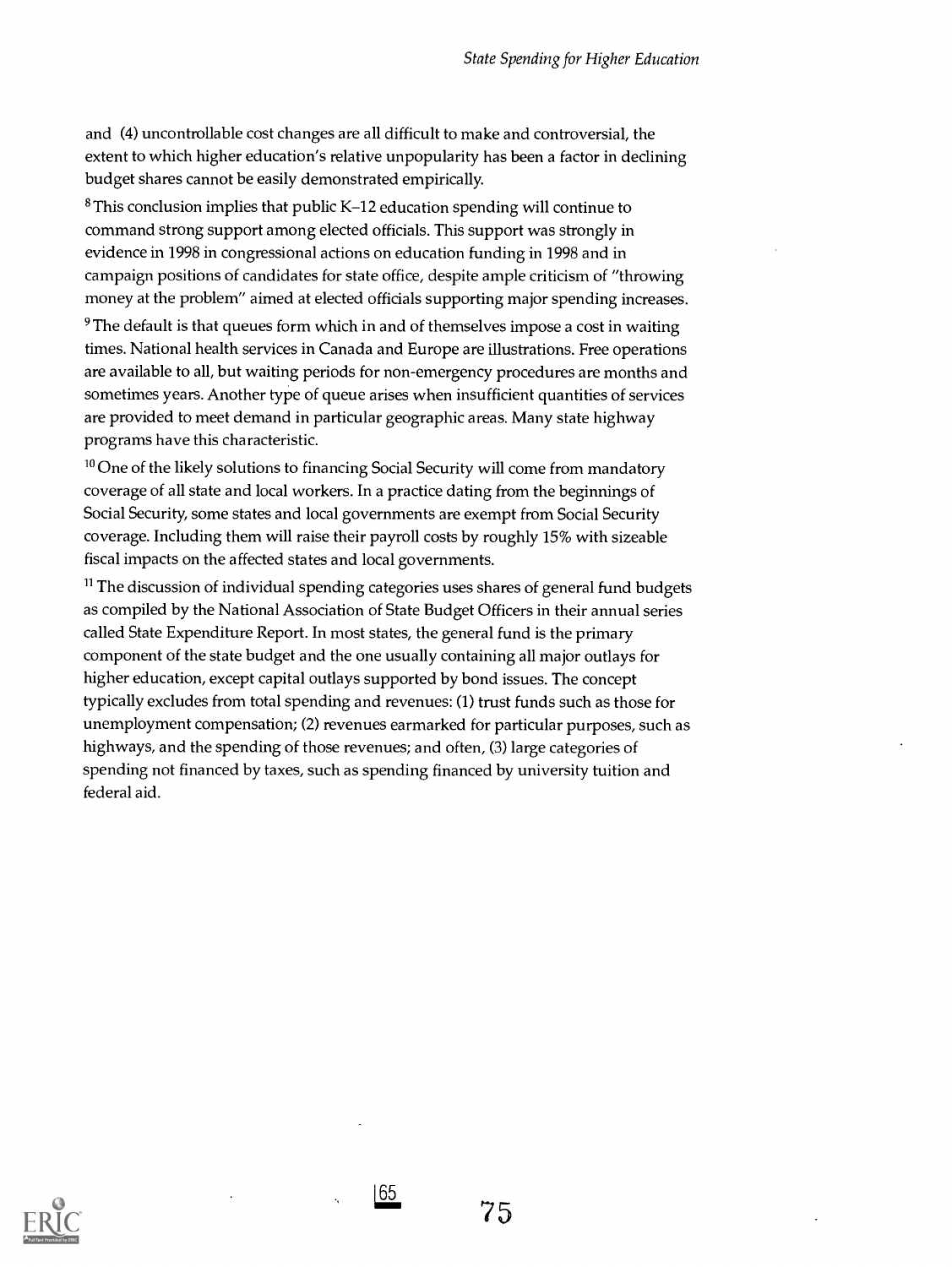### ABOUT THE AUTHOR

Harold A. Hovey has a lifetime of experience in fiscal policy and in forecasting government expenditures and revenues. Currently, he is president of State Policy Research, Inc., and editor of its twice-monthly newsletters, State Policy Reports and State Budget  $\&$  Tax News. Past positions have included director of finance for the State of Ohio, budget director for the State of Illinois, senior fellow for public finance at the National Governors' Association, and head of the Public Policy Economics Division at the Battelle Memorial Institute. He has also worked for the federal government in the Office of the Secretary of Defense and the Office of Management and Budget.

Hovey has published extensively on issues relating to local, state, and federal fiscal policy and management, including two books and many articles and special reports. For over two decades he has consulted with the National Conference of State Legislatures and the National Governors' Association. His federal clients have included the U.S. House Budget Committee, the General Accounting Office, the Office of Management and Budget, the Congressional Budget Office, and the Departments of Education, Health and Human Services, Housing and Urban Development, Transportation, and Treasury. He has also done significant work for a variety of individual states and local governments, and he recently completed a study of state and local structural deficits for the National Education Association.



167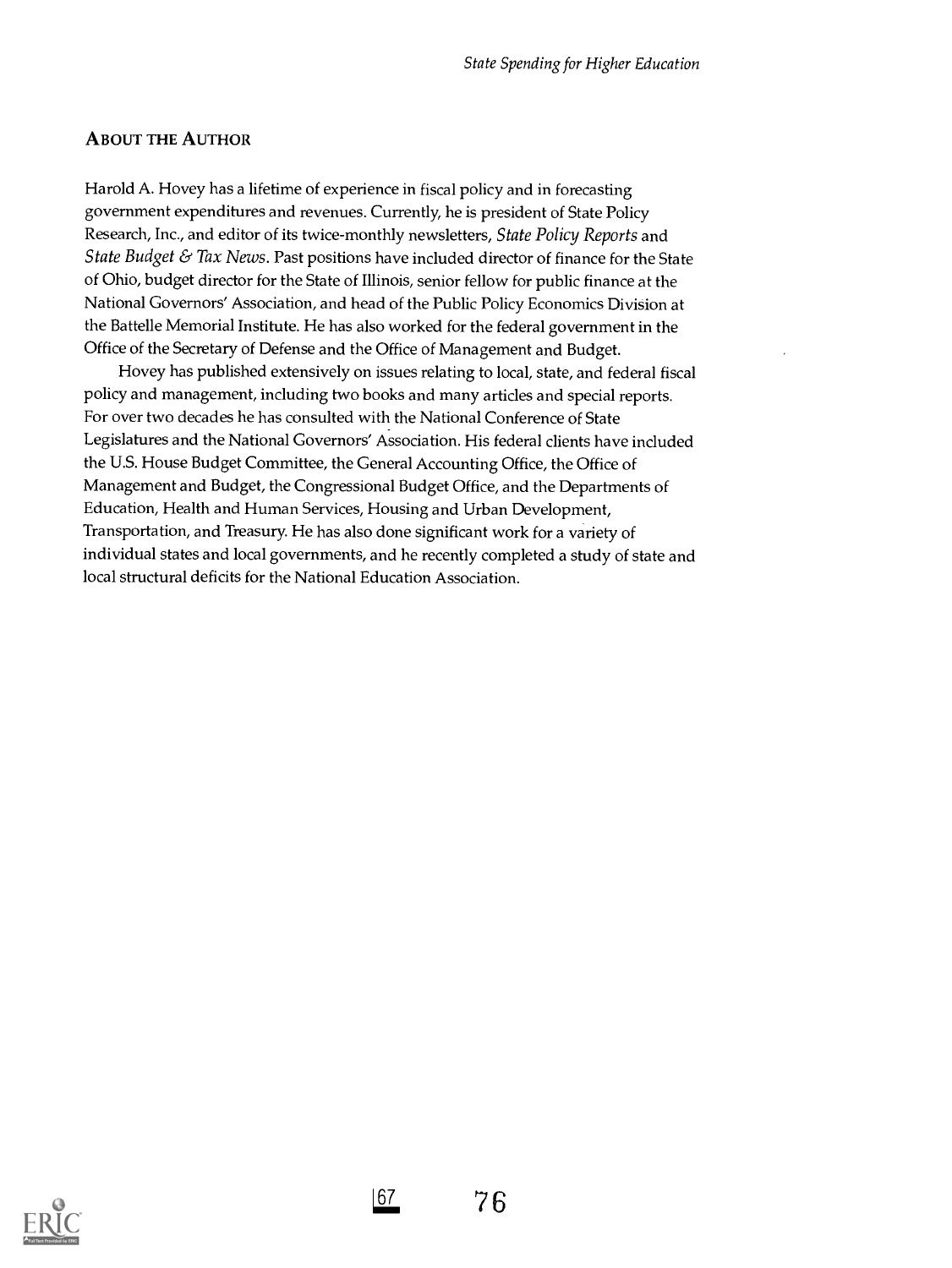### ABOUT THE NATIONAL CENTER FOR PUBLIC POLICY AND HIGHER EDUCATION

The National Center for Public Policy and Higher Education was established in 1998 to promote opportunity, affordability and quality in American higher education. As an independent, nonprofit, nonpartisan organization, the National Center provides actionoriented analyses of state and federal policies affecting education beyond high school. The National Center receives financial support from national philanthropic organizations; it is not affiliated with any institution of higher education or with any government agency.

The National Center publishes:

- $\star$  Reports and analyses commissioned by the National Center,
- $\star$  Reports and analyses written by National Center staff,
- \* NATIONAL CENTER POLICY REPORTS that are approved for release by the National Center's Board of Directors, and
- $\star$  CrossTalk, a quarterly publication.

Each of the publications listed below is available or forthcoming on the world wide web. Single copies of most of these publications are also available from the San Jose office of the National Center. Please FAX requests to 408-271-2697 and ask for the report by publication number.

San Jose Office: 152 North Third Street, Suite 705, San Jose, California 95112 Telephone: 408-271-2699 • Fax: 408-271-2697 Email: center@highereducation.org • Web site: http://www.highereducation.org

> Washington Office: 1001 Connecticut Avenue, NW, Suite 310, Washington, D.C. 20036 Telephone: 202-822-6720 • Fax: 202-822-6730

### Reports and Analyses Published by the National Center

- 98-1 Concept Paper: A National Center to Address Higher Education Policy, by Patrick M. Callan (March 1998). Describes the purposes of The National Center for Public Policy and Higher Education.
- 98-2 The Price of Admission: The Growing Importance of Higher Education, by John Immerwahr (Spring 1998). A national survey of Americans' views on higher education, conducted and reported by Public Agenda.
- 98-3 Organizing for Learning: The View from the Governor's Office, by James B. Hunt Jr., Governor of North Carolina and Chair of the National Center for Public Policy and Higher Education (June 1998). An address to the American Association for Higher Education concerning opportunity in higher education.



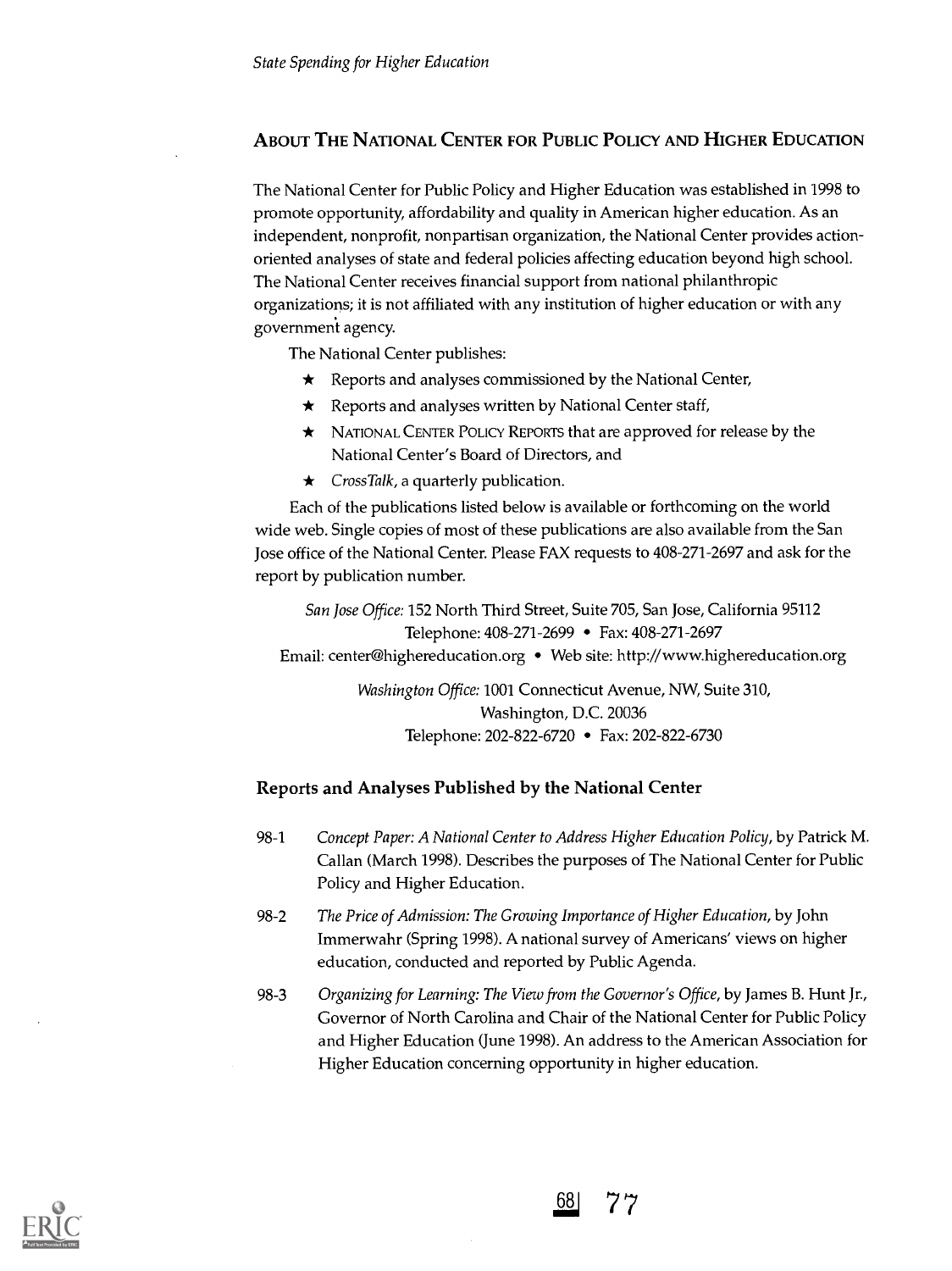- 98-4 Tidal Wave II Revisited: A Review of Earlier Enrollment Projections for California Higher Education, by Gerald C. Hayward, David W. Breneman and Leobardo E Estrada (September 1998). Finds that earlier forecasts of a surge in higher education enrollments were accurate.
- 98-5 The Challenges Facing California Higher Education: A Memorandum to the Next Governor of California, by David W. Breneman (September 1998). Concludes that the next governor should give serious consideration to exploring a new Master Plan for Higher Education.
- 98-6 Federal Tuition Tax Credits and State Higher Education Policy: A Guide for State Policy Makers, by Kristin D. Conklin (December 1998). Examines the implications of the new federal income tax provisions on students and their families, and makes recommendations for state higher education policy.
- 98-7 Higher Education Governance: Balancing Institutional and Market Influences, by Richard C. Richardson, Jr., Kathy Reeves Bracco, Patrick M. Callan, and Joni E. Finney (November 1998). Describes the structural relationships that affect institutional efficacy in higher education, and argues that effective state policy achieves a balance between institutional and market forces.
- 98-8 The Challenges and Opportunities Facing Higher Education: An Agenda for Policy Research, by Dennis Jones, Peter Ewell, and Aims McGuinness (December 1998). Argues that due to substantial changes in the landscape of postsecondary education, new state-level policy frameworks must be developed and implemented.
- 99-1 Taking Responsibility: Leaders' Expectation of Higher Education, by John Immerwahr (January 1999). Reports the views of those most involved with decision-making about higher education, based on a survey and focus groups conducted by Public Agenda.
- 99-2 South Dakota: Developing Policy-Driven Change in Higher Education, by Mario C. Martinez (June 1999). Describes the processes for change in higher education that government, business and higher education leaders are creating and implementing in South Dakota.
- 99-3 State Spending for Higher Education in the Next Decade: The Battle to Sustain Current Support, by Harold A. Hovey (July 1999). This fiscal forecast of state and local spending patterns finds that the vast majority of states will face significant fiscal deficits over the next eight years, which will in turn lead to increased scrutiny of higher education in almost all states, and to curtailed spending for public higher education in many states.

|69

# BEST copy AVAILABLE



78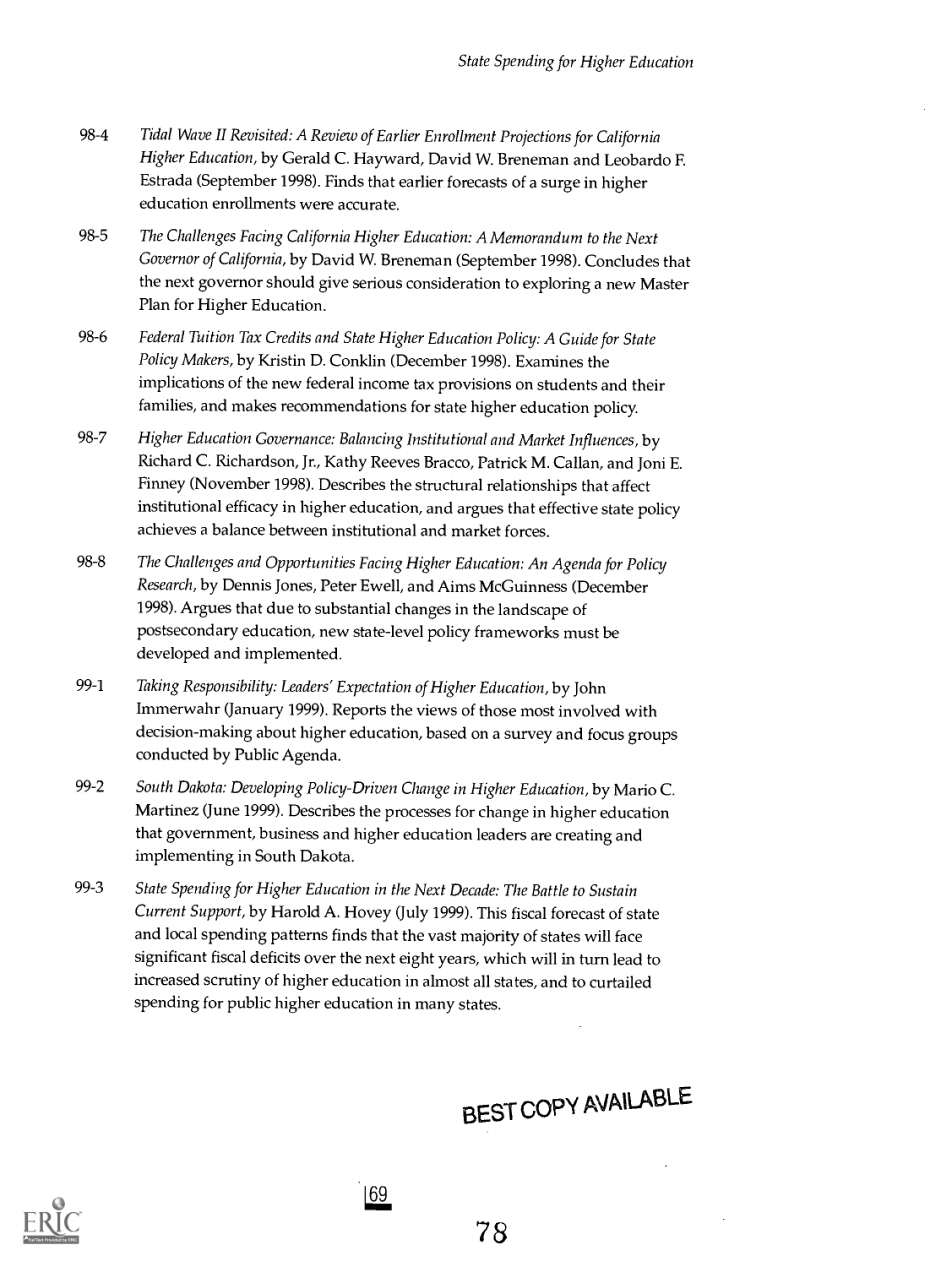

152 North Third Street, Suite 705, Son Jose, California 95112 0 Telephone: 408-271-2699 o Fax: 408-271-2697 Email: center@highereducation.org . Web site: www.highereducation.org



1001 Connecticut Avenue, NW, Suite-310, Washington, DC 20036  $\,\circ\,$  Telephone: 202-822-6720  $\,\circ\,$  Fax: 202-822-6730  $\,$   $\,7$   $9$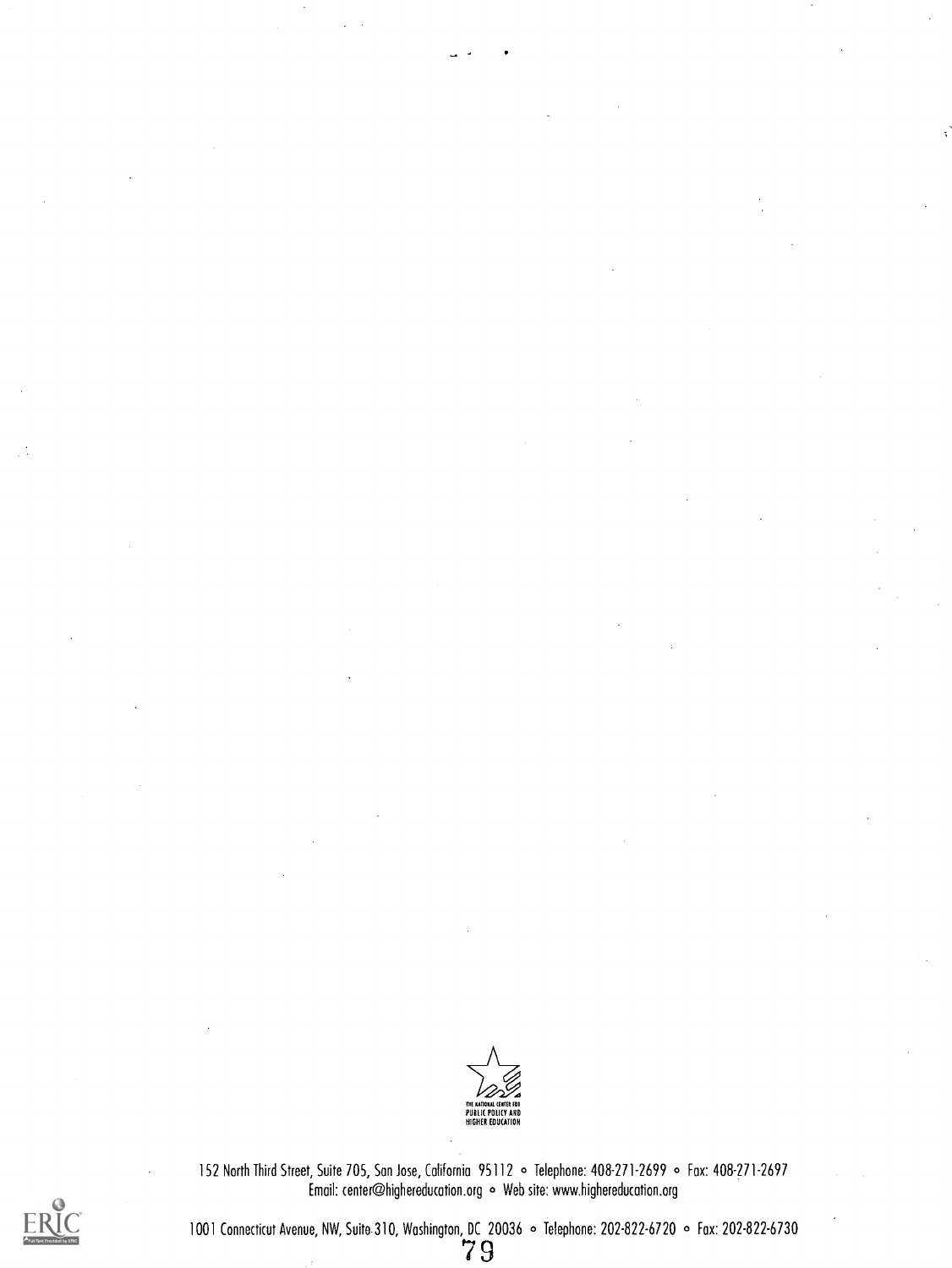

U.S. Department of Education Office of Educational Research and Improvement (OERI) Educational Resources Information Center (ERIC)



## REPRODUCTION RELEASE

(Blanket Document)

### I. DOCUMENT IDENTIFICATION (Class of Documents):

| <b>All Publications:</b>                                                                       |  |
|------------------------------------------------------------------------------------------------|--|
| State Spending for Higher Edication in the next decade                                         |  |
| <b>Series (Identify Series):</b>                                                               |  |
| Division Department Publications (Specity):<br>Ceporthey the National Center for Puttic Policy |  |
| Higher Education<br>and<br>II. REPRODUCTION RELEASE:                                           |  |

In order to disseminate as widely as possible timely and significant materials of interest to the educational community, documents announced in the monthly abstract journal of the ERIC system, Resources in Education (RIE), are usually made available to users in microfiche, reproduced paper copy, and electronic/optical media, and sold through the ERIC Document Reproduction Service (EDRS) or other ERIC vendors. Credit is given to the source of each document, and, if reproduction release is granted, one of the following notices is affixed to the document.

If permission is granted to reproduce and disseminate the identified document, please CHECK ONE of the following two options and sign at the bottom of the page.



Documents will be processed as indicated provided reproduction quality permits. If permission to reproduce is granted, but neither box is checked, documents will be processed at Level 1.

hereby grant to the Educational Resources Information Center (ERIC) nonexclusive permission to reproduce and disseminate this document as indicated above. Reproduction from the ERIC microfiche or electronic/optical media by persons other than ERIC employees and its system contractors requires permission from the copyright holder. Exception is made for non-profit reproduction by libraries and other service agencies to satisfy information needs of educators in response to discrete inquiries."

| Sign                    | Signature:                                            | Printed Name/Position/Title: |
|-------------------------|-------------------------------------------------------|------------------------------|
| $here \rightarrow$      |                                                       | Jach<br>$\pi$ tv $\gamma$ r  |
| please                  |                                                       |                              |
|                         | l'Organization/Address:                               | Telephone:<br>:FAX:          |
|                         | auaj<br>.aro<br>ver<br>'ON<br>Kurtu<br>D١<br>National |                              |
| Θ                       | discation<br>Hoher                                    | E-Mail Address:<br>: Date:   |
|                         | ייבי                                                  |                              |
| ull Text Provided by ER | CH <sub>1</sub><br><u>LOSl</u><br><u>sar</u>          |                              |
|                         |                                                       | (over)                       |